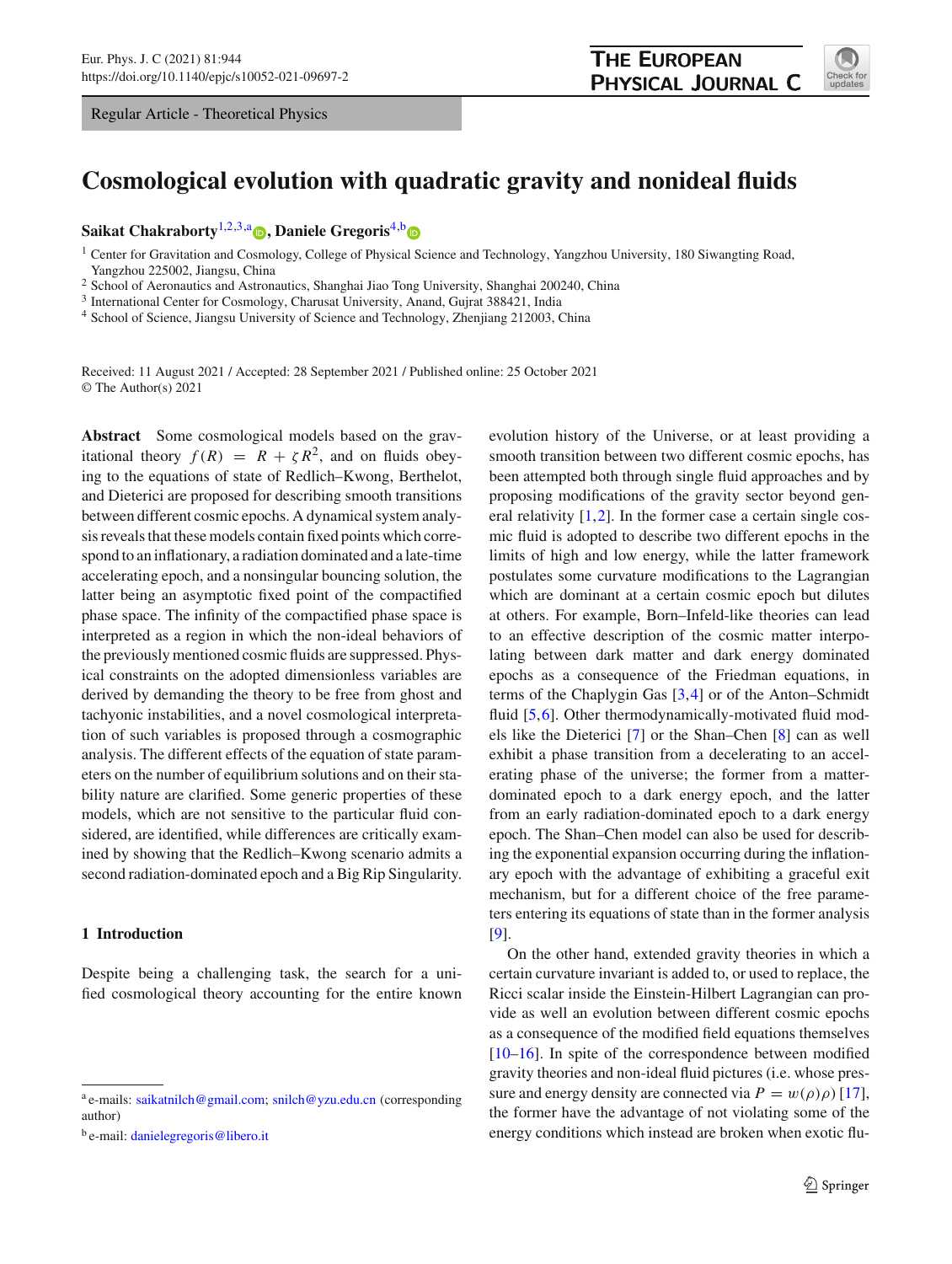ids with negative pressure are adopted, and they preserve causality which would be lost when the adiabatic speed of sound squared becomes negative.

In this paper, we will merge the fluid and the modified gravity approaches and propose some cosmological models in which the gravity sector is accounted for by a Lagrangian of the type  $f(R) = R + \zeta R^2$ , while the matter content is assumed to obey to some non-ideal equations of state with a well-established thermodynamical foundation known under the names of Redlich–Kwong, (modified) Berthelot, and Dieterici fluid separately. The former assumption will allow us to account for the early-time dynamics, while the latter for the present-day epoch. Both these two models have been investigated separately in a number of literature works [\[18](#page-25-12)[–27\]](#page-25-13). Here, we will obtain a cosmological dynamics with a rich variety of different behaviors like a nonsingular bounce, two de Sitter-like epochs (thanks to the non-linear equation of state of the cosmic fluid in which  $w(\rho)$  is not a constant), possibly two radiation-dominated epochs, and possibly a phantom regime (the latter only in the Redlich–Kwong scenario). The comparison between three different realizations of the equation of state parameter function  $w(\rho)$  (for example which can be either always regular or admitting singularities, which can blow up or not at small or high energy densities, etc.) will give us the opportunity of enlightening which of our findings hold only when a particular fluid modeling is considered, and which instead seem to be a general characteristic of the cosmological dynamics. We must mention here that previously there have been some attempts to unify early and late time cosmology under certain forms of  $f(R)$  gravity  $[28-30]$  $[28-30]$ . However, it is worthwhile to remark also that the modifications utilized in those works are completely ad-hoc, lacking any motivation from the field theory point of view. The only modifications to the Einstein-Hilbert Lagrangian with some field theoretical motivations are the quadratic gravity theories. It has been known for some time that gravity Lagrangian containing additional quadratic curvature invariant terms are renormalizable [\[31](#page-26-0)[,32](#page-26-1)]. Therefore in this work we do not intend to go beyond quadratic modifications. In particular we consider only the simplest case, namely, an  $R^2$  correction term, along with fluids having a well-defined thermodynamic foundation.

We will tackle the technical difficulties arising in a fourthorder gravity theory like this one by adopting the set of dimensionless variables constructed in [\[33\]](#page-26-2) which allows to cast the dynamical equations into a system of autonomous first-order equations suited for a dynamical system analysis. Such technique constitutes a powerful mathematical tool for describing the qualitative evolution of the the cosmological model under investigation not only in modified gravity [\[33](#page-26-2)[–43](#page-26-3)], but also in multi-interacting fluid models [\[25](#page-25-16)[,44](#page-26-4)[–51](#page-26-5)], and in exact or perturbed anisotropic and inhomogeneous cosmological models [\[52](#page-26-6)[–58](#page-26-7)], just to mention a few examples. However, we will also propose a novel cosmologically transparent interpretation for those variables which was still lacking in the literature by deriving the physical restrictions they should obey to for avoiding tachyonic and ghost instabilities and connecting them to the cosmographic parameters, such as the deceleration, jerk and snap parameters which can be astrophysically constrained. Remarkably, we will show that such physical restrictions still allow the existence of a region in the phase space in which the energy density of the matter field is equal to the energy density of the curvature, which may be relevant for addressing the coincidence problem. Furthermore, our choice of variables will be useful also for showing that certain regions of the phase space are free from any of the five known types of cosmological singularities without the need of using the dominant energy balance formalism [\[59](#page-26-8)]. Moreover, after compactifying the phase space we will show that the region at infinity does not have only a geometrical meaning but it is such that the cosmic fluid equation of state reduce to the ideal behavior  $P \propto \rho$  in which the interactions between the fluid constituents are suppressed.

One of the most severe shortcomings of the standard cosmological modeling is the Hubble tension, which is the discrepancy between the large and small scale estimates of the Hubble constant from supernova and cosmic microwave background data. Assuming that these predictions are not affected by any systematics, as to gravitational lensing effects on the cosmic microwave background angular spectrum [\[60\]](#page-26-9) or to calibration and reddening issues for supernovae [\[61](#page-26-10)– [63](#page-26-11)], an appropriate theoretical framework should be constructed for taming it. Several different proposals have been formulated, but none of them still seem fully satisfactory. For example the presence of a Proca field would reduce the Hubble tension  $[64]$  $[64]$ , but there are no laboratory evidences of massive electrodynamic effects, and furthermore gauge invariance is lost in this theory [\[65](#page-27-1)]. Also, interactions between dark energy and dark matter may alleviate the tension [\[66](#page-27-2)], but thermodynamical considerations based on the Le Chatelier-Braun principle suggests that dark energy should decay into dark matter [\[67](#page-27-3)] while the fact that the structure formation era should precede the accelerating phase would require otherwise [\[68](#page-27-4)]. Our present work is intended as a rigorous dynamical study of a unified cosmic history model, combining two important frameworks one each from the study of early and late-time universe. Although we do not address the issue of  $H_0$  tension here, an interesting scope for further investigation would be whether a unified cosmic history model, like the one we presented here, can provide an alternative to introducing ad-hoc interactions in the dark sector when it comes to alleviating the  $H_0$  tension. Indeed this is not the first time that modified gravity and other ingredients are merged together. For example, anisotropic models in which the Copernican principle is relaxed have already been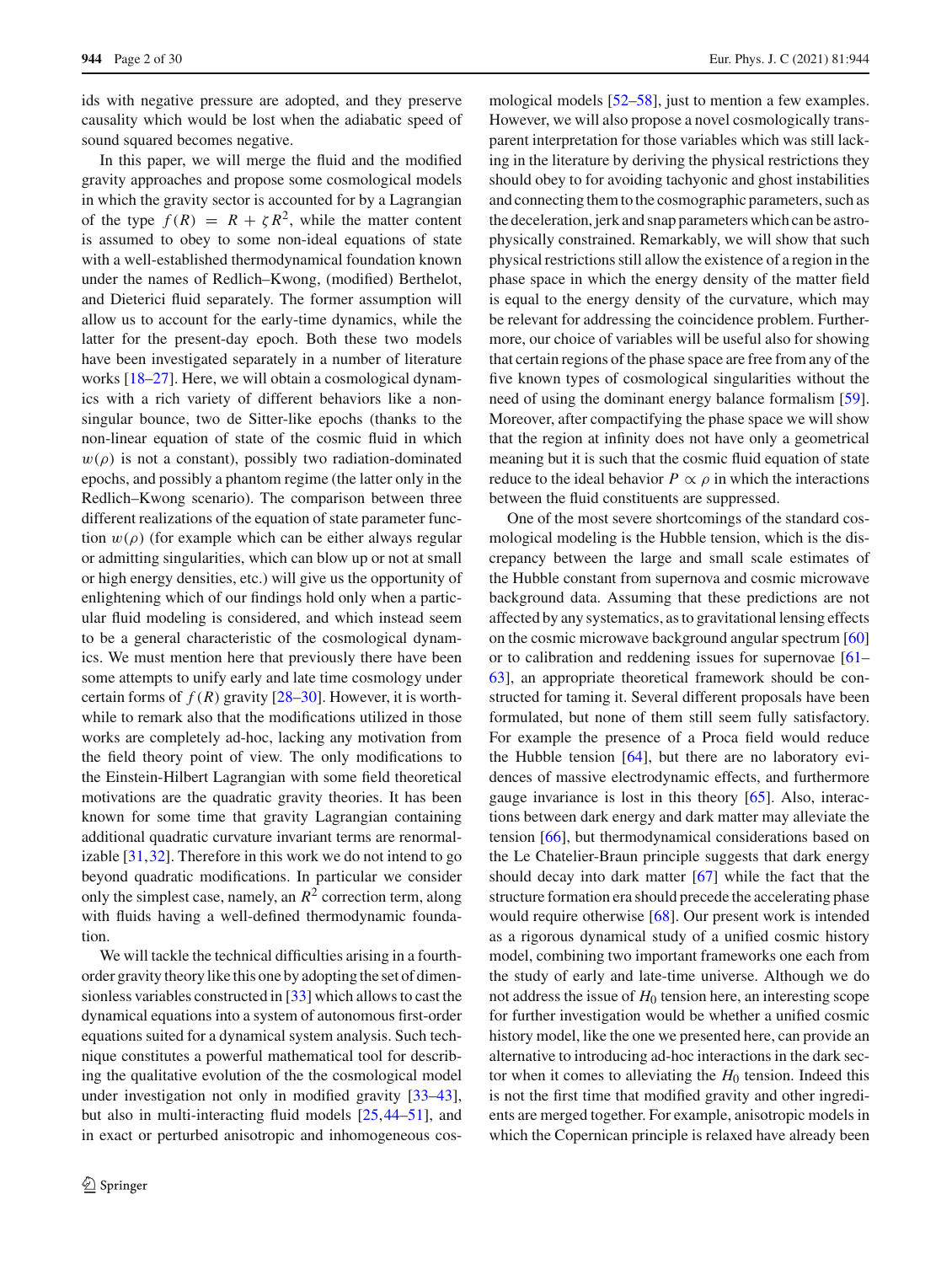considered in Einstein–Aether gravity [\[69\]](#page-27-5) also with a coupling to a scalar field [\[53](#page-26-12)], in braneworld cosmologies [\[70](#page-27-6)], or in  $f(R)$  gravity [\[71](#page-27-7)], just to cite a few examples. On the other hand, for a recent phenomenological proposal which may tame some observational challenges invoking two free parameters and requiring only a modification of the gravity sector in terms of a torsional Lagrangian see [\[72\]](#page-27-8).

Our paper is organized as follows: in Sect. [2](#page-2-0) we will review the field equations of the class of models we want to analyze and exhibit the equations of state of the cosmic fluids we are adopting mentioning their basic features, and we will as well introduce a formalism in which both curvature and matter effects are combined into an effective picture. Sect. [3](#page-4-0) constitutes the main part of our work: in [3.1](#page-4-1) we will recast the equations governing the dynamics of our models as a system of autonomous first order equations in terms of a set of dimensionless variables on which we will also derive appropriate physical restrictions; in [3.2](#page-6-0) we will identify the cosmologically meaningful equilibrium solutions, explain for which ranges of the matter equation of state parameters they can arise pointing out possible bifurcations among them for particular types of matter contents, and report their stability showing that radiation-dominated, de Sitter-like and power law cosmologies can arise; in [3.3](#page-8-0) we will compactify the phase space and perform the analysis at infinity showing that a nonsinglar bounce occurs; in [3.4,](#page-12-0) [3.5](#page-12-1) and [3.6](#page-13-0) we will investigate the dynamics in the invariant submanifolds both numerically by plotting the trajectories in the phase spaces, by deriving analytically their stability, and by finding analytical results for the phase orbits in some specific cases; in [3.7](#page-14-0) we will relate the dimensionless variables we have adopted to the deceleration, jerk and snap cosmographic parameters which can be astrophysically measured. Then, in Sect. [4](#page-15-0) we will explain why some regions of the phase space are not affected by any cosmological singularity, and in Sect. [5](#page-17-0) we will summarize the patterns that have emerged in our analysis by discussing which cosmological features we have discovered are sensitive to the particular modeling of the fluid, and which instead seem to be a general property. We will conclude in Sect. [6](#page-19-0) by discussing the cosmological relevance of our analysis and by putting the present work in the perspective of possible future projects. In "Appendix A" we review the applicability of the fluid models considered in this paper for the description of real gases beyond the cosmological context. The analytical computations of the stability of the isolated fixed points and of the invariant submanifolds are reported in the "Appendices B, C, D, E" which make use of both the standard notion of linear stability and of a much more advanced technique like the " center manifold analysis".

#### <span id="page-2-0"></span>**2 Basic equations of quadratic gravity**

The action of quadratic gravity in the Ricci scalar<sup>1</sup> reads as [\[78](#page-27-9)]

<span id="page-2-3"></span>
$$
S = \frac{1}{2\kappa} \int d^4x \sqrt{-g} f(R) + S_m , \qquad (1)
$$

with<sup>2</sup>  $f(R) = R + \zeta R^2$  and  $\kappa = 8\pi G$ , *G* being the Newton's gravitational constant.  $\zeta$  is a positive parameter quantifying the deviation of the quadratic gravity from the general relativistic Einstein-Hilbert Lagrangian at high curvature. These contributions are supposed to play an important role in the early universe driving the inflationary dynamics but diluting at later epochs [\[18](#page-25-12)[–24\]](#page-25-17). This model constitutes a specific realization of a *scalar-tensor* theory of gravity because modifications in the gravity sector can be re-interpreted in the Brans–Dicke language as a new degree of freedom associated to a propagating scalar field  $[17]$ . Moreover,  $S_m$  is the aggregate matter action responsible for all the fluid content of the Universe. In this paper we will assume the cosmic matter to be a perfect fluid (it is fully characterized by its pressure *P* and energy density *ρ*) obeying to a nonideal equation of state (pressure and energy density are not directly proportional to each other). To be more specific, we will consider some fluid models which constitute examples of evolving dark energy and/or unification of exotic and regular matter since in this latter case the sign of the pressure can change at different cosmic epochs as a consequence of the evolution of the energy density. Thus, our model is intended to study the evolution from inflationary to dark energy epoch by involving both quadratic corrections in the curvature and some nonideal fluid.

Furthermore, in light of the Copernican principle, i.e. that the universe is homogeneous and isotropic, and considering an almost spatially flat universe, our geometrical model will be based on the spacetime

<span id="page-2-4"></span>
$$
ds^{2} = -dt^{2} + a^{2}(t)(dx^{2} + dy^{2} + dz^{2}).
$$
 (2)

Defining  $F := \partial f / \partial R$ , and introducing the Hubble function  $H := \dot{a}/a$ , where an overdot denotes a derivative with respect

<span id="page-2-2"></span><sup>2</sup> In principle the most generic quadratic Lagrangian in curvature should also contain the terms  $R_{\alpha\beta}^2 \equiv R_{\alpha\beta}R^{\alpha\beta}$  and  $R_{\alpha\beta\gamma\delta}^2 \equiv R_{\alpha\beta\gamma\delta}R^{\alpha\beta\gamma\delta}$ , which can be rewritten in terms of the Euler density  $E = R^2_{\alpha\beta\gamma\delta}$  –  $4R_{\alpha\beta}^2 + R^2$  and the Weyl curvature invariant  $C \equiv R_{\alpha\beta\gamma\delta}^2 - 2R_{\alpha\beta}^2 + \frac{R^2}{3}$ .<br>*E* does not contribute to the equation of motion due to the Gauss-Bonnet identity whereas *C* vanishes for FLRW metric [\[76](#page-27-13)[,77](#page-27-14)]. Therefore the action [\(1\)](#page-2-3) can be taken to be the most generic quadratic Lagrangian in terms of the curvature for a homogeneous and isotropic universe.

<span id="page-2-1"></span><sup>&</sup>lt;sup>1</sup> In this paper we will restrict ourselves to a modified gravity model quadratic in the curvature. However, other types of corrections have been proposed in the literature, either quadratic or beyond it, as in *f* (*T* ) theories with torsion [\[73](#page-27-10)],  $f(Q)$  with non-metricity [\[74\]](#page-27-11), or  $f(G)$  with a Gauss-Bonnet term [\[75](#page-27-12)].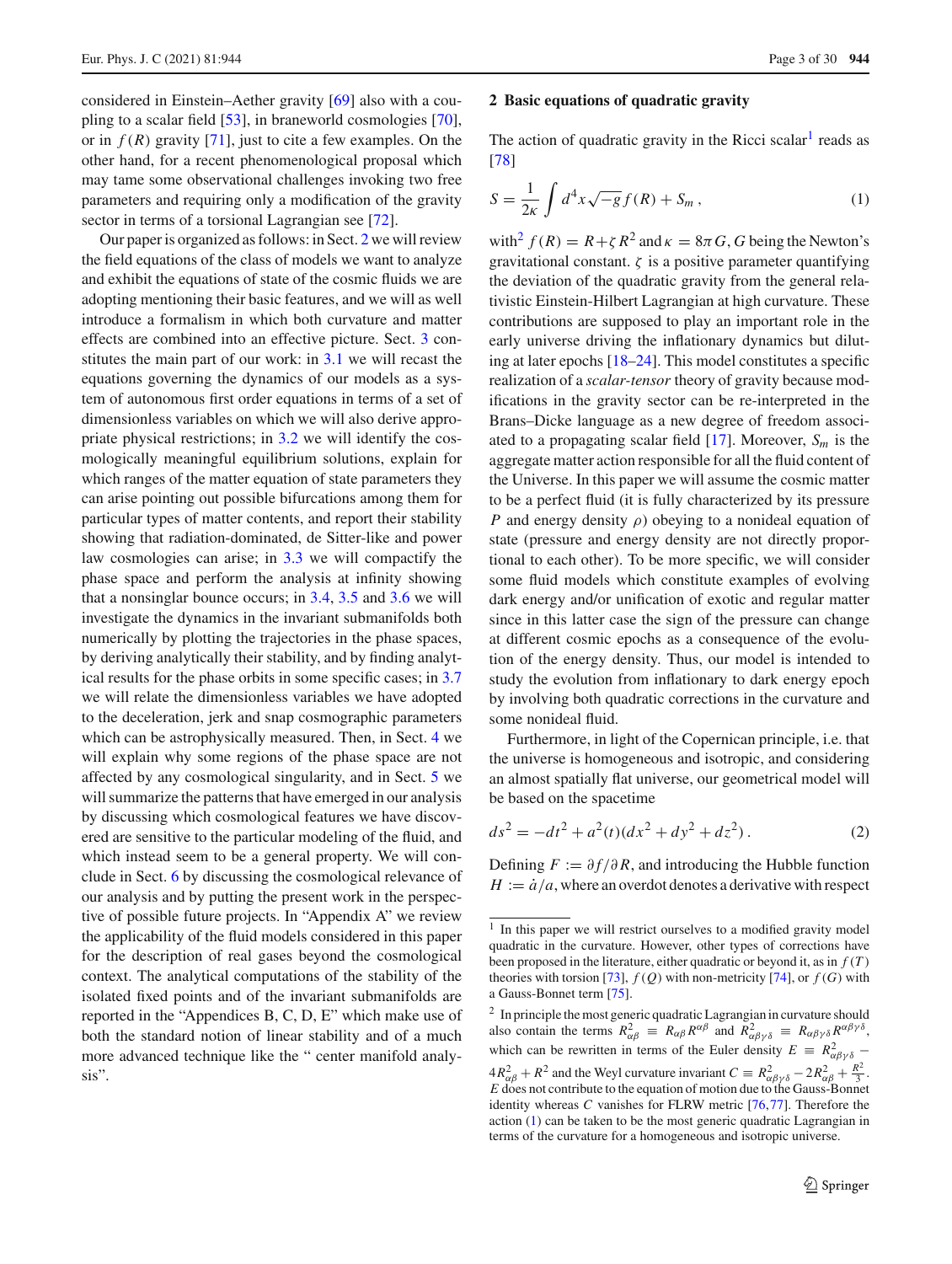to the cosmic time, we can write the field equations for a flat Friedman universe under the action  $(1)$  as  $[10-12]$  $[10-12]$ :

<span id="page-3-0"></span>
$$
3(1+2\zeta R)H^2 = \rho + \zeta \left(\frac{R^2}{2} - 6H\dot{R}\right),
$$
 (3a)

$$
(1 + 2\zeta R)\dot{H} = \zeta (H\dot{R} - \ddot{R}) - \frac{\rho + P}{2},
$$
 (3b)

where we have adopted units such that  $\kappa = 1$ , and the Ricci scalar is related to the Hubble function via

<span id="page-3-2"></span>
$$
R = \frac{6(\dot{a}^2 + a\ddot{a})}{a^2} = 6(2H^2 + \dot{H}).
$$
 (4)

The field equations should be complemented by the Bianchi identity

$$
\dot{\rho} = -3H(\rho + P) \tag{5}
$$

which governs the energy conservation of the cosmic fluid. Furthermore, combining  $(3a)$  with  $(3b)$  we get

<span id="page-3-3"></span>
$$
2\dot{H} + 3H^2 = -\frac{1}{F}\left(P - \frac{RF - f}{2} + \ddot{F} + 2H\dot{F}\right),\qquad(6)
$$

which will be invoked in what follows for providing a transparent physical interpretation to the various quantities governing the cosmological dynamics. In fact, the joint effects of the matter content and of the modifications to the gravity sector can be combined into an *effective* total energy density and an *effective* total pressure which read as [\[13](#page-25-19), Eq. (IV.82)]:

<span id="page-3-6"></span>
$$
\rho_{\text{eff}} := 3H^2 = \frac{1}{F} \left( \rho + \frac{RF - f}{2} - 3H\dot{F} \right)
$$
  
=  $\frac{1}{1 + 2\zeta R} \left[ \rho + \zeta \left( \frac{R^2}{2} - 6H\dot{R} \right) \right],$  (7a)  
 $P = \frac{(\Omega \dot{H} + 2H^2)}{2} = \frac{1}{2} \left( \frac{R}{2} - \frac{RF - f}{2} + \ddot{F} + 2H\dot{F} \right)$ 

$$
P_{\text{eff}} := -(2\dot{H} + 3H^2) = -\frac{1}{F} \left( P - \frac{RF - f}{2} + \ddot{F} + 2H\dot{F} \right)
$$

$$
= -\frac{1}{1 + 2\zeta R} \left[ P + \zeta \left( -\frac{R^2}{2} + 2\ddot{R} + 4H\dot{R} \right) \right]. \tag{7b}
$$

Along this line of thinking, one can also define an *effective* equation of state parameter which encodes information about both the actual cosmic fluid and the curvature effects as

<span id="page-3-5"></span>
$$
w_{\text{eff}} := \frac{P_{\text{eff}}}{\rho_{\text{eff}}} = -1 - \frac{2H}{3H^2}.
$$
 (8)

For the the description of the matter content of the universe, we find convenient to follow the approach of [\[27](#page-25-13)] and consider the following modelings for the equations of state of the cosmic fluid separately:

<span id="page-3-4"></span>
$$
P(\rho) = \frac{1 - (\sqrt{2} - 1)\alpha\rho}{1 - (1 - \sqrt{2})\alpha\rho} \beta\rho \quad \text{(Redlich-Kwong [79]),} \quad \text{(9a)}
$$

$$
P(\rho) = \frac{\beta \rho}{1 + \alpha \rho}
$$
 [(modified) Berthelot [80]], (9b)

$$
P(\rho) = \frac{\beta \rho e^{2(1-\alpha \rho)}}{2 - \alpha \rho}
$$
 (Dietrici [81]). (9c)

<span id="page-3-1"></span>The fluid equation of state parameter defined as  $w := P/\rho$ takes respectively the forms:

$$
w(\rho) = \frac{1 - (\sqrt{2} - 1)\alpha \rho}{1 - (1 - \sqrt{2})\alpha \rho} \beta
$$
 (Redlich-Kwong), (10a)

$$
w(\rho) = \frac{\beta}{1 + \alpha \rho} \quad \text{[(modified) Berthelot]}, \tag{10b}
$$

$$
w(\rho) = \frac{\beta e^{2(1-\alpha\rho)}}{2-\alpha\rho}
$$
 (Dietrici). (10c)

Therefore, our class of models is based on three free parameters ( $\zeta$ ,  $\alpha$ ,  $\beta$ ). Different interplay between these free parameters will affect the existence of certain equilibrium configurations and certain types of finite-time singularities that we will classify in this paper with the purpose of constraining the values that these free parameters can assume by requiring these configurations to be physically meaningful. The two free parameters entering the equation of state of the cosmic fluid should be interpreted as:  $\alpha > 0$  is the temperature at which a thermodynamic phase transition occurs within the fluid, and it sets the strength of the interactions between the fluid particles since in the limit  $\alpha \rightarrow 0$  all these equations of state describe an ideal fluid for which pressure and energy density are directly proportional to each other  $P \simeq \beta \rho$ . This latter relation also shows the connection between  $\beta$  and the adiabatic speed of sound inside the fluid. The interested reader can find a more detailed review of the thermodynamic foundation of these fluid approaches in the Appendix of [\[27\]](#page-25-13), and we will as well mention what the original reasons for their introduction for accounting for some features of real gases were in our Appendix A. More in general, these models try to provide a founded thermodynamical description of an evolving dark energy beyond ad hoc redshift parametrizations for helping its possible direct detection in the the far future. In fact, for accounting for both the Planck and weak lensing datasets, a redshift-dependent modeling of the dark energy equation of state parameter has been assumed in the form of  $w = w_0 + w_1(1 + z)$  with  $w_0$  and  $w_1$  free parameters [\[82](#page-27-15), Sect.6.3]. However, in this simple framework the analysis of the cosmic microwave background constraints on the distance to the last scattering surface is problematic, and therefore the refined Chevallier-Polarski-Linder parametrization  $w = w_0 + w_1z/(1 + z)$  has been introduced [\[83](#page-27-16),[84\]](#page-27-17). The Barboza-Alcaniz  $w = w_0 + w_1 z (1+z)/(1+z^2)$ is another proposal which can be used in the whole redshift range  $z \in [1, \infty)$  [\[85](#page-27-18)]. Although these frameworks have been useful for studying the running of the dark energy potential beyond a cosmological constant, they do not try to establish the microscopic properties of such an exotic fluid which remain mysterious, calling for a physically deeper investigation. Finally, the functional  $w(\rho)$  can be interpreted also as an energy-dependent chameleon field [\[86](#page-27-19)[,87](#page-27-20)].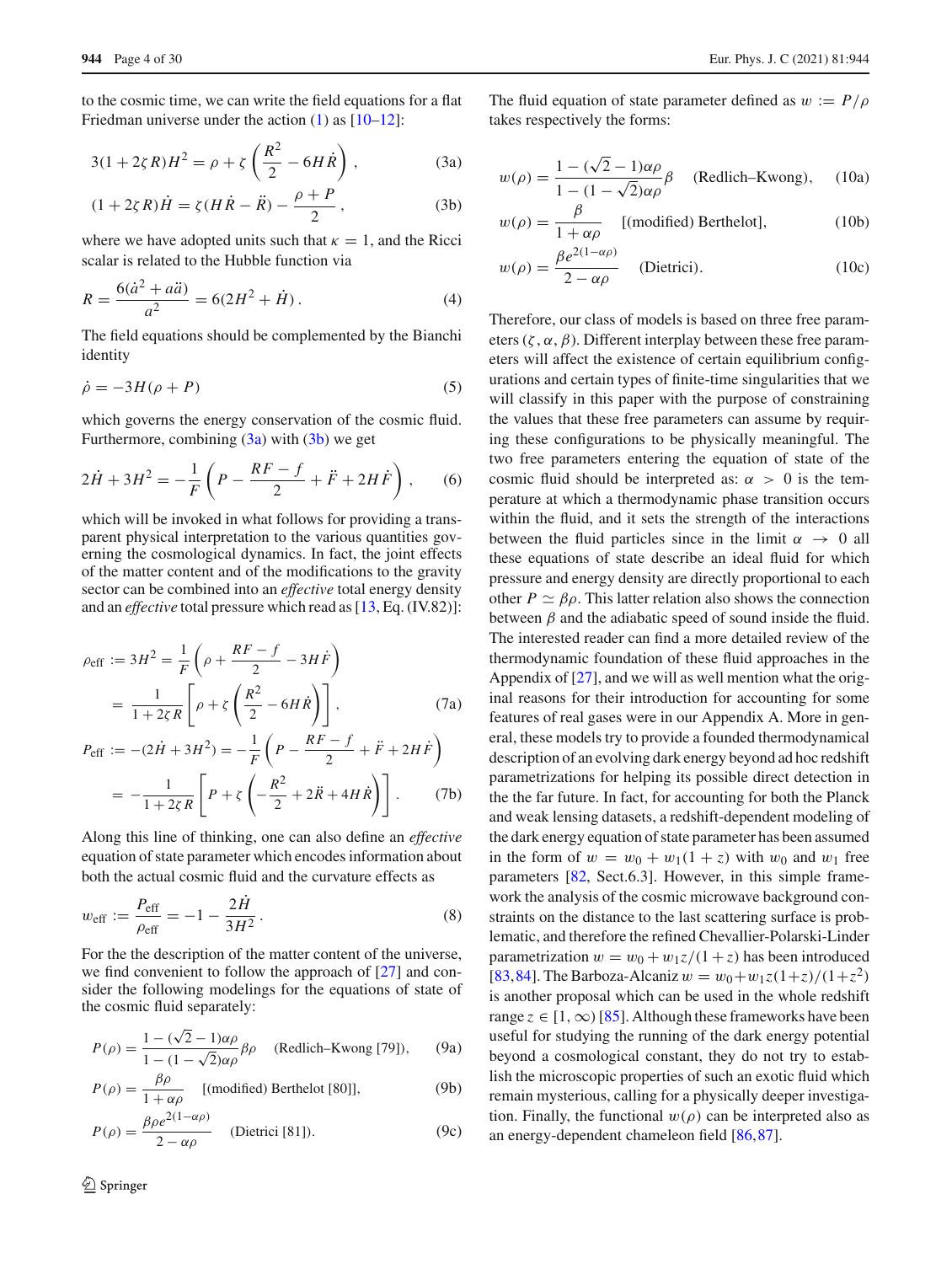# <span id="page-4-0"></span>**3 Qualitative analysis of the dynamics of quadratic gravity with nonideal fluids**

In this section, we will derive the dynamical equations governing the evolution of the universe [\(2\)](#page-2-4) in the gravity model [\(1\)](#page-2-3) including some nonideal fluids by implementing the set of dimensionless variables considered in [\[33](#page-26-2)[,36](#page-26-13)]. Particular attention will be devoted to the rewriting of the equation of state parameters [\(10\)](#page-3-1) as functions of such dimensionless variables which are suited for a dynamical system analysis. Then, we will set some further constraints on the values of the free parameters of our model by requiring it to be free from instabilities. Lastly, we will list the mathematical equilibria and discuss their cosmological significance (which may provide tighter restrictions on the free parameters), possible bifurcations among them and their stability. Then, we will provide a prescription for compactifying the phase space with the purpose of investigating the dynamics at its infinity, and we will reconstruct the cosmological evolution on some invariant submanifolds also by analytically finding the equations of the phase orbits. In this section we also derive a set of relationships between the dimensionless variables employed in the dynamical system analysis and the observationallyrelevant cosmographic parameters.

# <span id="page-4-1"></span>3.1 Derivation of the autonomous first-order dynamical system in terms of dimensionless variables

<span id="page-4-5"></span>The evolution equations to investigate in the  $R + \zeta R^2$  gravity are:

<span id="page-4-3"></span>
$$
3H2 + 18(6H2 \dot{H} + 2H \ddot{H} - \dot{H}^{2})\zeta - \rho = 0, \qquad (11a)
$$
  
6[ $\dddot{H}$  + ( $\zeta$  + 4)H  $\ddot{H}$  + (4 - 2 $\zeta$ ) $\dot{H}$ <sup>2</sup>] -  $\dot{H} - \frac{\rho + P}{2} = 0,$   
(11b)

$$
\dot{\rho} + 3H(\rho + P) = 0, \qquad (11c)
$$

where we have obtained the first two by plugging  $(4)$  into  $(3a)$ – $(3b)$ . We can note that the first equation, which constitutes the *Generalized Friedman equation*, is not sensitive to the specific cosmic fluid modeling  $P = P(\rho)$ , unlike the other two dynamical equations. Furthermore, Eq. [\(6\)](#page-3-3) can be rewritten in terms of the Hubble function as:

$$
6\zeta(2\dddot{H} + 12H\ddot{H} + 9\dot{H}^{2}) + 2(54\zeta H^{2} + 1)\dot{H} + 3H^{2} + P = 0.
$$
 (12)

Explicitly, for flat Friedman universes filled with the fluids [\(9a\)](#page-3-4), [\(9b\)](#page-3-4), [\(9c\)](#page-3-4) evolving under the action of quadratic gravity, we get the following set of dynamical equations, respectively:

• Redlich–Kwong fluid:

$$
3H^2 + 18(6H^2\dot{H} + 2H\ddot{H} - \dot{H}^2)\zeta - \rho = 0, \quad (13a)
$$

$$
6[\ddot{H} + (\zeta + 4)H\ddot{H} + (4 - 2\zeta)\dot{H}^{2}] - \dot{H}
$$
  
+ 
$$
\frac{[\alpha\rho(\sqrt{2} - 1)(\beta - 1) - \beta - 1]\rho}{2[\alpha\rho(\sqrt{2} - 1) + 1]} = 0, \qquad (13b)
$$

$$
\dot{\rho} + 3H\rho \left( 1 + \frac{1 - (\sqrt{2} - 1)\alpha \rho}{1 - (1 - \sqrt{2})\alpha \rho} \beta \right) = 0.
$$
 (13c)

• (Modified) Berthelot fluid:

$$
3H2 + 18(6H2 \dot{H} + 2H \ddot{H} - \dot{H}2)\zeta - \rho = 0, \quad (14a)
$$
  
6[ $\dddot{H}$  + ( $\zeta$  + 4)H  $\ddot{H}$  + (4 - 2 $\zeta$ ) $\dot{H}2$ ]

$$
-\dot{H} - \frac{(\alpha \rho + \beta + 1)\rho}{2(\alpha \rho + 1)} = 0, \qquad (14b)
$$

$$
\dot{\rho} + 3H\rho \left( 1 + \frac{\beta}{1 + \alpha \rho} \right) = 0. \tag{14c}
$$

• Dietrici fluid:

$$
3H2 + 18(6H2 \dot{H} + 2H \ddot{H} - \dot{H}2)\zeta - \rho = 0, \quad (15a)
$$
  
6[ $\dddot{H}$  + ( $\zeta$  + 4)H  $\ddot{H}$  + (4 - 2 $\zeta$ ) $\dot{H}2$ ] -  $\dot{H}$ 

$$
+\frac{[\alpha \rho - \beta e^{2(1-\alpha \rho)} - 2]\rho}{2(2-\alpha \rho)} = 0, \qquad (15b)
$$

$$
\dot{\rho} + 3H\rho \left( 1 + \frac{\beta e^{2(1-\alpha\rho)}}{2 - \alpha\rho} \right) = 0. \tag{15c}
$$

These differential equations are third order in the Hubble function (or equivalently fourth order in the scale factor), and non-linear in both the Hubble function and the energy density. Thus, it is convenient to tackle them by adopting dynamical system techniques and searching possible equilibrium configurations for clarifying their cosmological meaning and analyzing their qualitative dynamics [\[88](#page-27-21)[–91\]](#page-27-22). Following the formalism of [\[33](#page-26-2)[,36](#page-26-13)], we can recast these differential equations into a first-order autonomous dynamical system in terms of the following dimensionless variables:

<span id="page-4-6"></span><span id="page-4-2"></span>
$$
x := \frac{\dot{F}}{FH} = 12\xi \frac{4H\dot{H} + \ddot{H}}{H[1 + 12\xi(2H^2 + \dot{H})]},
$$
 (16a)

$$
y := \frac{R}{6H^2} = 2 + \frac{H}{H^2} \equiv \frac{1 - 3w_{\text{eff}}}{2},
$$
 (16b)

$$
z := \frac{f}{6FH^2} = \frac{(2H^2 + \dot{H})[1 + 6\zeta(2H^2 + \dot{H})]}{H^2[1 + 12\zeta(2H^2 + \dot{H})]},
$$
 (16c)

$$
\Omega := \frac{\rho}{3FH^2} = \frac{\rho}{3H^2[1 + 12\zeta(2H^2 + \dot{H})]}.
$$
 (16d)

We introduce also the following auxiliary quantity:

<span id="page-4-4"></span>
$$
\mathfrak{q}(y, z) := \frac{F}{RF'}
$$
  
= 
$$
\frac{1 + 12\zeta(2H^2 + \dot{H})}{12\zeta(2H^2 + \dot{H})} = \frac{y}{2(y - z)}.
$$
 (17)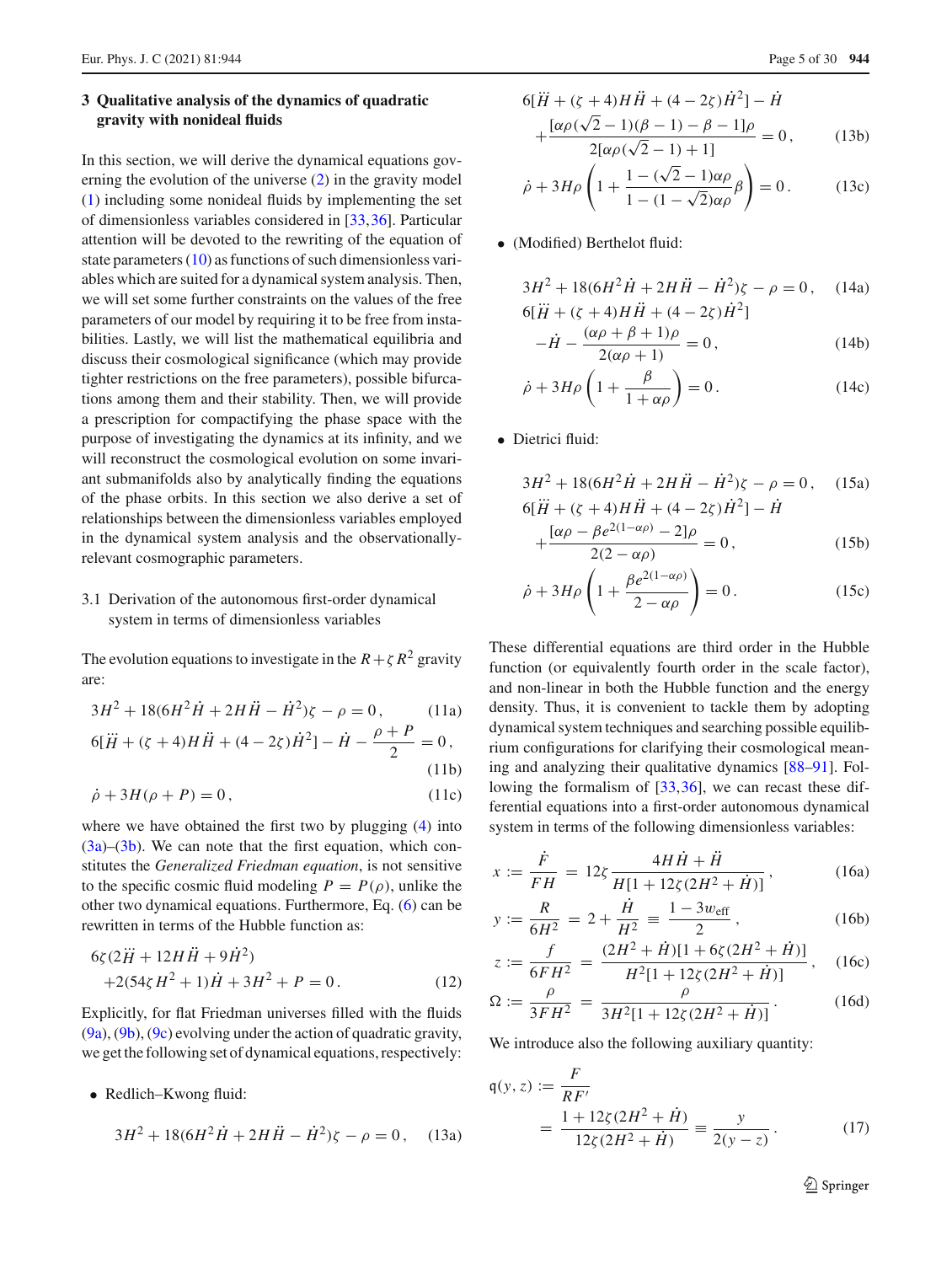It is clear from [\(16\)](#page-4-2) that these dynamical variables are undefined when  $H = 0$ . Therefore, this particular choice of variables pushes any possible fixed point corresponding to Minkowski solutions and bounce (a cosmological bounce is an alternative to the inflationary paradigm $\lambda$ ) or turnaround scenarios to the infinity of the phase space. Taking into consideration fixed points at infinity requires a global phase space analysis (see e.g. [\[37](#page-26-14),[38\]](#page-26-15) in the context of  $f(R)$  gravity), which we will investigate separately in Sect. [3.3.](#page-8-0) Also, we do not expect any moment of maximum expansion at which  $\dot{a} = 0 = H$  since we are considering a flat everexpanding universe filled with the effective fluid [\(8\)](#page-3-5). However restricting to a domain of the full solution space consisting of only ever expanding (or ever contracting) solutions, this choice of variables is very advantageous when looking for a physical interpretation of the solutions and connecting with the cosmological observables. Therefore, the expansion normalized dynamical variables in [\(16\)](#page-4-2) are appropriate for the consideration of this paper.

The first-order autonomous dynamical system governing the evolution of the cosmological variables  $(16)$  is:<sup>[4](#page-5-1)</sup>

$$
\frac{dx}{dN} = -2z - x^2 + (1 - y)x - (3w(\rho) + 1)\Omega + 2, \quad (18a)
$$

$$
\frac{dy}{dN} = y(xq(y, z) + 4 - 2y),\tag{18b}
$$

$$
\frac{dz}{dN} = z(4 - x - 2y) + xyq(y, z),
$$
\n(18c)

$$
\frac{d\Omega}{dN} = \Omega(1 - x - 2y - 3w(\rho)),\tag{18d}
$$

where  $\rho = \rho(x, y, z, \Omega)$ ,  $N = \ln(a(t))$  denotes the number of *e*-folds of the universe [\[93\]](#page-27-23), and where we have exploited the chain rule

$$
\frac{dX}{dN} = \frac{dX}{dt} \cdot \frac{dt}{da}
$$

$$
\frac{da}{dN} = \frac{\dot{X}}{H},
$$
(19)

for any generic quantity  $\chi = \chi(t)$ . From [\(16\)](#page-4-2) we can write the Hubble function, its time derivative, and the fluid energy density in terms of the dimensionless variables as:

<span id="page-5-5"></span>
$$
H^{2} = \frac{y - z}{6\zeta y(2z - y)}, \quad \dot{H} = \frac{(y - z)(y - 2)}{6\zeta y(2z - y)},
$$

$$
\rho = \frac{\Omega(y - z)}{2\zeta(2z - y)^{2}},
$$
(20)

<span id="page-5-3"></span>which, together with the definitions  $(9a)$ ,  $(9b)$ ,  $(9c)$ , allow us to rewrite the equation of state parameters as

<span id="page-5-8"></span>
$$
w(y, z, \Omega) = \frac{2\zeta(2z - y)^2 - (\sqrt{2} - 1)\alpha\Omega(y - z)}{2\zeta(2z - y)^2 + (\sqrt{2} - 1)\alpha\Omega(y - z)}\beta
$$
  
(Redlich-Kwong),  

$$
2\beta\zeta(2z - y)^2
$$
 (21a)

$$
w(y, z, \Omega) = \frac{2\beta\zeta(2z - y)^2}{2\zeta(2z - y)^2 + \alpha\Omega(y - z)}
$$
  
[(modified) Berthelot], (21b)

$$
w(y, z, \Omega) = \frac{2\beta\zeta(2z - y)^2}{4\zeta(2z - y)^2 - \alpha\Omega(y - z)}
$$

$$
\times \exp\left[2 - \frac{\alpha\Omega(y - z)}{\zeta(2z - y)^2}\right] \quad \text{(Dietrici). (21c)}
$$

Furthermore, the *Generalized Friedman equation* [\(11a\)](#page-4-3) is reduced to the constraint

<span id="page-5-10"></span>
$$
y + \Omega - z - x = 1, \tag{22}
$$

<span id="page-5-2"></span>which should be used for removing one cosmological variable from the dynamical system [\(18\)](#page-5-2). We choose to eliminate *x* for a twofold reason: the *x*-equation is apparently the most complicated one, and the  $w(\rho)$  can be naturally expressed in terms of  $(y, z, \Omega)$  as done in [\(21\)](#page-5-3). Keeping in mind Eq. [\(17\)](#page-4-4), the dynamical system [\(18\)](#page-5-2) becomes:

<span id="page-5-9"></span>
$$
\frac{dy}{dN} = \frac{y(7y - 8z - 3y^2 + 3yz + y\Omega)}{2(y - z)},
$$
\n(23a)  
\n
$$
dz = y^3 + (\Omega - 7z - 1)y^2 + 2(4z + 5 - \Omega)yz - 2z^2(z - \Omega + 5)
$$

$$
\frac{dz}{dN} = \frac{y^3 + (\Omega - 7z - 1)y^2 + 2(4z + 5 - \Omega)yz - 2z^2(z - \Omega + 5)}{2(y - z)},
$$

<span id="page-5-6"></span>
$$
(23b)
$$

$$
\frac{d\Omega}{dN} = \Omega(2 - 3w(y, z, \Omega) - 3y + z - \Omega). \tag{23c}
$$

There are three physical viability conditions which should be accounted for when identifying the cosmologically relevant regions inside the full 3-dimensional  $y-z-\Omega$  phase space.<sup>5</sup> They are the following:

• Firstly, absence of ghost instabilities in  $f(R)$  gravity requires  $F(R) > 0$ , which implies  $1 + 2\zeta R > 0$  for our scenario  $[94]$ . From  $(4)$ – $(20)$  we can write

$$
R = 6\dot{H} + 12H^2 = \frac{1}{\zeta} \left( \frac{y - z}{2z - y} \right),
$$
 (24)

so that the absence of ghost instabilities requires

<span id="page-5-7"></span>
$$
F = 1 + 2\zeta R = \frac{y}{2z - y} > 0,
$$
\n(25)

which can be satisfied for

$$
0 < y < 2z \quad \text{or} \quad 2z < y < 0. \tag{26}
$$

<span id="page-5-0"></span><sup>&</sup>lt;sup>3</sup> It has already been shown that quadratic gravity can in fact give rise to nonsingular bouncing scenarios for  $\zeta < 0$  [\[92\]](#page-27-24). In this paper, we will investigate its occurrence for  $\zeta > 0$ .

<span id="page-5-1"></span><sup>&</sup>lt;sup>4</sup> We remark that some differences should be noted between our dynamical system and the one given in [\[33,](#page-26-2) Eq. (14)] which follow from the different signatures between our Ricci scalar [\(4\)](#page-3-2) and [\[33,](#page-26-2) Eq. (11)].

<span id="page-5-4"></span><sup>5</sup> To the best of our knowledge this is the first time that these physical viability conditions are used to constrain the viable region of the phase space spanned by the expansion normalized variables [\(16\)](#page-4-2).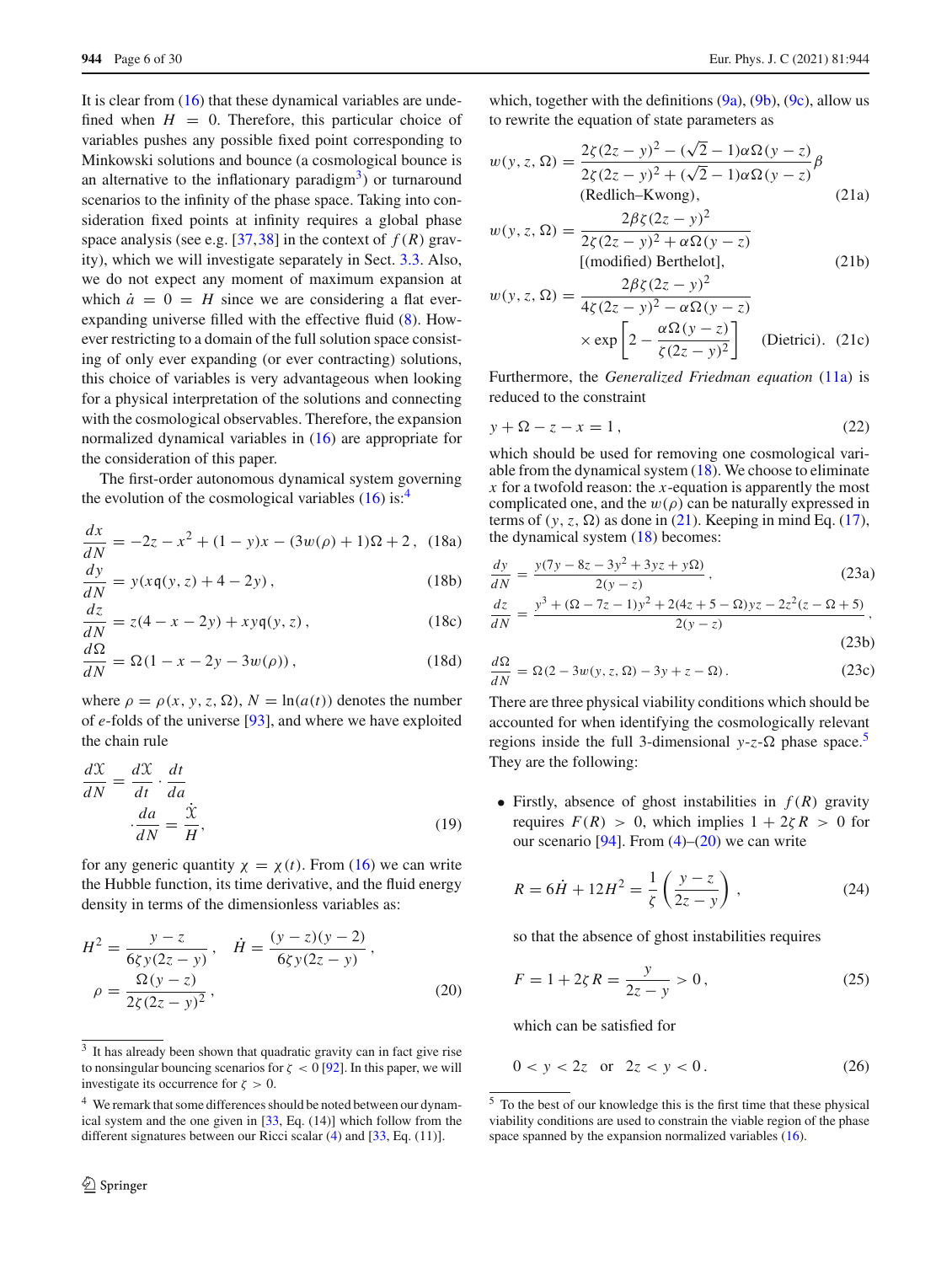These conditions represent two disconnected regions on the first and third quadrant of the *y*-*z* plane bounded by the line  $y = 2z$  and the *z*-axis.

• Secondly, absence of tachyonic instabilities for a generic  $f(R)$  gravity theory requires  $f''(R) > 0$ , which in our case simply implies  $\zeta > 0$  [\[94\]](#page-27-25). From the definition of the dynamical variables  $(16)$ , we note that

<span id="page-6-2"></span>
$$
y - z = \frac{RF - f}{6FH^2} = \frac{\zeta R^2}{6FH^2} > 0 \quad \Rightarrow \quad y > z. \tag{27}
$$

• Finally, the weak energy condition requires the energy density to be locally non-negative:

$$
\rho \ge 0 \quad \Rightarrow \quad \Omega \ge 0. \tag{28}
$$

We can observe also that  $R$  is non-negative within the semi-infinite  $y \ge 0$  region. Therefore,

$$
\Omega = \frac{\rho}{3FH^2} \le \frac{\rho}{3F(\zeta \to 0)H^2} \le 1,
$$
\n(29)

where the last equality follows from the observation that in the General Relativity limit (which corresponds to  $\zeta \to 0$  in the system [\(11\)](#page-4-5)), one recovers the usual Friedman equation

$$
3H^2 = \rho. \tag{30}
$$

To summarize, there are two disjoint regions of the phase space which are physically relevant:

<span id="page-6-1"></span>
$$
0 < z < y < 2z, \quad 0 \le \Omega \le 1 \quad \text{and}
$$
\n
$$
z < y < 0, \quad 0 \le \Omega \le 1. \tag{31}
$$

These are two distinct semi-infinite wedge-shaped sectors above the  $\Omega = 0$  plane, in the first and third quadrants of the *y*-*z* plane, respectively. The region in the first quadrant is confined between the two lines  $y = z$  and  $y = 2z$ , while the region in the third quadrant is confined between the line  $y = z$  and the *z*-axis. We stress that till now we have not included the boundaries of these two regions (which are represented by equalities rather than inequalities in  $(31)$ ), because they require a more careful treatment. The plane defined by the equality  $y = z$  accounts for the General Relativity limit  $R + \zeta R^2 \approx R$  (which can be expressed as  $\zeta \to 0$ thanks to Eq.  $(27)$ ) in which the quadratic modification in the Lagrangian is negligible with respect to the Einstein-Hilbert contribution. It is not appropriate to consider the plane  $y = z$ in the analysis that follows because the dynamical variables are undefined there and the dynamical system formulation that we are adopting becomes singular on the plane  $y = z$ . However, this does *not* prevent the origin  $(y, z) = (0, 0)$  to

be describe a physically meaningful configuration, as it can be appreciated from

$$
\lim_{y \to 0, z \to 0} \frac{dy}{dN} = \lim_{y \to 0, z \to 0} \frac{dz}{dN} = 0.
$$
 (32)

The dynamical system [\(23\)](#page-5-6) is therefore singular everywhere on the *y*-*z* plane except along the line  $y = z = 0$ . The other boundary of the acceptable region in the first quadrant is the plane defined by the equality  $y = 2z$ , while for the one in the third quadrant is the  $z - \Omega$  plane defined by the condition *y* = 0. The plane *y* = 2*z* corresponds to the limit  $R + \zeta R^2 \approx$  $\zeta R^2$  (which is equivalent to  $\zeta \rightarrow +\infty$ , as it can be seen from Eq.  $(25)$ ) which occurs when the quadratic modification term in the Lagrangian becomes dominant over the Einstein-Hilbert contribution. At this stage, both the planes  $y = 2z$ and  $y = 0$  can be safely included in the physically viable region of the phase space, which is thus given by

<span id="page-6-3"></span>
$$
0 < z < y \le 2z \cup z < y \le 0 \cup y = 0 = z, \ 0 \le \Omega \le 1. \tag{33}
$$

As a consistency check, one can note from  $(20)$  that  $H^2 > 0$ in both these regions. The dynamical system  $(23)$  admits the two invariant submanifolds  $y = 0$  and  $\Omega = 0$ . An invariant submanifold divides the entire phase space into two distinct regions on its both sides. Although they can at most reach the boundary, no phase trajectory can cross the invariant submanifold leaving one region and entering the other. Also, any orbit originating from a point on an invariant submanifold will always remain on that submanifold signifying that the reconstruction of the dynamics requires knowledge on the initial data. We note that *R* is always negative in the third quadrant of the *y*-*z* plane (because *y* is negative), and thus this region cannot contain any fixed point interpreted as a De-Sitter cosmology (or any other cosmology with negative deceleration parameter). Therefore, observational datasets suggest that the cosmological evolution should not occur in this region of the phase space.

# <span id="page-6-0"></span>3.2 Qualitative dynamics: equilibria, stability, and bifurcations

In Table [1](#page-7-0) we exhibit all the equilibrium points that arise mathematically for the dynamical system [\(23\)](#page-5-6), along with the corresponding cosmological solution they represent, if any. In fact, some of the fixed points should be ignored on physical and observational grounds:

1. The point  $P_3$  is unphysical for the scenario of a universe filled with the (modified) Berthelot fluid because it violates the weak energy condition. Should we consider the Redlich–Kwong fluid, it can carry a physical interpretation for  $1 \leq \beta \leq \frac{17}{9}$ . Interestingly, the former point corresponds to the  $\beta = 0$  case of the latter.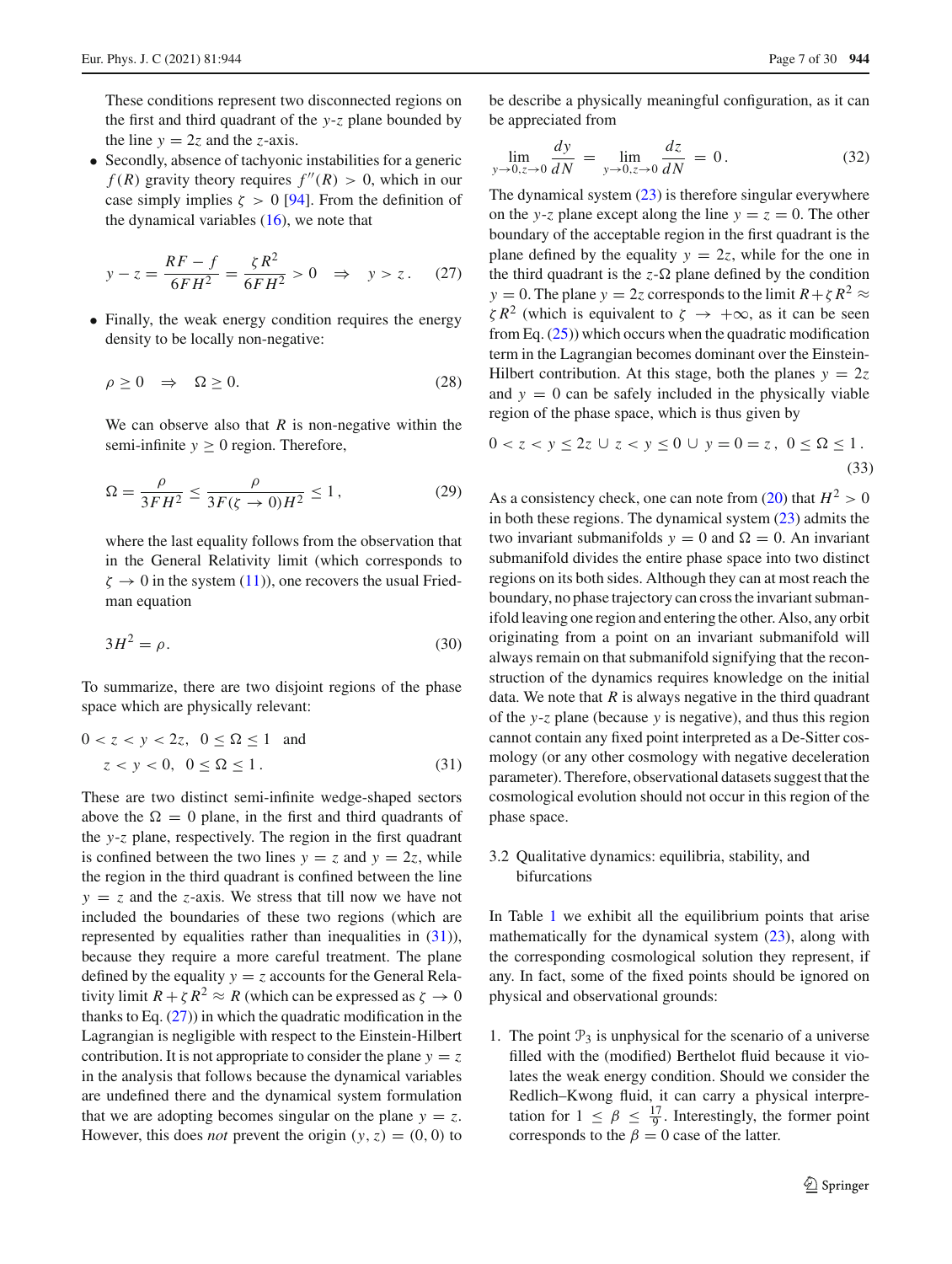<span id="page-7-0"></span>**Table 1** In this Table we exhibit all the equilibrium points that can be obtained mathematically for the dynamical system [\(23\)](#page-5-6) once Eq. [\(21\)](#page-5-3) have been implemented for the different types of cosmic fluids. The effective equation of state parameter  $w_{\text{eff}}$  is computed from [\(16b\)](#page-4-6) and

it takes into account the contributions of both the actual matter content and of the curvature effects (see also  $(8)$ ). We refer to the main text for a detailed explanation of why some equilibria do not represent any meaningful cosmological model

| Cosmic fluid         | Fixed point     | $y_{eq}$                | $z_{eq}$             | $\Omega_{eq}$                                                                     | $w_{\text{eff}}$            | Cosmology                                                                                                                 |
|----------------------|-----------------|-------------------------|----------------------|-----------------------------------------------------------------------------------|-----------------------------|---------------------------------------------------------------------------------------------------------------------------|
| Redlich-Kwong        | $\mathcal{P}_1$ | $\overline{2}$          | $\mathbf{1}$         | $\boldsymbol{0}$                                                                  | $-1$                        | De-Sitter-like                                                                                                            |
|                      | $\mathcal{P}_2$ | $\overline{c}$          | $1+\Omega_{\rm eq}$  | $\frac{(\sqrt{2}-1)\alpha(\beta-1)}{(\sqrt{2}-1)\alpha(\beta-1)+8(\beta+1)\zeta}$ | $-1$                        | De-Sitter-like                                                                                                            |
|                      | $\mathcal{P}_3$ | $\frac{5+3\beta}{4}$    | $\frac{5+3\beta}{8}$ | $\frac{9}{8}(\beta-1)$                                                            | $-\frac{1}{2}(\beta+1)$     | De-Sitter like for $\beta = 1$<br>$\begin{cases} a \sim (t_s - t)^{4/(3(1-\beta))} \text{ for } \beta \neq 1 \end{cases}$ |
|                      | $\mathcal{P}_4$ | $\boldsymbol{0}$        | $-5$                 | $\Omega$                                                                          |                             | Unphysical                                                                                                                |
|                      | $\mathcal{P}_5$ | $\boldsymbol{0}$        | $\Omega_{eq}-5$      | $\frac{40\zeta(1+\beta)}{(\sqrt{2}-1)\alpha(\beta-1)+8\zeta(1+\beta)}$            | $rac{1}{3}$<br>$rac{1}{3}$  | Unphysical                                                                                                                |
|                      | $\mathcal{P}_6$ | $\mathbf{0}$            | $\mathbf{0}$         | $\overline{0}$                                                                    |                             | $a \sim t^{1/2}$                                                                                                          |
|                      | $\mathcal{P}_7$ | $\boldsymbol{0}$        | $\boldsymbol{0}$     | $2+3\beta$                                                                        | $\frac{1}{3}$ $\frac{1}{3}$ | $a \sim t^{1/2}$                                                                                                          |
| (Modified) Berthelot | $\mathcal{P}_1$ | 2                       | $\mathbf{1}$         | $\boldsymbol{0}$                                                                  | $-1$                        | De-Sitter-like                                                                                                            |
|                      | $\mathcal{P}_2$ | $\overline{\mathbf{c}}$ | $1 + \Omega_{eq}$    | $\frac{\alpha}{\alpha-8(\beta+1)\zeta}$                                           | $-1$                        | De-Sitter-like                                                                                                            |
|                      | $\mathcal{P}_3$ | $\frac{5}{4}$           | $rac{5}{8}$          | $-\frac{9}{8}$                                                                    | $-\frac{1}{2}$              | Unphysical                                                                                                                |
|                      | $\mathcal{P}_4$ | $\boldsymbol{0}$        | $-5$                 | 0                                                                                 | $\frac{1}{3}$               | Unphysical                                                                                                                |
|                      | $\mathcal{P}_5$ | $\boldsymbol{0}$        | $\Omega_{eq}-5$      | $\frac{40\zeta(1+\beta)}{8\zeta(1+\beta)-\alpha}$                                 | $\frac{1}{3}$               | Unphysical                                                                                                                |
|                      | $\mathcal{P}_6$ | $\boldsymbol{0}$        | $\overline{0}$       | $\overline{0}$                                                                    | $\frac{1}{3}$               | $a \sim t^{1/2}$                                                                                                          |
|                      | $\mathcal{P}_7$ | $\boldsymbol{0}$        | $\overline{0}$       | 2                                                                                 | $\frac{1}{3}$               | Unphysical                                                                                                                |
| Dieterici            | $\mathcal{P}_1$ | 2                       | $\mathbf{1}$         | $\theta$                                                                          | $^{-1}$                     | De-Sitter-like                                                                                                            |
|                      | $\mathcal{P}_2$ | 2                       | $1 + \Omega_{eq}$    | $\frac{\alpha}{4\zeta[W(2\beta/e^2)+4]+\alpha}$                                   | $^{-1}$                     | De-Sitter-like                                                                                                            |
|                      | $\mathcal{P}_4$ | $\overline{0}$          | $-5$                 | 0                                                                                 | $\frac{1}{3}$               | Unphysical                                                                                                                |
|                      | $\mathcal{P}_5$ | $\mathbf{0}$            | $\Omega_{eq} - 5$    | $\frac{20\zeta[W(2\beta/e^2)+4]}{4\zeta[W(2\beta/e^2)+4]+\alpha}$                 | $\frac{1}{3}$               | Unphysical                                                                                                                |
|                      | $\mathcal{P}_6$ | $\boldsymbol{0}$        | $\mathbf{0}$         | $\boldsymbol{0}$                                                                  | $\frac{1}{3}$               | $a \sim t^{1/2}$                                                                                                          |

- 2. Any orbit that approaches the point  $\mathcal{P}_4$  must reside inside the third quadrant of the *y*-*z* plane in which the deceleration parameter is always positive. Therefore, this point should be ignored on observational ground.
- 3. Similarly for the state  $\mathcal{P}_5$ : we can note that  $0 \leq \Omega_{eq} \leq 1$ delivers a negative *z*eq implying that any orbit approaching  $\mathcal{P}_5$  must reside within the third quadrant of the *y*-*z* plane. Therefore, this point should also be ignored on observational ground.
- 4. The fixed point  $\mathcal{P}_7$  is unphysical for a universe filled with the (modified) Berthelot fluid because it violates the energy condition  $\Omega_{eq} \leq 1$ . In the Redlich–Kwong scenario it is physical for  $-\frac{2}{3} \le \beta \le -\frac{1}{3}$ .

The conditions on the model parameters which should be imposed for endowing the remaining mathematical solutions reported in Table [1](#page-7-0) with a cosmological interpretation are listed in Table [2.](#page-9-0) They follow by imposing  $0 \leq \Omega \leq 1$ . It should be appreciated that this affects only the range of validity of  $\beta$ , while no further constraints other than the already discussed are arising for  $\alpha$  and  $\zeta$ .

Among the physically viable fixed points we can identify three distinct types of cosmological solutions:

1. *De-Sitter-like cosmology* There are two different possible realizations of a De-Sitter-like cosmology, $6$  which are represented by the isolated fixed points  $\mathcal{P}_1$  and  $\mathcal{P}_2$ . The equilibrium  $P_1$  always constitutes a physical configuration for all the three fluids, whereas  $\mathcal{P}_2$  is relevant in cosmology only imposing certain constraints on the model parameter  $\beta$  as shown in Table [2.](#page-9-0) For all the three

<span id="page-7-1"></span><sup>6</sup> Here, by *De-Sitter-like cosmology* we mean a cosmology in which the Hubble function is constant. From the general system of equations [\(11\)](#page-4-5) we can note that also Minkowski can constitute an equilibrium solution when we consider the Redlich–Kwong, (modified) Berthelot, and Dieterici fluid models; this would correspond to the particular case of  $H = const. = 0$  (and  $\rho = P = 0$ ). However, the dynamical variables [\(16\)](#page-4-2) are ill-defined for a Minkowski solution; we will address this limitation by compactifying the phase space in Sect. [3.3.](#page-8-0) We also remark that not all the fluid models currently adopted for a dark matter - dark energy unification are compatible with the Minkowski spacetime being an equilibrium solution, with the (Generalized) Chaplygin Gas and the Anton-Schmidt proposals being some examples; see discussion in [\[25](#page-25-16)].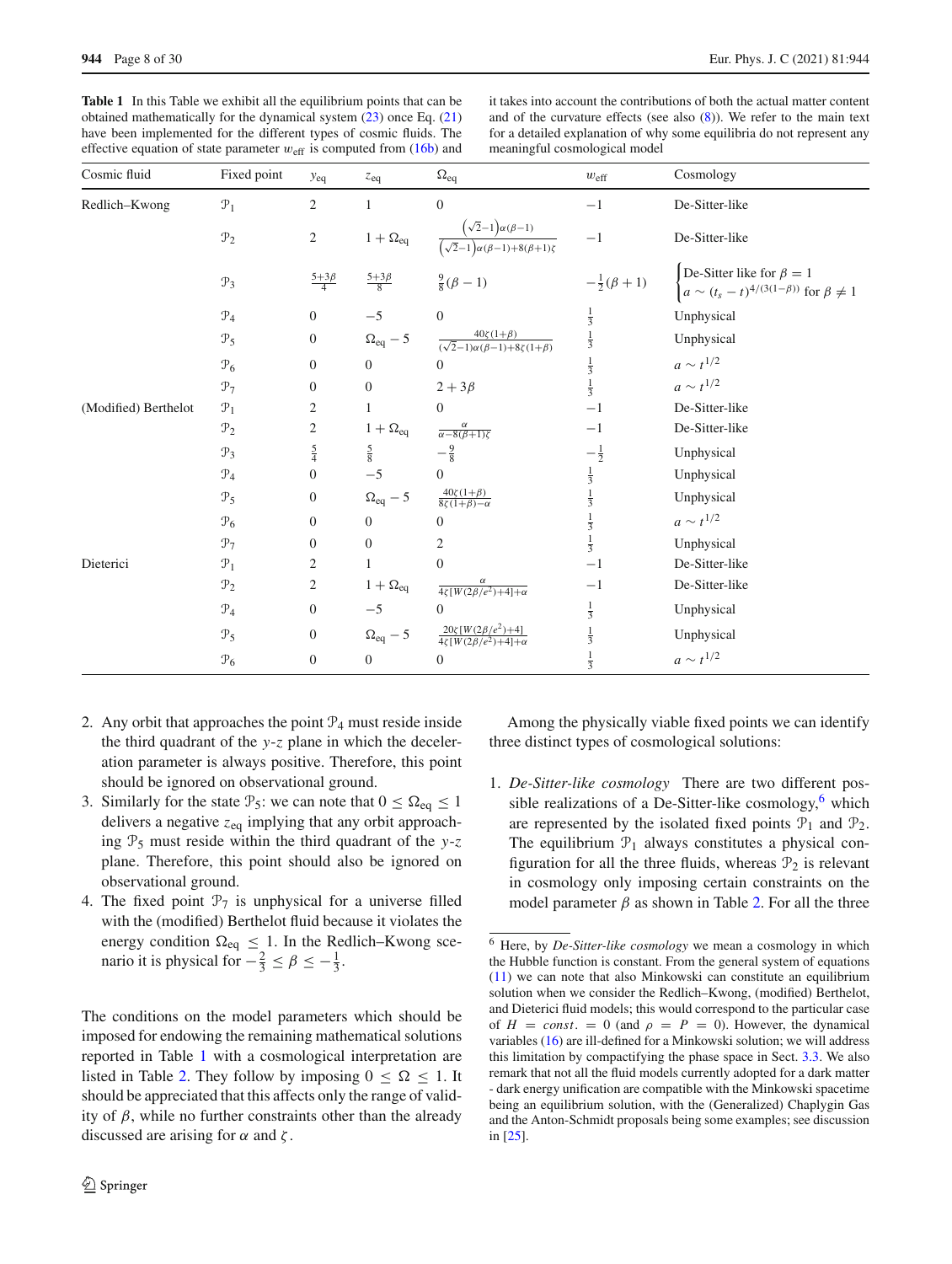types of matter, the ideal fluid regime ( $\alpha \rightarrow 0$ ) leads to a saddle-node bifurcation between  $\mathcal{P}_1$  and  $\mathcal{P}_2$ . Furthermore, in the case of the Redlich–Kwong fluid model, also the equilibrium  $\mathcal{P}_3$  reduces to  $\mathcal{P}_1$  if we fix  $\beta = 1$ . In this latter case a pitchfork bifurcation is possible if we choose simultaneously  $\alpha = 0$  and  $\beta = 1$  [\[95](#page-27-26)].

- 2. *Power law evolution* There are up to two different possible realizations of the power law evolution ( $a \sim t^{1/2}$ ), which are represented by the isolated fixed points  $P_6$  and  $\mathcal{P}_7$ .  $\mathcal{P}_6$  is always physical for all the three fluids whereas  $\mathcal{P}_7$  is relevant for cosmology only in the Redlich–Kwong scenario and restricting  $-\frac{2}{3} \le \beta \le -\frac{1}{3}$ .
- 3. *Big-Rip singularity* The fixed point  $\overline{P}_3$ , which is physically well-defined only considering the Redlich–Kwong fluid, represents a big-rip singularity which is asymptotically approached at the finite time<sup>7</sup>

<span id="page-8-5"></span>
$$
t_s = \frac{4}{3(\beta - 1)H_0} \,. \tag{34}
$$

In fact, we can note that the scale factor is diverging by looking at its time evolution; the energy density is also diverging because of  $(20)$  and taking into account that  $y = 2z \neq 0$ , and this comes also with a divergence in the pressure because of the form of the equation of state [\(9a\)](#page-3-4). Therefore, all the conditions for the occurrence of a Big-Rip singularity are fulfilled [\[96](#page-27-27)[–99\]](#page-27-28). As the limiting case of  $\beta = 1$  is approached, which we showed corresponds to a bifurcation with the De-Sitter-like cosmology, the time at which this singularity occurs is shifted at infinity. For  $\beta \neq 1$ ,  $t_s \sim 1/H_0$  and the singularity time is comparable to the age of the Universe. Keeping in mind the parameter range in Table [2,](#page-9-0) we can also see from Table [1](#page-7-0) that both the effective and the matter parameters  $w_{\text{eff}}$ ,  $w < -1$  for this point, where for the latter  $w = -\beta$  as from [\(21a\)](#page-5-8). Therefore this fixed point also corresponds to a phantom dominated phase at which the Redlich–Kwong fluid itself behaves like a phantom fluid. Furthermore, the adiabatic speed of sound for the Redlich–Kwong fluid, which can be computed from  $(9a)$ ,

$$
c_s^2 = \frac{\partial p}{\partial \rho} = \frac{[(2\sqrt{2} - 3)\alpha \rho - 1]\beta(\alpha \rho - 1)}{[(\sqrt{2} - 1)\alpha \rho + 1]^2},
$$
(35)

once specified to  $\mathcal{P}_3$  via [\(20\)](#page-5-5) delivers

$$
c_s^2 = \frac{(2\sqrt{2} - 3)\beta}{(\sqrt{2} - 1)^2} = -\beta, \qquad (36)
$$

which is smaller than  $-1$  in the range of interest of  $\beta$ .

The stability nature of the fixed points is listed in Table [3](#page-9-1) and detailed calculation is presented in Appendix B. It is possible to note that under the assumption that  $\alpha$ ,  $\zeta > 0$ , only the parameter  $\beta$ , which is related to the adiabatic speed of sound within the fluid, affects the stability nature of the finite isolated fixed point.

# <span id="page-8-0"></span>3.3 Phase space analysis at infinity

Compactification of an unbound phase space is necessary to search for any possible fixed point that lies at its infinity: thanks to this procedure the fixed points at infinity are mapped to the boundary of the corresponding compact phase space. In general all the dynamical variables can tend to infinity, which means the phase space of the theory can exhibit a unlimited extent in all the directions. There are different prescriptions for  $f(R)$  cosmologies (see e.g. [\[38\]](#page-26-15) for a generic *f* (*R*) theory and [\[37](#page-26-14)] for the particular  $R + \zeta R^n$  theory) for compactifying the phase space in all the directions. However, in this Sect. we introduce a new compactification technique which directly exploits the physical viability conditions we previously derived in [\(33\)](#page-6-3). As we will show below, one can use these constraints to define some invariant submanifolds that border the physically viable region of the phase space and then we are left with only one direction in which the phase space need to be compactified.

From a mathematical point of view, the dynamical system [\(23\)](#page-5-6) is singular on the plane  $y = z$ . Since this plane is one of the boundaries of the region of the phase space we are interested in, this singularity can be regularized by introducing a new time variable  $\tau$  such that

<span id="page-8-3"></span>
$$
d\tau = \frac{dN}{y - z},\tag{37}
$$

in terms of which the dynamical system can be re-written as

<span id="page-8-2"></span>
$$
\frac{dy}{d\tau} = \frac{y(7y - 8z - 3y^2 + 3yz + y\Omega)}{2},
$$
(38a)

$$
\frac{dz}{d\tau} = \frac{y^3 + (\Omega - 7z - 1)y^2 + 2(4z + 5 - \Omega)yz - 2z^2(z - \Omega + 5)}{2},
$$
\n(38b)

$$
\frac{d\Omega}{d\tau} = \Omega(y - z)(2 - 3w(y, z, \Omega) - 3y + z - \Omega).
$$
 (38c)

Now one can write

<span id="page-8-4"></span>
$$
\frac{d}{d\tau}(y-z) = -(y-z)[2y^2 - y(3z+4)+z(-\Omega + z + 5)],
$$
\n(39a)

$$
\frac{d}{d\tau}(y - 2z) = -\frac{1}{2}(y - 2z)[5y^2 + y(\Omega - 7z - 9) + 2z(-\Omega + z + 5)],
$$
\n(39b)

which show that the planes  $y = z$  and  $y = 2z$  are invariant submanifolds as well. As discussed in Sect. [3.1,](#page-4-1) these two planes are equivalent to the two limits  $\zeta \to 0$  and  $\zeta \to +\infty$ 

<span id="page-8-1"></span><sup>&</sup>lt;sup>7</sup> For computing  $t_s$ , note that  $\frac{d(1/H)}{dt} = 3(1 - \beta)/4$ , which provides  $\frac{d \ln a}{dt} = \frac{4H_0}{4+3(1-\beta)H_0t}$ , and that we fixed  $a(t = 0) = 1$ .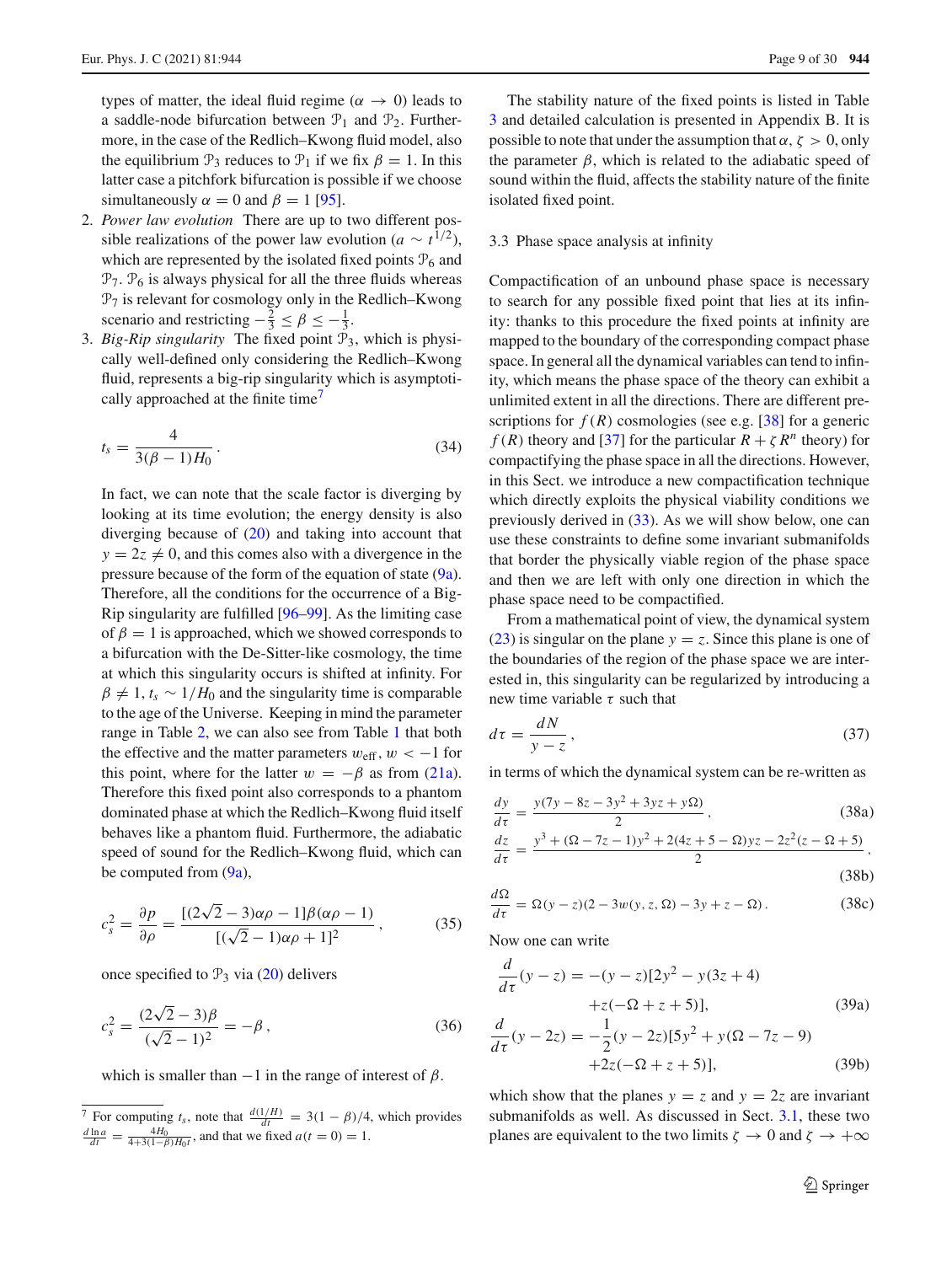<span id="page-9-0"></span>**Table 2** Taking into account that  $\alpha$ ,  $\zeta > 0$ , the necessary conditions for promoting the solutions listed in Table [1](#page-7-0) from mathematical to physical are derived demanding  $0 \leq \Omega \leq 1$ . The limits  $\alpha \to 0$  and  $\zeta \to 0$  correspond to ideal fluid and General Relativity, respectively. The points  $\mathcal{P}_4$  and  $\mathcal{P}_5$  are not included in this Table because they belong to a region of the phase in which the deceleration parameter is always positive

| Fixed points    | Redlich–Kwong                             | (Modified) Berthelot | Dietrici         |
|-----------------|-------------------------------------------|----------------------|------------------|
| $\mathcal{P}_1$ | Always exists                             | Always exists        | Always exists    |
| $\mathcal{P}_2$ | $\beta \geq 1 \cup \beta < -1$            | $\beta < -1$         | $\beta > -2/e^2$ |
| $\mathcal{P}_3$ | $1 \leq \beta \leq \frac{17}{9}$          | Unphysical           | Does not exist   |
| $\mathcal{P}_6$ | Always exists                             | Always exists        | Always exists    |
| $\mathcal{P}_7$ | $-\frac{2}{3} \le \beta \le -\frac{1}{3}$ | Unphysical           | Does not exist   |

<span id="page-9-1"></span>**Table 3** Stability nature of the finite fixed points. When investigating the stability of a fixed point it is important to keep in mind the range of  $\beta$  for which the fixed point exists. The abbreviation *c.m.a.* stands for " Center Manifold Analysis'

| Points          | Redlich–Kwong                                                                                                             | (Modified) Berthelot                                                                                                     | Dietrici                                                                                                                           |
|-----------------|---------------------------------------------------------------------------------------------------------------------------|--------------------------------------------------------------------------------------------------------------------------|------------------------------------------------------------------------------------------------------------------------------------|
| $\mathcal{P}_1$ | Saddle for $\beta \neq -1$<br>Requires more analysis for $\beta = -1$                                                     | Saddle for $\beta \neq -1$<br>Requires more analysis for $\beta = -1$                                                    | Saddle for $\beta \neq -\frac{2}{a^2}$<br>Requires more analysis for $\beta = -\frac{2}{a^2}$                                      |
| $\mathcal{P}_2$ | Stable for $\beta < -1$<br>Saddle for $\beta > 1$<br>Saddle for $\beta = 1$                                               | Stable                                                                                                                   | Stable                                                                                                                             |
| $\mathcal{P}_3$ | Stable for $1 < \beta \leq \frac{17}{9}$<br>Saddle for $\beta = 1$                                                        |                                                                                                                          |                                                                                                                                    |
| $\mathcal{P}_6$ | Unstable for $\beta < \frac{2}{3}$<br>Saddle for $\beta > \frac{2}{3}$<br>Requires <i>c.m.a</i> for $\beta = \frac{2}{3}$ | Unstable for $\beta < \frac{2}{3}$<br>Saddle for $\beta > \frac{2}{3}$<br>Requires <i>c.m.afor</i> $\beta = \frac{2}{3}$ | Unstable for $\beta < \frac{4}{3e^2}$<br>Saddle for $\beta > \frac{4}{3e^2}$<br>Requires <i>c.m.a</i> for $\beta = \frac{4}{3e^2}$ |
| $\mathcal{P}_7$ | Unstable for $\beta = -\frac{2}{3}$<br>Saddle for $\beta > -\frac{2}{3}$                                                  |                                                                                                                          |                                                                                                                                    |

respectively. To the best of our knowledge this is the first time that the physical viability conditions which follow from the absence of ghost and tachyonic instabilities are recast as invariant submanifolds on the phase space of quadratic gravity. Linear stability analysis reveals that the invariant submanifold  $y = z$  is always attracting whereas the invariant submanifold  $y = 2z$  is attracting (repelling) for  $y^2 + z^2$  $5(1 - \Omega)^2$   $(y^2 + z^2 < 5(1 - \Omega)^2)$ ; detailed mathematical analysis is given in "Appendix D".

Before proceeding any further, it is important to comment that the dynamical system in Eq. [\(38\)](#page-8-2) should *not* be used to determine the fixed points, because time redefinitions like [\(37\)](#page-8-3) may introduce artificial solutions which are not appearing in the original dynamical system. For example, one can notice that the system in Eq. [\(38\)](#page-8-2) has two lines of fixed points given by,

both of which do not occur in the original dynamical system [\(23\)](#page-5-6). These fictitious fixed points are a pure mathematical artefact due to the time redefinition [\(37\)](#page-8-3). We stress that this and the following steps are purely mathematical treatments aimed towards compactifying the phase space by introducing appropriate invariant submanifolds. All the finite fixed point analysis should be carried out *before* these steps.

Along with  $\Omega = 0$ , the physically relevant region of the phase space is therefore bounded by three invariant submanifolds. Since in this region the dynamical variable  $\Omega$  is itself bounded ( $0 \leq \Omega \leq 1$ ), as demonstrated in Sect. [3.1,](#page-4-1) one needs only to compactify the radial direction in the *y*–*z* plane. For achieving this goal we first switch to plane polar coordinates in the *y*-*z* plane

<span id="page-9-2"></span>
$$
y := r \cos \theta, \quad z := r \sin \theta, \tag{41}
$$

subject to the restrictions

<span id="page-9-3"></span>
$$
0 \le r < \infty
$$
,  $\tan^{-1} \frac{1}{2} \le \theta \le \frac{\pi}{4}$ . (42)

$$
\mathcal{L}_1 \equiv (y = 0 = z, 0 \le \Omega \le 1)
$$
 and  
\n $\mathcal{L}_2 \equiv (y = z, \Omega = 1),$  (40)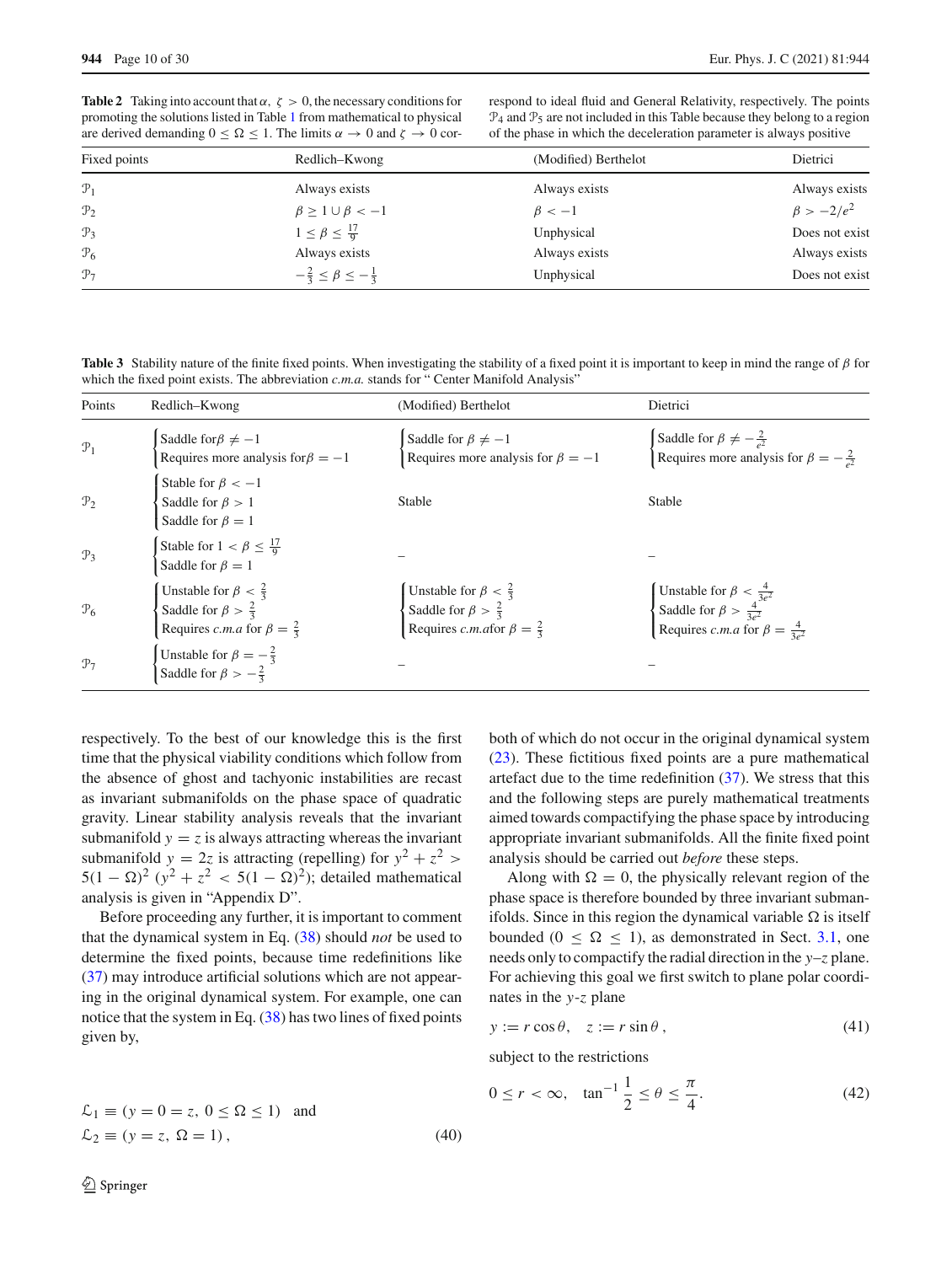<span id="page-10-0"></span>The dynamical system  $(38)$  in terms of the  $r-\theta$ - $\Omega$  variables [\(41\)](#page-9-2) becomes

$$
\frac{dr}{d\tau} = r^2 \left[ r \cos^4 \theta + \left( \frac{3(\Omega - 1)}{2} - 2r \sin \theta \right) \cos^3 \theta + \frac{(1 - \Omega)\sin \theta - 3r}{2} \cos^2 \theta + (4r \sin \theta + 5 - \Omega) \cos \theta + (\Omega - 5) \sin \theta - r \right]
$$
\n(43a)

$$
\frac{d\theta}{d\tau} = -2r^2 \cos^4 \theta
$$
  
+ 
$$
\frac{1 - \Omega - 2r \sin \theta}{2} r \cos^3 \theta
$$
  
+ 
$$
\frac{5r + 3(1 - \Omega) \sin \theta}{2} r \cos^2 \theta
$$
  
+ 
$$
(\Omega - 1 - r \sin \theta) r \cos \theta,
$$
 (43b)

$$
\frac{d\Omega}{d\tau} = r\Omega(\cos\theta - \sin\theta)(2 - 3w(r, \theta, \Omega))
$$
  
-3r cos \theta + r sin \theta - \Omega, (43c)

<span id="page-10-1"></span>where the fluid equation of state parameters [\(21\)](#page-5-3) entering the latter equation are given by

$$
w(r, \theta, \Omega) = \frac{2\zeta r(2\sin\theta - \cos\theta)^2 - (\sqrt{2} - 1)\alpha\Omega(\cos\theta - \sin\theta)}{2\zeta r(2\sin\theta - \cos\theta)^2 + (\sqrt{2} - 1)\alpha\Omega(\cos\theta - \sin\theta)}\beta
$$
  
(Redlich-Kwong), (44a)

$$
w(r, \theta, \Omega) = \frac{2\beta\zeta r(2\sin\theta - \cos\theta)^2}{2\zeta r(2\sin\theta - \cos\theta)^2 + \alpha\Omega(\cos\theta - \sin\theta)}
$$
(Modified Berthelot), (44b)

$$
w(r, \theta, \Omega) = \frac{2\beta\zeta r(2\sin\theta - \cos\theta)^2}{4\zeta r(2\sin\theta - \cos\theta)^2 - \alpha\Omega(\cos\theta - \sin\theta)}
$$

$$
\times \exp\left[2 - \frac{\alpha\Omega(\cos\theta - \sin\theta)}{\zeta r(2\sin\theta - \cos\theta)^2}\right] \text{ (Dietrici). (44c)}
$$

As we have previously remarked, the introduction of the artificial line of fixed points  $\mathcal{L}_1 \equiv (r = 0)$  is clearly confirmed by inspecting the system in Eq. [\(43\)](#page-10-0). We should remove this fictitious fixed point by another time redefinition

$$
d\tau^* = r d\tau \,,\tag{45}
$$

so that the dynamical system becomes

$$
\frac{dr}{d\tau^*} = r \left[ r \cos^4 \theta + \left( \frac{3(\Omega - 1)}{2} - 2r \sin \theta \right) \cos^3 \theta + \frac{(1 - \Omega) \sin \theta - 3r}{2} \cos^2 \theta + (4r \sin \theta + 5 - \Omega) \cos \theta + (\Omega - 5) \sin \theta - r \right]
$$

(46a)

$$
\frac{d\theta}{d\tau^*} = -2r\cos^4\theta + \frac{1-\Omega - 2r\sin\theta}{2}\cos^3\theta
$$

$$
+\frac{5r + 3(1-\Omega)\sin\theta}{2}\cos^2\theta
$$

$$
+(\Omega - 1 - r\sin\theta)\cos\theta,
$$
(46b)

$$
\frac{d\Omega}{d\tau^*} = \Omega(\cos\theta - \sin\theta)(2 - 3w(r, \theta, \Omega))
$$

$$
-3r\cos\theta + r\sin\theta - \Omega). \tag{46c}
$$

The radial direction can be compactified by introducing the new compact variable [\[36](#page-26-13)[,39](#page-26-16)[,40](#page-26-17)]

$$
\mathcal{R} := \frac{r}{1+r},\tag{47}
$$

so that  $r = 0$  coincides with  $\mathcal{R} = 0$  and  $r = \infty$  is mapped onto  $\mathcal{R} = 1$ . In terms of  $\mathcal{R}$  the dynamical system to investigate is

<span id="page-10-2"></span>
$$
\frac{d\mathcal{R}}{d\tau^*} = -\frac{\mathcal{R}}{2} \Big[ -2\mathcal{R}\cos^4\theta
$$
  
+ 
$$
[4\mathcal{R}\sin\theta + 3(1 - \Omega)(1 - \mathcal{R})]\cos^3\theta
$$
  
+ 
$$
[3\mathcal{R} - (1 - \Omega)(1 - \mathcal{R})\sin\theta]\cos^2\theta
$$
  
- 
$$
[8\mathcal{R}\sin\theta + 2(5 - \Omega)(1 - \mathcal{R})]\cos\theta
$$
  
+ 
$$
2(5 - \Omega)(1 - \mathcal{R})\sin\theta + 2\mathcal{R} \Big],
$$
 (48a)

$$
\frac{d\theta}{d\tau^*} = \frac{\cos\theta}{2(1-\mathcal{R})} \Big[ -4\mathcal{R}\cos^3\theta
$$
  
+ 
$$
[ (1-\Omega)(1-\mathcal{R}) - 2\mathcal{R}\sin\theta ] \cos^2\theta
$$
  
+ 
$$
[ 3(1-\Omega)(1-\mathcal{R})\sin\theta + 5\mathcal{R}] \cos\theta
$$
  
- 
$$
-2\mathcal{R}\sin\theta - 2(1-\Omega)(1-\mathcal{R}) \Big],
$$
(48b)

<span id="page-10-3"></span>
$$
\frac{d\Omega}{d\tau^*} = \frac{\Omega(\cos\theta - \sin\theta)}{(1 - \mathcal{R})} \Big[ (\sin\theta - 3\cos\theta) \mathcal{R}
$$

$$
+ (2 - \Omega - 3w(\mathcal{R}, \theta, \Omega)) (1 - \mathcal{R}) \Big], \tag{48c}
$$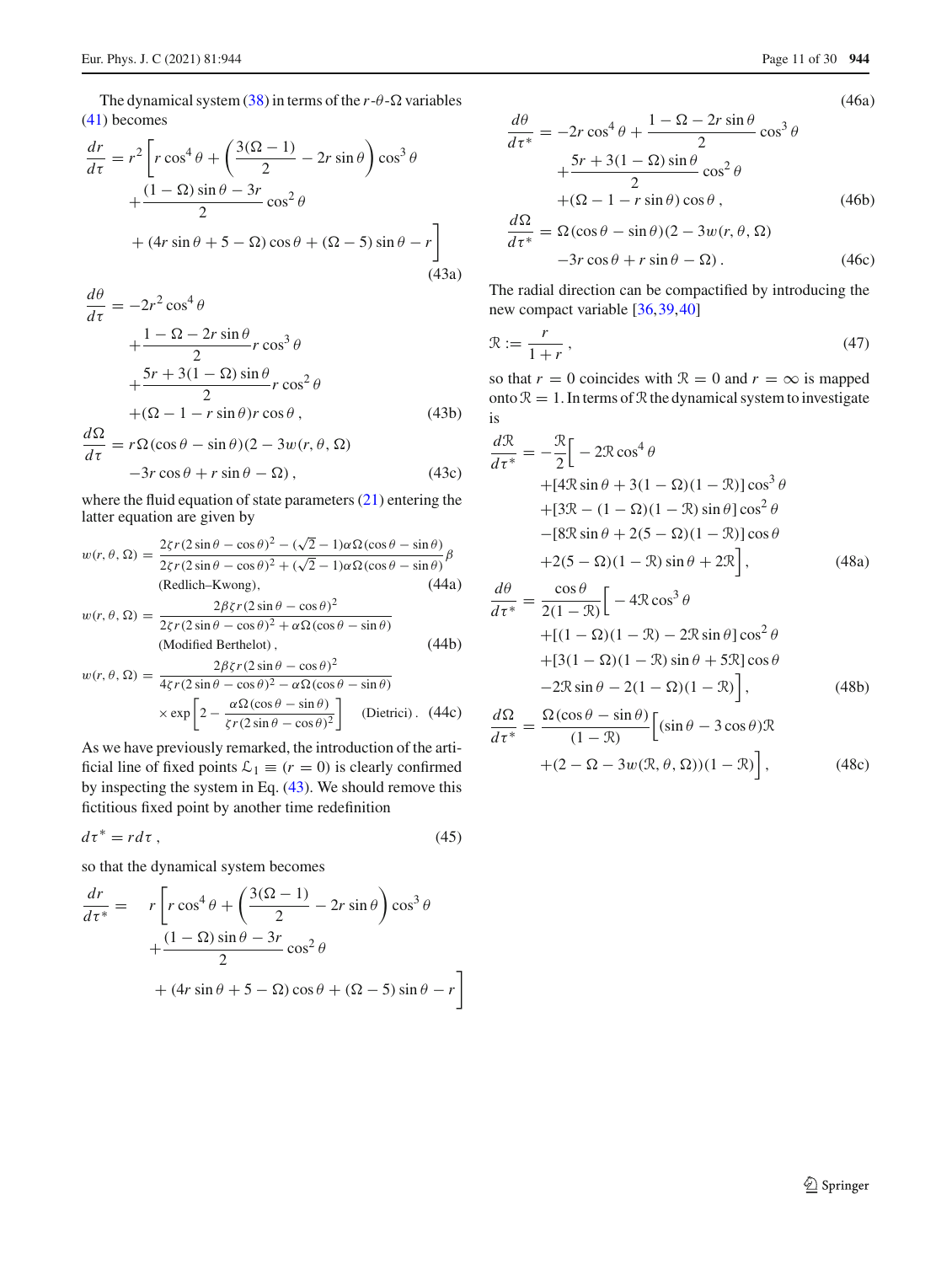with

$$
w(\mathcal{R}, \theta, \Omega) = \frac{2\zeta \mathcal{R}(2\sin\theta - \cos\theta)^2 - (\sqrt{2} - 1)\alpha \Omega (1 - \mathcal{R})(\cos\theta - \sin\theta)}{2\zeta \mathcal{R}(2\sin\theta - \cos\theta)^2 + (\sqrt{2} - 1)\alpha \Omega (1 - \mathcal{R})(\cos\theta - \sin\theta)} \beta
$$
 (Redlich-Kwong), (49a)

$$
w(\mathcal{R}, \theta, \Omega) = \frac{2\beta \zeta \mathcal{R}(2\sin\theta - \cos\theta)^2}{2\zeta \mathcal{R}(2\sin\theta - \cos\theta)^2 + \alpha \Omega (1 - \mathcal{R})(\cos\theta - \sin\theta)}
$$
 (Modified Berthelot), (49b)

$$
w(\mathcal{R}, \theta, \Omega) = \frac{2\beta\zeta\mathcal{R}(2\sin\theta - \cos\theta)^2}{4\zeta\mathcal{R}(2\sin\theta - \cos\theta)^2 - \alpha\Omega(1 - \mathcal{R})(\cos\theta - \sin\theta)} \exp\left[2 - \frac{\alpha\Omega(1 - \mathcal{R})(\cos\theta - \sin\theta)}{\zeta\mathcal{R}(2\sin\theta - \cos\theta)^2}\right]
$$
(Dietrici). (49c)

We can note that all the three fluid equations of state remain well-behaved at infinity, i.e. have finite limits as  $\mathcal{R} \rightarrow 1$ . The latter dynamical system has a pole at  $\mathcal{R} = 1$ , i.e. is apparently singular at the boundary. This can again be eradicated by defining a new time variable  $\eta$  as

$$
d\eta = \frac{d\tau^*}{1 - \mathcal{R}}.\tag{50}
$$

Therefore, the dynamical system governing the evolution of the compatified variables can be written as

<span id="page-11-2"></span>
$$
\frac{d\mathcal{R}}{d\eta} = -\frac{\mathcal{R}(1-\mathcal{R})}{2} \Big[ -2\mathcal{R}\cos^4\theta + [4\mathcal{R}\sin\theta
$$
  
+3(1-\Omega)(1-\mathcal{R})]\cos^3\theta  
+ [3\mathcal{R} - (1-\Omega)(1-\mathcal{R})\sin\theta]\cos^2\theta  
-[8\mathcal{R}\sin\theta + 2(5-\Omega)(1-\mathcal{R})]\cos\theta  
+2(5-\Omega)(1-\mathcal{R})\sin\theta + 2\mathcal{R} \Big], \t(51a)  

$$
\frac{d\theta}{d\eta} = \frac{\cos\theta}{\eta} \Gamma
$$

$$
\frac{d\theta}{d\eta} = \frac{\cos\theta}{2} \Big[ -4\mathcal{R}\cos^3\theta
$$
  
+[(1-\Omega)(1-\mathcal{R})-2\mathcal{R}\sin\theta]\cos^2\theta  
+[3(1-\Omega)(1-\mathcal{R})\sin\theta+5\mathcal{R}]\cos\theta  
-2\mathcal{R}\sin\theta - 2(1-\Omega)(1-\mathcal{R})\Big], (51b)

$$
\frac{d\Omega}{d\eta} = \Omega(\cos\theta - \sin\theta) \Big[ (\sin\theta - 3\cos\theta) R
$$

$$
+ (2 - \Omega - 3w(\mathcal{R}, \theta, \Omega)) (1 - \mathcal{R}) \Big].
$$
(51c)

Since only the *r*-direction can be infinite, all the asymptotic fixed points should correspond to  $r \to \infty$  (or  $\mathcal{R} \to 1$ ). Therefore we need to identify the fixed points in the  $\mathcal{R}-\Omega$ phase space which fulfill  $\mathcal{R} = 1$ . Setting  $\mathcal{R} = 1$  in [\(51\)](#page-11-0), we obtain

<span id="page-11-4"></span><span id="page-11-3"></span>
$$
\left. \frac{d\mathcal{R}}{d\eta} \right|_{\mathcal{R} \to 1} = 0, \tag{52a}
$$

$$
\left. \frac{d\theta}{d\eta} \right|_{\mathcal{R} \to 1} = \frac{\cos \theta}{2} (1 - \sin 2\theta) (\cos \theta - 2\sin \theta) ,\qquad (52b)
$$

$$
\left. \frac{d\Omega}{d\eta} \right|_{\mathcal{R} \to 1} = \Omega (\cos \theta - \sin \theta)(\sin \theta - 3\cos \theta). \tag{52c}
$$

<span id="page-11-1"></span>Interestingly, the evolution at spatial infinity is not explicitly sensitive to the modeling of the cosmic fluid as it was observed in the case of  $R^n$  gravity [\[36\]](#page-26-13) because w does not enter anylonger the dynamical system (however we remind that we have used previously our particular equations of state for checking that they well behave at infinity). A further information that can be obtained from the analysis at infinity is that  $\mathcal{R} \rightarrow 1$  is an invariant submanifold. To determine the cosmology corresponding to this submanifold first we note that using  $(20)$  one can write

<span id="page-11-5"></span><span id="page-11-0"></span>
$$
\lim_{r \to \infty} H^2 = \lim_{r \to \infty} \frac{\cos \theta - \sin \theta}{6\zeta r \cos \theta (2 \sin \theta - \cos \theta)} = 0, \qquad (53a)
$$

$$
\lim_{r \to \infty} \dot{H} = \lim_{r \to \infty} \frac{(\cos \theta - \sin \theta)(r \cos \theta - 2)}{6\zeta r \cos \theta (2 \sin \theta - \cos \theta)}
$$

$$
= \frac{1}{6\zeta} \left( \frac{\cos \theta - \sin \theta}{2 \sin \theta - \cos \theta} \right), \qquad (53b)
$$

$$
\lim_{r \to \infty} \rho = \lim_{r \to \infty} \frac{\Omega(\cos \theta - \sin \theta)}{2r\zeta(2\sin \theta - \cos \theta)^2} = 0, \tag{53c}
$$

within the range  $\tan^{-1}(\frac{1}{2}) \leq \theta < \frac{\pi}{4}$ .  $\dot{H}$  is positive at all points on this hypersurface whereas  $H$ ,  $\rho$  vanish. This is exactly the condition for a matter-less nonsingular bounce. We remark that had we not compactified the phase space, we would have not been able to discover this bounce solution in our cosmological models for the reasons discussed below Eq. [\(17\)](#page-4-4). Keeping in mind the range of  $\theta$  given in [\(42\)](#page-9-3), asymptotic dynamical analysis reveals the following features:

- The asymptotic invariant submanifold accounted for by  $\mathcal{R} = 1$  is a repelling submanifold. Detailed calculation regarding the stability of this submanifold is presented in Appendix D. Therefore the nonsingular bouncing solutions that lie on this submanifold may constitute past epochs of the universe.
- The point  $\mathcal{P}_i \equiv (\mathcal{R}, \theta, \Omega) = (1, \tan^{-1} \frac{1}{2}, 0)$  is an isolated fixed point at infinity. This fixed point, although represents a nonsingular bounce, does *not* necessarily need to be matter-less, as at this point  $\tan \theta = \frac{1}{2}$ . In fact, as was pointed out in [\[92](#page-27-24)], matter-less nonsingular bounce in *f* (*R*) gravity requires the equation  $RF(R) - f(R) = 0$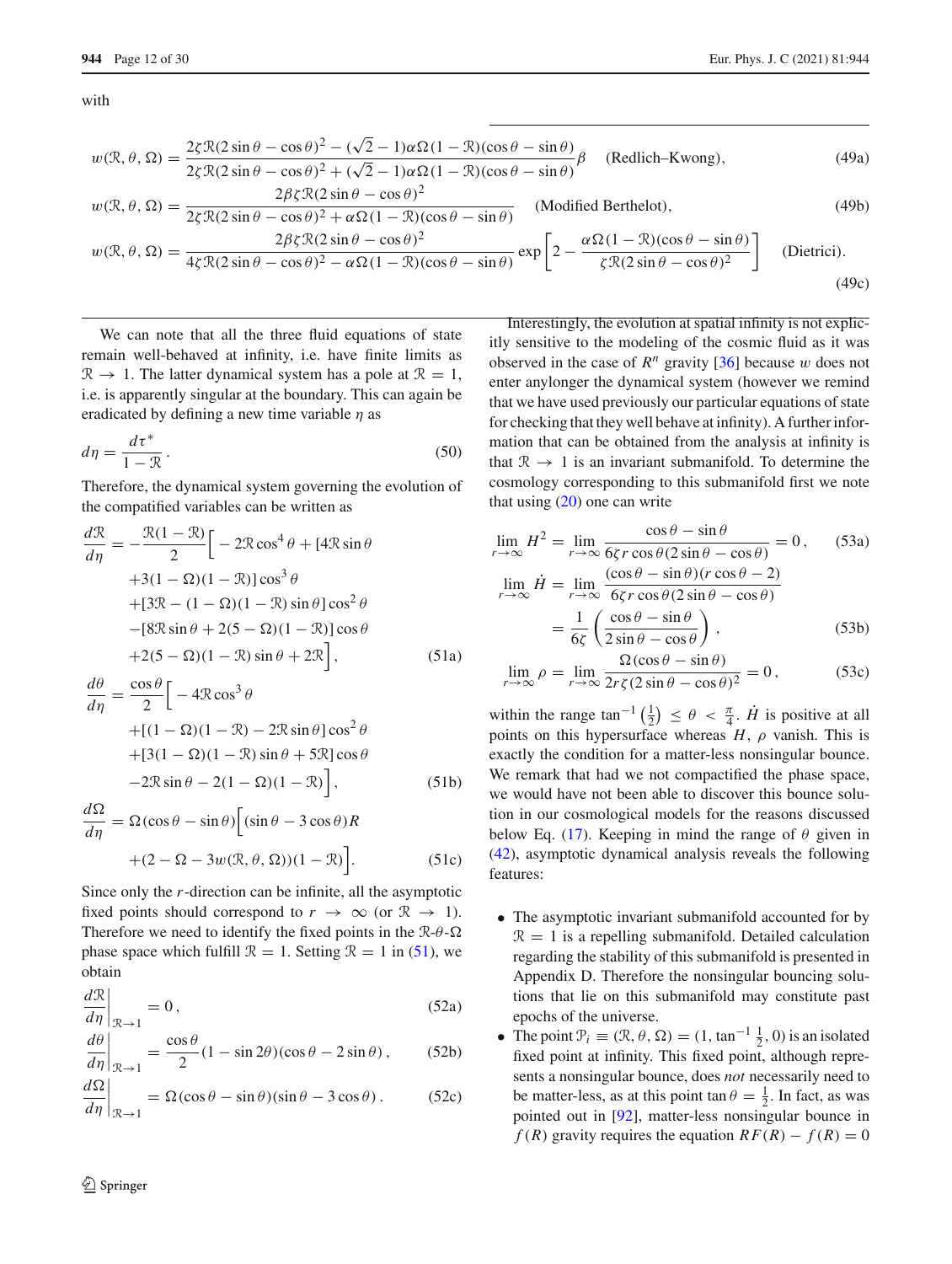to have a positive root  $R<sub>b</sub>$ , which is not satisfied in case of  $R + \zeta R^2$  gravity. Linear stability analysis reveals  $\mathcal{P}_i$ is a saddle point. Stability calculation is presented in "Appendix D".

# <span id="page-12-0"></span>3.4 Evolution on the  $y = 2z$  invariant submanifold

The submanifold  $y = 2z$  corresponds to the limit  $\zeta \to \infty$ which accounts for the high energy regime in which the gravitational field is so strong that the theory is dominated by the  $R^2$  term. From [\(39b\)](#page-8-4) it is seen that  $y = 2z$  is an invariant submanifold for the dynamics of the system. This submanifold is of attracting nature for (detailed calculations presented in "Appendix D")

$$
y^{2} + z^{2} > 5(1 - \Omega)^{2} \Leftrightarrow r > \sqrt{5}(1 - \Omega)
$$

$$
\Leftrightarrow \Omega > 1 - \frac{1}{\sqrt{5}}\left(\frac{\mathcal{R}}{1 - \mathcal{R}}\right), \qquad (54)
$$

and of repelling nature for

$$
y^{2} + z^{2} < 5(1 - \Omega)^{2} \Leftrightarrow r < \sqrt{5}(1 - \Omega)
$$
\n
$$
\Leftrightarrow \Omega < 1 - \frac{1}{\sqrt{5}}\left(\frac{\mathcal{R}}{1 - \mathcal{R}}\right). \tag{55}
$$

In terms of the variables  $r-\theta-\Omega$  (or  $\mathbb{R}-\theta-\Omega$  for the compact case) this submanifold corresponds to  $\theta = \tan^{-1}(1/2)$ . From [\(44\)](#page-10-1) or [\(49\)](#page-11-1), for the fluid equation of state parameter we get

$$
\lim_{\theta \to \tan^{-1}(1/2)} w = \begin{cases}\n-\beta & \text{(Redlich-Kwong)}, \\
0 & \text{[(Modified) Berthelot]}, \\
0 & \text{(Dietrici)},\n\end{cases}
$$
\n(56)

which shows that the (modified) Berthelot and Dieterici fluids behave like presureless dust (which may account for dark matter), and the Redlich–Kwong one behaves like an ideal fluid in which the non-linearities are suppressed. Phase space plot on the compactified version of this submanifold plane is shown in Fig. [1](#page-13-1) for the cases of equations of state corresponding to dark matter (e.g. pressureless dust), stiff fluid and a cosmological constant. We remark that stiff fluids are canonically equivalent to massless scalar fields [\[100](#page-27-29)], and some cosmological models indeed predict an epoch of the universe in which they are the dominating energy content [\[101](#page-27-30),[102](#page-27-31)].

On this invariant submanifold the dynamical equations can be reduced to:

$$
\frac{dz}{d\tau} = z[\Omega + 3(1 - z)],
$$
  
\n
$$
\frac{d\Omega}{d\tau} = \Omega(2 - \Omega - 5z - 3w).
$$
\n(57)

For the case of stiff matter, we can find the orbit in the phase space by solving the differential equation

$$
\frac{d\Omega}{dz} = \frac{\Omega(1+5z+\Omega)}{z(3z-3-\Omega)},\tag{58}
$$

which delivers the implicit solution

<span id="page-12-2"></span>
$$
\frac{[1+z^2+z(\Omega-2)]^2[z^2+2(\Omega-1)z+(1+\Omega)^2]}{[z^3+(2\Omega-3)z^2+(\Omega^2-\Omega+3)z-\Omega-1)]^2} = J_1,
$$
\n(59)

where  $J_1$  is a constant of integration. The quantity  $J_1(z, \Omega)$ is conserved along a particular orbit, but has different values for different orbits, and therefore it can be interpreted as the total "energy" of the Universe. The cosmological evolution must respect the principle of energy conservation: we can interpret Eq. [\(59\)](#page-12-2) as a sort of " energy conservation equation" which is providing a law describing how the energy of the cosmic fluid accounted for by  $\Omega$  is converted into the " geometrical energy" accounted for by the Ricci scalar *R*; this result is especially relevant for the description of the inflationary epoch in which the quadratic term in the curvature is dominating. Furthermore, in the case of a stringy fluid with  $w = -\frac{1}{3}$ , which may describe some topological defects or monopoles arising in the early universe [\[103](#page-27-32)], by integrating the differential equation

$$
\frac{d\Omega}{dz} = \frac{\Omega(5z - 3 + \Omega)}{z(3z - \Omega - 3)},\tag{60}
$$

we obtain the implicit orbit equation

$$
\frac{[z^3 + 2(\Omega - 1)z^2 + (\Omega^2 - 6\Omega + 1)z + 4\Omega](z + \Omega)^2}{z[z^2 + (2\Omega - 1)z + \Omega^2 - 3\Omega]^2} = J_2,
$$
\n(61)

where  $J_2$  is a constant of integration. Also for the radiation case  $w = \frac{1}{3}$  it is possible to integrate analytically the evolution equation

$$
\frac{d\Omega}{dz} = \frac{\Omega(5z - 1 + \Omega)}{z(3z - \Omega - 3)},\tag{62}
$$

and we obtain the implicit orbit equation

$$
\frac{z(z-1+\Omega)^4}{\Omega^3} = J_3,
$$
\n(63)

where  $J_3$  is another constant of integration.

# <span id="page-12-1"></span>3.5 Evolution on the  $\Omega = 0$  submanifold

It appears either from  $(23c)$  or from  $(48c)$  that the plane  $\Omega = 0$  is an invariant submanifold for the cosmic dynamics. Taking into account that the physically viable region is constituted by the wedge  $0 < z < y < 2z$ , we depict the phase orbits in this invariant submanifold in Fig. [2](#page-14-1) by using the evolution equations written in polar coordinates  $(51a)$ – [\(51b\)](#page-11-2). In this way we can get a graphical confirmation that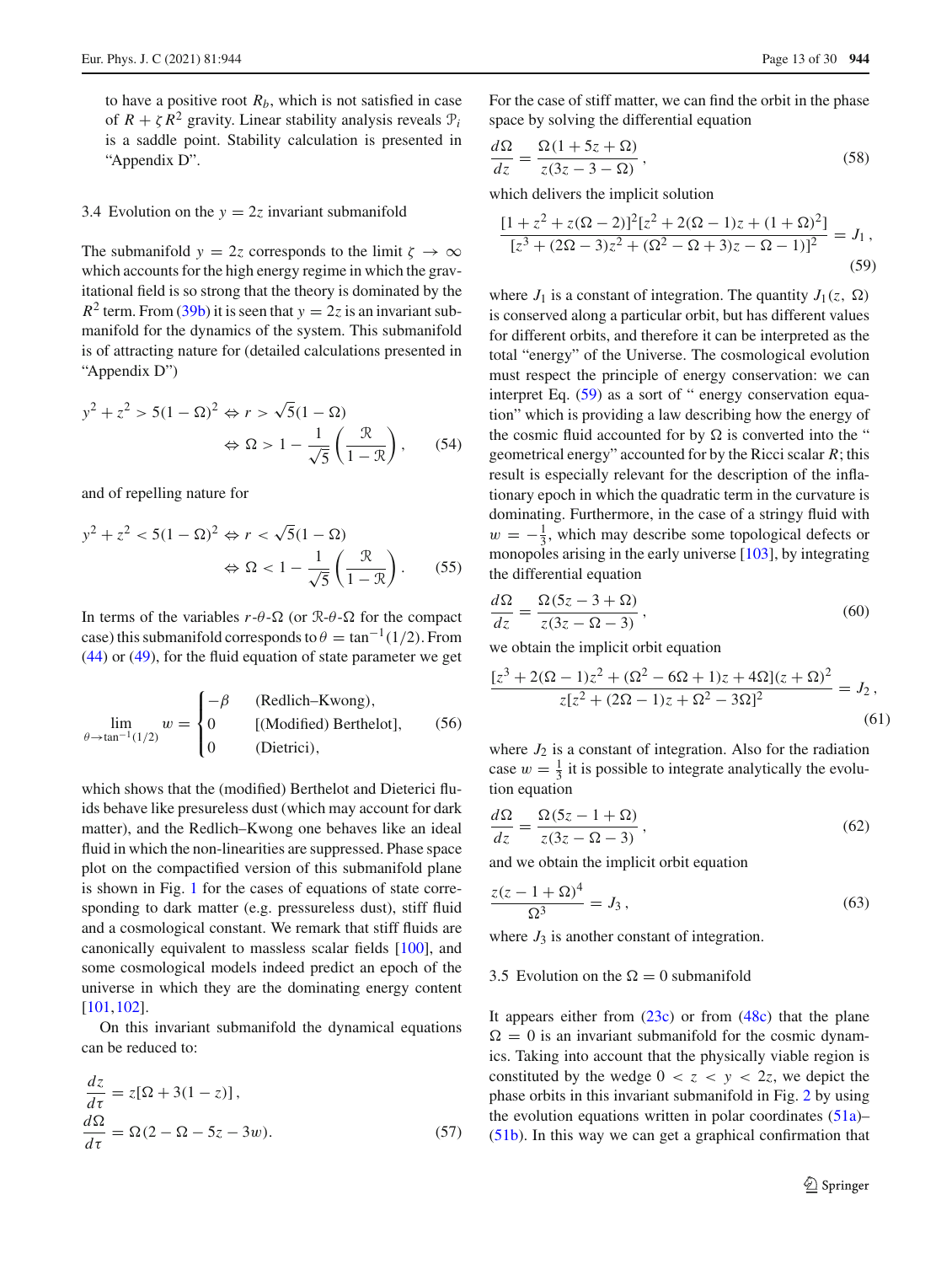

<span id="page-13-1"></span>**Fig. 1** Phase trajectories on the compactified  $R-\Omega$  plane with  $\theta =$  $\tan^{-1}(1/2)$ , which corresponds to the *y* = 2*z* submanifold, i.e. the *R*<sup>2</sup> regime, for **(a)**  $w = -1$ , **(b)**  $w = 0$ , **(c)**  $w = 1$ . In this limit the equations of state for (modified) Berthelot and Dietrici fluids reduce to that of pressureless dust, so that they correspond to only figure **(b)**. The equation of state for the Redlich–Kwong fluid in this limit reduces to  $p = -\beta \rho$ , so

that this can correspond to either cases **(a)**–**(c)** for the parameter choice  $\beta = 1, 0, -1$ . The red curve corresponds to the boundary between the attracting part (right side of the curve) and repelling part (left side of the curve) of the submanifold. The fixed points  $\mathcal{P}_1$ ,  $\mathcal{P}_6$  and  $\mathcal{P}_i$  lie on this submanifold

the dynamics is indeed bounded inside this region and that the boundary at spatial infinity  $\mathcal{R} = 1$  acts as a source for the cosmic dynamics containing possible past epochs of the universe. Unlike the case of the invariant submanifold  $y = 2z$ discussed in Sect. [3.4,](#page-12-0) the dynamics on the invariant submanifold  $\Omega = 0$  does not depend on the particular modeling of the cosmic fluid. However, the stability nature of this invariant submanifold is sensitive to the value of the parameter  $\beta$  as demonstrated in Appendix D, and more in detail it is attracting (repelling) according to  $2-3\beta-3\gamma+z < 0$  (> 0) for the Redlich–Kwong and (modified) Berthelot fluids and  $2 - 3e^2\beta/2 - 3y + z < 0$  (> 0) for the Dietrici fluid.

## <span id="page-13-0"></span>3.6 Evolution on the  $\mathcal{R} = 1$  submanifold

 $\mathcal{R} = 1$  is an invariant submanifold at the infinity of the phase space. We can find the equation for the orbit  $J = J(\theta, \Omega)$  at the infinity of the phase space by solving the partial derivative equation

$$
\frac{dJ(\theta, \Omega)}{d\eta} = \frac{\partial J(\theta, \Omega)}{\partial \theta} \frac{d\theta}{d\eta} + \frac{\partial J(\theta, \Omega)}{\partial \Omega} \frac{d\Omega}{d\eta} = 0.
$$
\n(64)

Implementing [\(52\)](#page-11-3) we find

$$
J(\theta, \Omega) = \mathcal{F}\left(\frac{\Omega(1 - \tan \theta)^4}{(2 \tan \theta - 1)^5}\right),\tag{65}
$$

where  $\mathcal F$  can be any arbitrary function. For reasons of mathematical simplicity, we choose:

$$
J(\theta, \Omega) = \frac{\Omega (1 - \tan \theta)^4}{(2 \tan \theta - 1)^5}.
$$
 (66)

We note that the quantity  $J(\theta, \Omega)$  is a positive quantity within our range of  $\theta$ , which is conserved along a particular orbit but can have different values for different orbits. This quantity can again be interpreted as the total "energy" of the Universe and the cosmological evolution must respect the principle of energy conservation. Therefore, the orbits on this submanifold are a family of curves obeying to the equation

$$
\Omega = \frac{J(2\tan\theta - 1)^5}{(1 - \tan\theta)^4},\tag{67}
$$

where *J* is a constant. We stress as a consistency check that the same result also follows by integrating a differential equation for  $\frac{d\Omega}{d\theta}$  derived by dividing side by side [\(52c\)](#page-11-4) with [\(52b\)](#page-11-4). In terms of the original dynamical variables one can write the equation of the orbits as

<span id="page-13-2"></span>
$$
\Omega = \frac{J(2z - y)^5}{y(y - z)^4}.
$$
\n(68)

Finally, by using [\(16\)](#page-4-2) this condition can be recast in terms of the energy density, of the Hubble function and of its first derivative as:

$$
\rho (2H^2 + \dot{H})^4 - \tilde{J}H^2 = 0, \qquad (69)
$$

where we have introduced the new constant

$$
\tilde{J} = \frac{3J}{6^4\zeta} \,. \tag{70}
$$

This result allows us to confirm independently what written below Eq. [\(53a\)](#page-11-5): since  $H = 0$  and  $\dot{H} \neq 0$  we get that the submanifold  $\mathcal{R} = 1$  corresponds to a matterless cosmological epoch. However, this should not be taken naively to imply that  $\Omega = 0$  because this latter quantity comes with a factor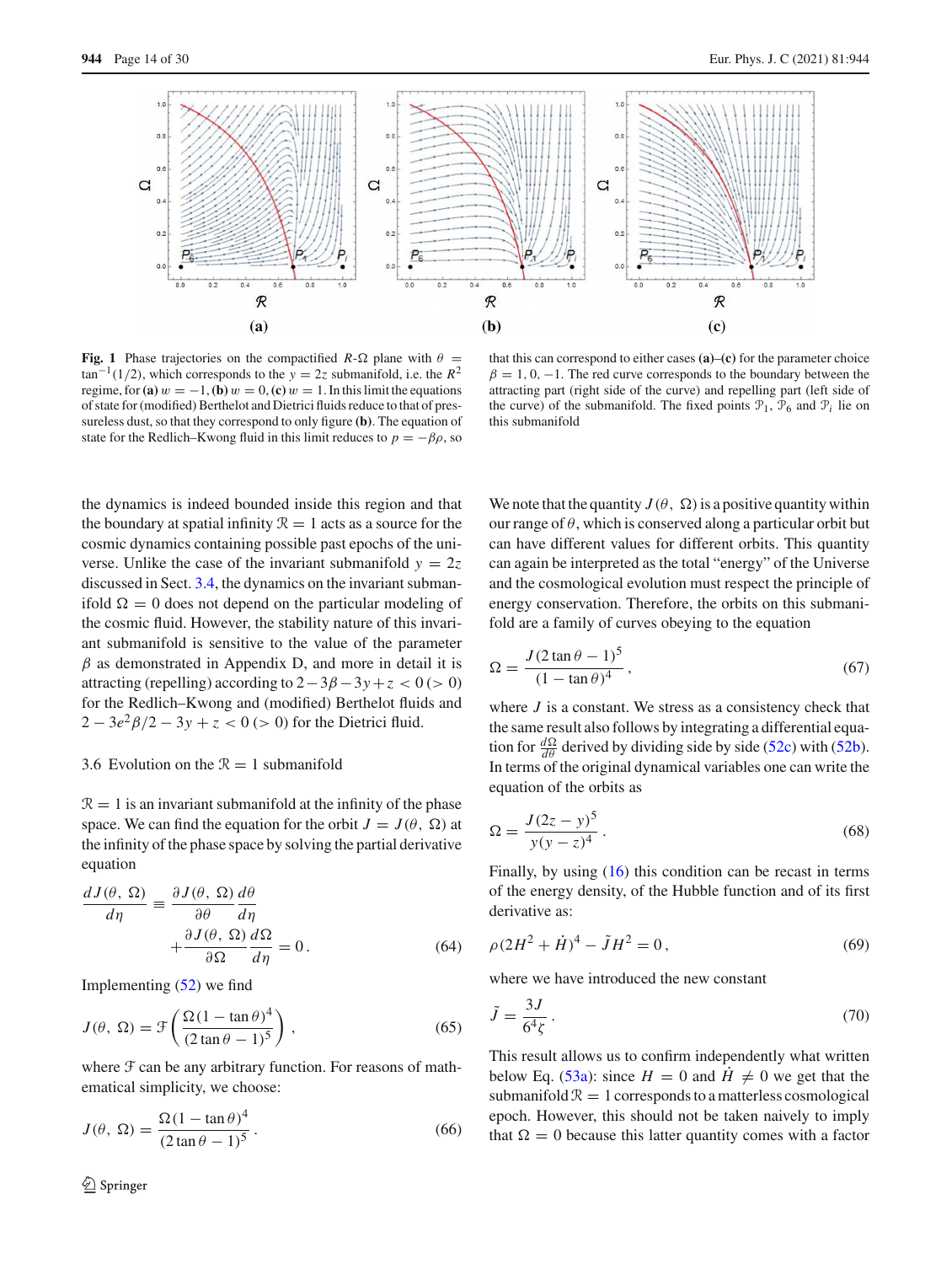<span id="page-14-1"></span>**Fig. 2** In panel **(a)** we show the phase dynamics in the  $\Omega = 0$ submanifold accounted for by the evolution Eqs.  $(51a)$ – $(51b)$ , whilst in panel **(b)** we focus our attention on the viable region bounded between the lines  $0 < z < y < 2z$ . This analysis provides a graphical confirmation that the submanifold  $\mathcal{R} = 1$  acts as a source for the dynamics, and that the cosmic evolution is indeed contained within the physical region



*H* in the denominator and indeed this is true only on the hypersurface  $y = 2z$  as it can be understood from [\(68\)](#page-13-2).

#### <span id="page-14-0"></span>3.7 Cosmographic analysis

We will now discuss some observational properties of the universe in correspondence of the physical equilibrium points listed in Table [1](#page-7-0) by computing the corresponding three cosmographic parameters, namely the deceleration, jerk and snap parameters [\[104](#page-27-33),[105](#page-27-34)]:

$$
q \equiv -\frac{1}{aH^2} \cdot \frac{d^2a}{dt^2} = -1 - \frac{\dot{H}}{H^2},
$$
 (71a)

$$
j \equiv \frac{1}{aH^3} \cdot \frac{d^3a}{dt^2} = \frac{\ddot{H}}{H^3} - 3q - 2, \qquad (71b)
$$

$$
s \equiv \frac{1}{aH^4} \cdot \frac{d^4a}{dt^2} = \frac{\dddot{H}}{H^4} + 4j + 3q(q+4) + 6. \tag{71c}
$$

It has been shown that the cosmographic parameters are related to each other by  $[106, Eq. (15)], [107, Eq. (21)]$  $[106, Eq. (15)], [107, Eq. (21)]$  $[106, Eq. (15)], [107, Eq. (21)]$  $[106, Eq. (15)], [107, Eq. (21)]$ :

$$
j = 2q^2 + q - \frac{dq}{dN},\tag{72a}
$$

$$
s = \frac{dj}{dN} - j(2 + 3q). \tag{72b}
$$

The cosmographic parameters are connected to the luminosity distance via [\[104](#page-27-33)[,108](#page-28-1)[–111](#page-28-2)]:

$$
d_L(z) \simeq \frac{z}{H_0} \left[ 1 + \frac{(1 - q_0)z}{2} + \frac{(-1 + q_0 + 3q_0^2 + j_0)z^2}{6} + \frac{(2 - 2q_0 - 15q_0^2 - 15q_0^3 + 5j_0 + 10q_0j_0 + s_0)z^3}{24} \right]
$$
\n(73)

and to the cosmic history of the universe as:

$$
H(z) \simeq H_0 \left[ 1 + (1 + q_0)z + \frac{(j_0 - q_0^2)z^2}{2} + \frac{(3q_0^2 + 3q_0^3 - j_0(3 + 4q_0) - s_0)z^3}{6} \right],
$$
 (74)

where a subscript '0' denotes that the quantity has been evaluated at the present time. In this Sect. instead we will estimate the cosmographic parameters characterizing the relevant equilibrium configurations. We exhibit our findings in Table [4.](#page-16-0) We will achieve this goal by recasting the dimensionless cosmographic parameters *q*, *j*, and *s* in terms of the dimensionless variables introduced in [\(16\)](#page-4-2). Using the interrelations between the cosmographic parameters  $(72)$ , we can write

$$
q = 1 - y, \tag{75a}
$$

<span id="page-14-2"></span>
$$
j = 3 - 5y + 2y^2 + \frac{dy}{dN},
$$
 (75b)

$$
s = -j(2+3q) - (5-4y)\frac{dy}{dN} + \left(\frac{dy}{dN}\right)_{,y} \frac{dy}{dN}
$$

$$
+ \left(\frac{dy}{dN}\right)_{,z} \frac{dz}{dN} + \left(\frac{dy}{dN}\right)_{,Ω} \frac{dΩ}{dN}.
$$
(75c)

<span id="page-14-3"></span>Calculating the right hand side of the above equations using the dynamical evolution  $(23)$ , we can provide explicit expressions for the cosmographic parameters in terms of the phase space coordinates:

<span id="page-14-4"></span>
$$
q = 1 - y, \tag{76a}
$$

$$
j = 3 - y + \frac{1}{2}y^{2} - \frac{1}{2}\left(\frac{y^{2}}{y - z}\right)(1 - \Omega),
$$
\n
$$
s = -15 + 10y - \frac{1}{2}y^{2}
$$
\n(76b)

$$
y + 10y - \frac{1}{2}y^2
$$

<sup>2</sup> Springer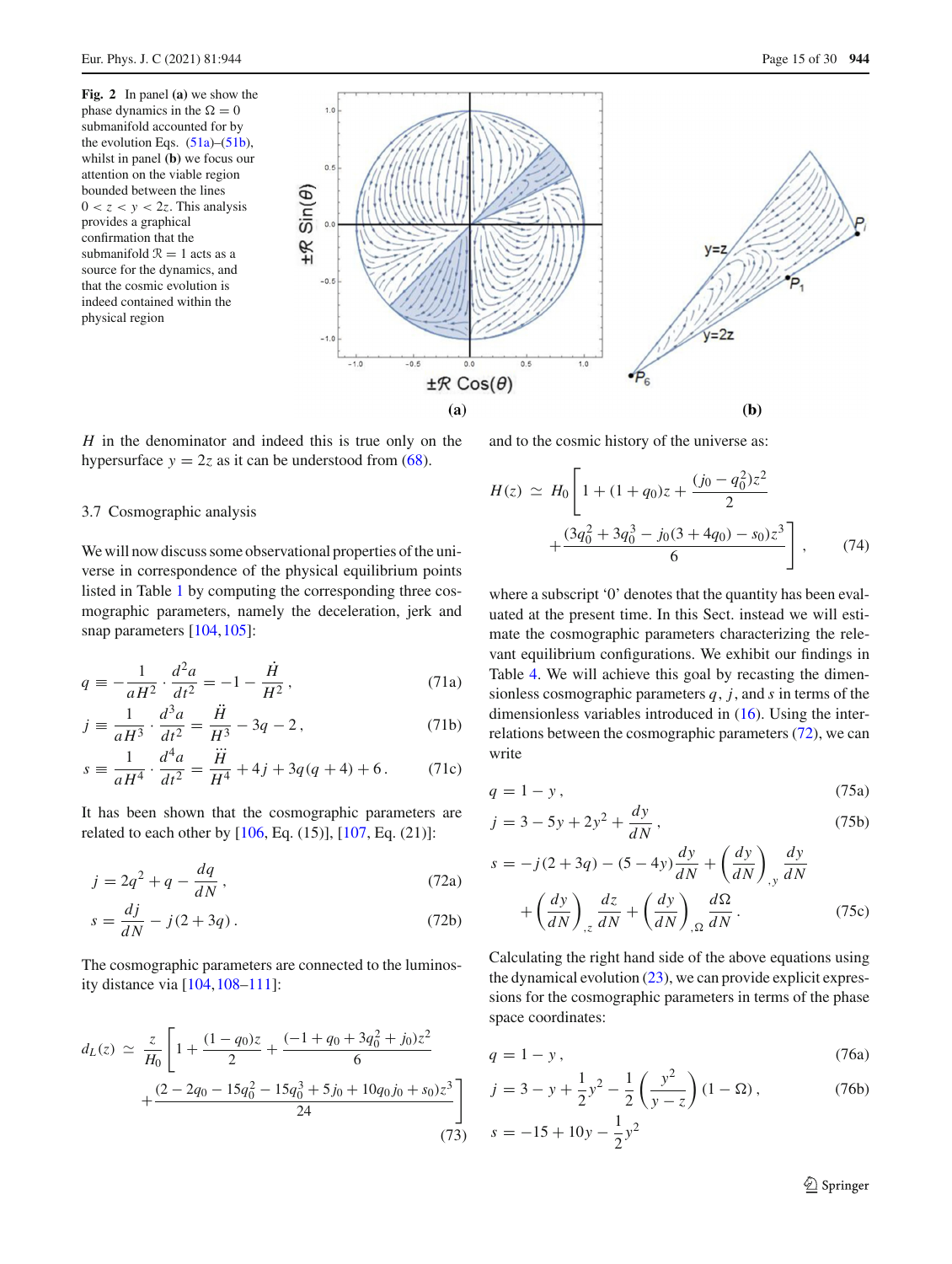$$
-\frac{y^3}{y-z} + \frac{1}{2} \left( \frac{y^2}{y-z} \right) (3 - 2\Omega - 3w(y, z, \Omega)\Omega).
$$
\n(76c)

These expressions can be directly generalized to include the fixed points at the infinity of the phase space by switching to the compact phase space coordinates

$$
y = \left(\frac{\mathcal{R}}{1 - \mathcal{R}}\right) \cos \theta, \quad z = \left(\frac{\mathcal{R}}{1 - \mathcal{R}}\right) \sin \theta. \tag{77}
$$

Substituting in Eq. [\(76\)](#page-14-3) we get the following explicit expressions for the cosmographic parameters in terms of the compact phase space coordinates:

$$
q = 1 - \left(\frac{\mathcal{R}}{1 - \mathcal{R}}\right)\cos\theta, \qquad (78a)
$$
  
\n
$$
j = 3 - \left(\frac{\mathcal{R}}{1 - \mathcal{R}}\right)\cos\theta + \frac{1}{2}\left(\frac{\mathcal{R}}{1 - \mathcal{R}}\right)^{2}\cos^{2}\theta
$$
  
\n
$$
-\frac{1}{2}\left(\frac{\mathcal{R}}{1 - \mathcal{R}}\right)\left(\frac{\cos^{2}\theta}{\cos\theta - \sin\theta}\right)(1 - \Omega), \qquad (78b)
$$
  
\n
$$
s = -15 + 10\left(\frac{\mathcal{R}}{1 - \mathcal{R}}\right)\cos\theta
$$
  
\n
$$
-\frac{1}{2}\left(\frac{\mathcal{R}}{1 - \mathcal{R}}\right)^{2}\cos^{2}\theta
$$
  
\n
$$
-\left(\frac{\mathcal{R}}{1 - \mathcal{R}}\right)^{2}\left(\frac{\cos^{3}\theta}{\cos\theta - \sin\theta}\right)
$$
  
\n
$$
+\frac{1}{2}\left(\frac{\mathcal{R}}{1 - \mathcal{R}}\right)
$$
  
\n
$$
\times \left(\frac{\cos^{2}\theta}{\cos\theta - \sin\theta}\right)(3 - 2\Omega - 3w(\mathcal{R}, \theta, \Omega)\Omega). \qquad (78c)
$$

First of all, we easily get that  $(76a)$  implies that  $y = constant$ submanifolds correspond to cosmic moments with the same value of the deceleration parameter. Possible Minkowski solutions necessarily lie on  $y = 1$ , and therefore our models do not contain them as equilibrium configurations (this resolves the ambiguity whether the De-Sitter-like cosmolo-gies we have identified in Sect. [3.2](#page-6-0) can come with  $H =$  $const. = 0$ ). The expression of the cosmographic parameters in terms of compact variables also allows us to show that the cosmographic quantities are diverging at spatial infinity of the phase space which is consistent with having a bounce there characterized by  $d_L \rightarrow \infty$ . We would like to mention that a cross-check procedure for computing the jerk parameter which does not rely on inter-relations is the following. We implement  $(20)$  into  $(16a)$  and then solve for the second time derivative of the Hubble function:

$$
\ddot{H} = \frac{(8-x)y^2 - 8(z+2)y + 16z}{72\zeta y(y-2z)} \sqrt{\frac{6(z-y)}{\zeta y(y-2z)}},\qquad(79)
$$

from which  $x$  can be eliminated thanks to the constraint  $(22)$ :

<span id="page-15-2"></span>
$$
\ddot{H} = \frac{(9+z-\Omega-y)y^2 - 8(z+2)y + 16z}{72\zeta y(y-2z)}
$$

$$
\times \sqrt{\frac{6(z-y)}{\zeta y(y-2z)}}.
$$
(80)

Finally, the jerk parameter is obtained just by algebraic manipulations. We get:

<span id="page-15-1"></span>
$$
j = \frac{(x-2)y^2 + 2(z+3)y - 6z}{2(y-z)}
$$
  
= 
$$
\frac{y^3 + (2z-3)y^2 + 2(z+3)y - 6z}{2(y-z)}
$$
. (81)

Interestingly, the jerk parameter is regular on  $y = 2z$  because the divergence in  $\ddot{H}$  has been cured by the likewise divergence in *H*. For estimating it on  $y = z \neq 0$  it is appropriate to choose a different set of variables taking into account that in such case we fall back in the General Relativity framework.

The values we get for the deceleration parameter imply that phase transitions between epochs in which the expansion of the universe is accelerating and decelerating are allowed in our class of models. In particular, at least one equilibrium point comes with  $q > 0$  and at least two with  $q < 0$  for each fluid model. Comparison between available astrophysical datasets and the predicted values of the cosmographic parameters can constrain the theory parameters of  $f(R)$  theories [\[107](#page-28-0),[112\]](#page-28-3). A cosmographic interpretation of the Gold SNeIa dataset suggests that  $q_0 \simeq -0.90$  and  $j_0 \simeq 2.7$  [\[113](#page-28-4),[114](#page-28-5)]. It should be noted that due to the presence of  $w(y, z, \Omega)$ in the expression for the cosmographic parameter *s* [\(76c\)](#page-14-4), the present-day epoch would correspond to different triples  $(y, z, \Omega)$  in the phase space. However, the phase space point representing today universe is located in the region  $y < 1$ . Information on physically relevant trajectories in the phase space can therefore be obtained by noticing that from the expression of the jerk parameter in terms of the dynamical system variables [\(81\)](#page-15-1) we get

$$
\frac{\partial j}{\partial \Omega} = \frac{y^2}{2(y - z)},
$$
  
\n
$$
\frac{\partial j}{\partial z} = \frac{y^2(\Omega - 1)}{2(y - z)^2},
$$
\n(82)

implying that the jerk parameter is an increasing function with respect to  $\Omega$  and decreasing with respect to z.

# <span id="page-15-0"></span>**4 Singularities classification**

In this section we will investigate the possible occurrence of finite-time singularities in the class of Friedmannian  $f(R)$ cosmologies we have previously introduced for clarifying whether the different modelings of the cosmic fluid and the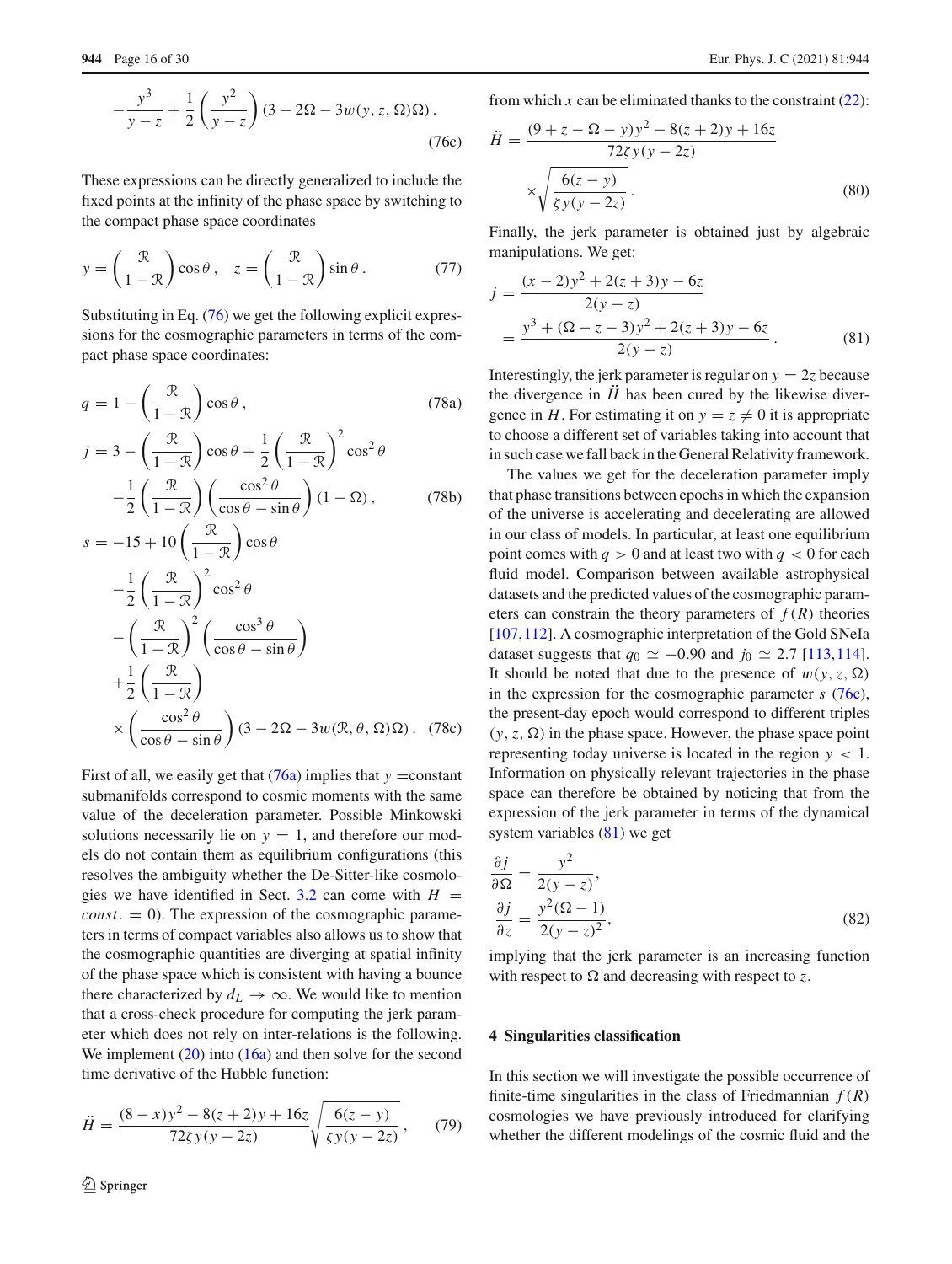<span id="page-16-0"></span>

| <b>Table 4</b> This Table exhibits the values of the deceleration parameter $q$ ,    |
|--------------------------------------------------------------------------------------|
| jerk parameter <i>j</i> and snap parameter <i>s</i> for the physically-relevant con- |
| figurations listed in Table 1. We refer to the main text on details about            |
| the mathematical steps involved in these computations. We remark that                |

for a correct interpretation of these results it is necessary to take into account the appropriate range of validity for the parameter  $\beta$  for each equilibrium point separately, as summarized in Table [2](#page-9-0)

| Cosmic fluid  | Fixed point     | q                     |                | J.                                     |
|---------------|-----------------|-----------------------|----------------|----------------------------------------|
| Any fluid     | $\mathcal{P}_1$ |                       |                |                                        |
| Any fluid     | $\mathcal{P}_2$ | $-1$                  |                |                                        |
| Redlich-Kwong | $\mathcal{P}_3$ | $-\frac{3\beta+1}{4}$ | $9\beta^2 - 1$ | $(9\beta-5)(3\beta-1)(3\beta+1)$<br>32 |
| Any fluid     | $\mathcal{P}_6$ |                       |                | $-15$                                  |
| Redlich-Kwong | $\mathcal{P}_7$ |                       |                | $-15$                                  |
| Any fluid     | $\mathcal{P}_i$ | $\infty$              | $\infty$       | $\infty$                               |

modifications beyond general relativity to the gravity sector affect them. In what follows we will denote with  $t<sub>s</sub>$  the time at which a singularity may occur. Applying a literature scheme [\[96](#page-27-27),[97\]](#page-27-36), we will be interested in the following five different possible types of singularity:

- 1. *Big rip singularity* or Type I is characterized by  $\lim_{t \to t_s}$  $a(t) = \infty$ ,  $\lim_{t \to t_s} \rho_{\text{eff}}(t) = \infty$ ,  $\lim_{t \to t_s} |P_{\text{eff}}(t)| = \infty$ [\[98](#page-27-37)[,99\]](#page-27-28);
- 2. *Sudden singularity* or Type II is characterized by  $\lim_{t\to t_s}$  $a(t) = a_s$ ,  $\lim_{t \to t_s} \rho_{\text{eff}}(t) = \rho_s$ ,  $\lim_{t \to t_s} |P_{\text{eff}}(t)| = \infty$ [\[115](#page-28-6)[–118\]](#page-28-7);
- 3. *Big freeze singularity* or Type III is characterized by  $\lim_{t \to t_s} a(t) = a_s, \qquad \lim_{t \to t_s} \rho_{\text{eff}}(t)$  $=$  ∞,  $\lim_{t\to t_s}$   $|P_{\text{eff}}(t)| = \infty$  [\[119\]](#page-28-8);
- 4. *Generalized sudden singularity* or Type IV is characterized by  $\lim_{t \to t_s} a(t) = a_s$ ,  $\lim_{t \to t_s} \rho_{eff}(t) = \rho_s$ ,  $\lim_{t \to t_s} |P_{\text{eff}}(t)| = P_s$ ,  $\lim_{t \to t_s} H^{(i)}(t) = \infty$ ,  $i = 2, ...$ [\[117,](#page-28-9)[118](#page-28-7)[,120](#page-28-10)[,121](#page-28-11)];
- 5. w *singularity* or Type V is characterized by  $\lim_{t\to t_s} a(t) =$  $a_s$ ,  $\lim_{t \to t_s} \rho_{\text{eff}}(t) = 0$ ,  $\lim_{t \to t_s} |P_{\text{eff}}(t)| = 0$ ,  $\lim_{t \to t_s} w_{\text{eff}}$

$$
= \lim_{t \to t_s} \frac{P_{\text{eff}}(t)}{P_{\text{eff}}(t)} = \infty \, [122, 123].
$$

In this classification, we have denoted with *as*, ρ*<sup>s</sup>* and *Ps* some finite constant values of the scale factor, the effective energy density and its corresponding pressure at time *ts*. We recall that in our analysis we will assume positive  $\alpha$  and  $\zeta$ , while we will not make any assumptions on the sign of  $\beta$ . We also remark that we are working with the effective values of the energy density, pressure and equation of state parameter which encode information both on the actual matter fluid and the curvature effects, as done for example in [\[124](#page-28-14)[–127](#page-28-15)].

Before analyzing the possible occurrence of a finite-time singularity in a generic point of the phase space, we investigate the situation in correspondence of the isolated fixed points reported in Table [1.](#page-7-0) By looking at the evolution of the scale factor, they can exhibit three different types of cosmological evolution: de Sitter-like  $(\mathcal{P}_1$  and  $\mathcal{P}_2$  for all the three types of fluids), radiation ( $\mathcal{P}_6$  for all the three types of fluids, and  $\mathcal{P}_7$  for Redlich–Kwong), and power-law ( $\mathcal{P}_3$  for Redlich–Kwong).

- The de Sitter-like cosmologies do not correspond to any finite-time singularity because the effective energy density, pressure and equation of state parameter are finite constants.
- In the case of an "effective" radiation domination, the scale factor ( $a \sim t^{1/2}$ ) would approach  $a_s = 0$  at the time  $t = 0$  in correspondence of which  $\rho_{\text{eff}}$ ,  $P_{\text{eff}} \sim 1/t \rightarrow$ ∞, and therefore a finite-time (recalling that the presentday time is  $t_0 > 0$ ) Type III singularity occurs in the past.
- The isolated fixed point  $\mathcal{P}_3$  in the Redlich–Kwong scenario can correspond to a Type I singularity occurring at a finite time  $t_s$  [\(34\)](#page-8-5) in future if  $1 < \beta \leq 17/9$ . We note that in  $\mathcal{P}_3$

$$
\rho_{\text{eff}} = 3H^2 = \frac{4}{3(\beta - 1)(t_s - t)},
$$
\n(83)

which diverges also for  $\beta \rightarrow 1$ ; however this does not imply a *finite-time* singularity as can be seen from Eq. [\(34\)](#page-8-5).

We will now investigate whether some type of finite-time singularity can occur in some other regions of the phase space. By using the definition of effective energy density [\(7a\)](#page-3-6), and the relationships between the Hubble function and the dimensionless variables  $(20)$ , and  $(41)$ , we have

<span id="page-16-1"></span>
$$
\rho_{\text{eff}} = \frac{y - z}{2\zeta y(2z - y)} \n= \frac{\cos \theta - \sin \theta}{2\zeta r \cos \theta (2\sin \theta - \cos \theta)}.
$$
\n(84)

Furthermore, by using Eqs.  $(16b)$ – $(41)$  we can get the effective equation of state parameter defined in [\(8\)](#page-3-5), and pressure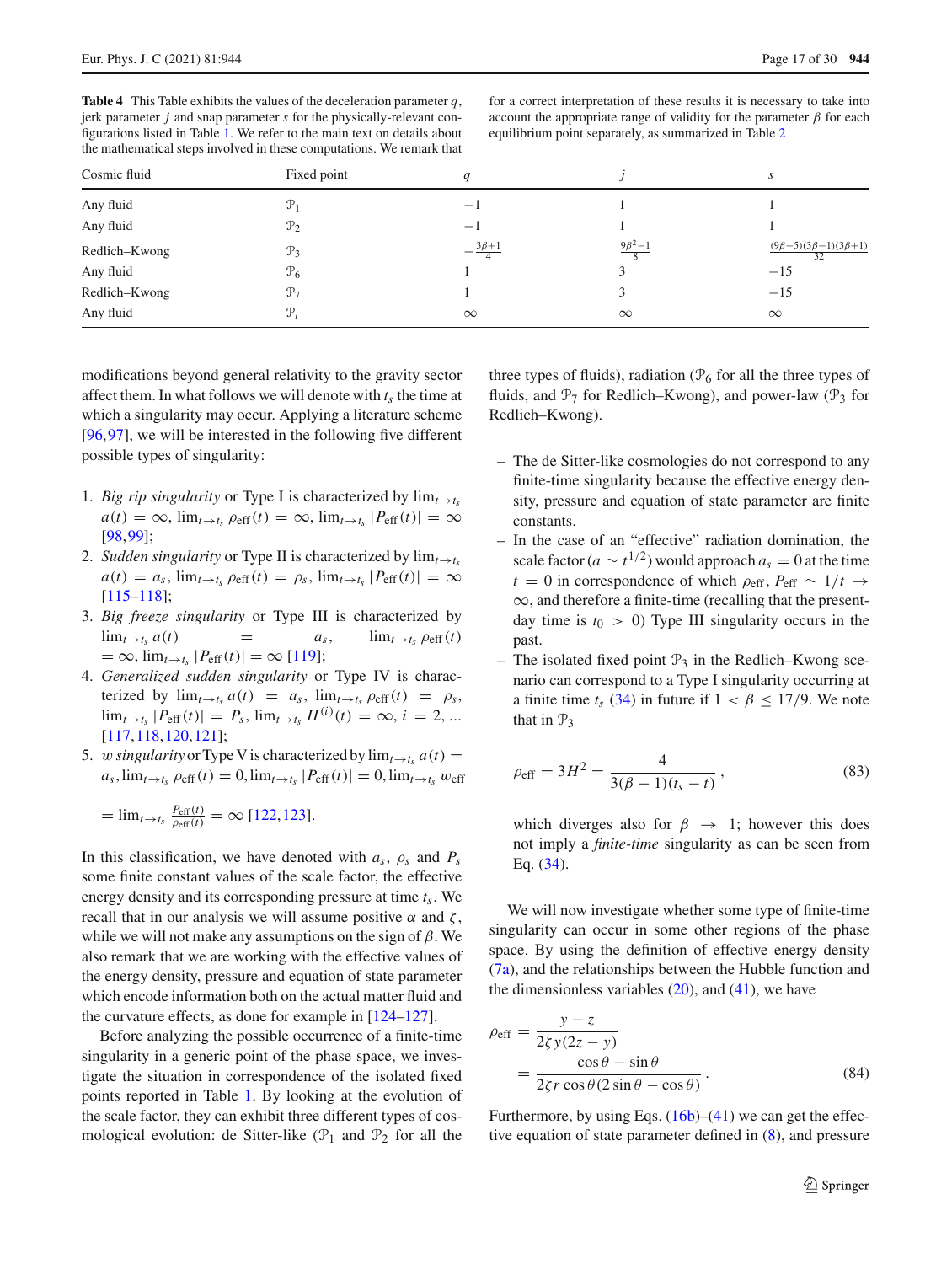in terms of dimensionless variables as:

<span id="page-17-1"></span>
$$
w_{\text{eff}} = \frac{1 - 2y}{3} = \frac{1 - 2r\cos\theta}{3},
$$
(85)  

$$
P_{\text{eff}} = \frac{(y - z)(1 - 2y)}{6\zeta y(2z - y)} = \frac{(\cos\theta - \sin\theta)(1 - 2r\cos\theta)}{6\zeta r\cos\theta(2\sin\theta - \cos\theta)}.
$$
(86)

First of all, we note that on the planes  $y = 0$  and  $y = 2z$ , both the effective energy density [\(84\)](#page-16-1) and effective pressure [\(86\)](#page-17-1) are diverging, so that two of the requirements for having either a Type I or a Type III singularity are fulfilled. We also remark that in these regions of the phase space both the Hubble function and its first derivative are diverging, as we can understand from Eq. [\(20\)](#page-5-5), and therefore we have a true curvature singularity in which the Ricci scalar [\(4\)](#page-3-2) is blowing up.

More in detail, everywhere on the plane  $y = 0$  the effective fluid behaves like radiation, implying a Type III singularity since  $a \sim t^{1/2}$  $a \sim t^{1/2}$  $a \sim t^{1/2}$  (see also the equilibrium points  $\mathcal{P}_6$  in Table 1 for all the three types of fluids, and  $\mathcal{P}_7$  for Redlich–Kwong); this implies also that both energy density and pressure are diverging as  $\rho_{\text{eff}}$ ,  $P_{\text{eff}} \sim H \sim t^{-1} \sim 1/a^2 \sim (1+z)^2$ (where this latter*z* denotes the redshift). Therefore, assuming that the present-day is at the finite-time  $t_0 > 0$ , a Type III singularity occurs in the past at the time  $t = 0$ .

For understanding the behavior of the singularity on the line  $y = 2z$ , we recall that a Type I singularity would require  $w_{\text{eff}}$  < -1 [\[128](#page-28-16)], i.e. *y* > 2. Therefore the plane *y* = 2 separates the line  $y = 2z$  into two parts on whose sides a Type I or a Type III singularity can occur; this finding is consistent with the evolution of the scale factor exhibited in Table [1,](#page-7-0) and the previous discussion about the equilibrium point  $\mathcal{P}_3$  for the Redlich–Kwong fluid. We can provide a rough estimate of the time  $t_s$  at which these singularities occur by approximating  $y \approx y_s$  in a small neighborhood of the line  $y = 2z$  assuming that the present-time  $t_0$  configuration is contained there. This implies that  $\frac{d(1/H)}{dt}$  ≈ 2 − *y<sub>s</sub>*. Thus, *H*(*t*) ≈  $\frac{H_0}{1+(2-y_s)(t-t_0)H_0}$ which diverges at  $t_s \approx t_0 + \frac{1}{(y_s-2)H_0}$  showing that the Type I singularity would be a future singularity, while the Type III a past singularity.

On the other hand, for having a finite energy density, but a diverging pressure we would need a diverging equation of state parameter. By looking at  $(85)$ , we see that this is possible at and only at infinity, that is for  $r \to \infty$ . In fact, in such a regime, by using Eq. [\(86\)](#page-17-1) we get

<span id="page-17-2"></span>
$$
\lim_{r \to \infty} |P_{\text{eff}}| = \frac{\cos \theta - \sin \theta}{3\zeta (2\sin \theta - \cos \theta)},
$$
\n(87)

which can diverge if and only if  $\theta = \arctan(1/2)$ . Thus, a Type II singularity may occur only at the point  $P_i$ . More-over, in Sect. [3.3](#page-8-0) we have showed that  $H = 0$  there, i.e. we have a well-behaving de Sitter-like scale factor and a finite (zero) effective energy density fulfilling all the conditions for having a Type II singularity. We remark that should we have considered the pressure of the actual matter fluid only, a Type II singularity may have arisen in the Dieterici framework only [\[25](#page-25-16)].

Moreover, by looking at the second time derivative of the Hubble function in terms of the dimensionless variables given in Eq. [\(80\)](#page-15-2), we see that a Type IV singularity *may* occur either along  $y = 0$  or along  $y = 2z$ . This is the mildest possible singularity because it does not imply geodesic incompletness nor diverging curvature scalars. However, in these regions of the phase space also the energy density is diverging as it can be understood from Eq. [\(84\)](#page-16-1) violating (at least) one of the requirements in the definition of a Type IV singularity; as previously discussed also the Ricci scalar is diverging in such circumstances violating the conditions for a Type IV singularity. Interestingly, this analysis shows that the effective energy density and pressure arising from gravity modifications cannot mimic those of linearly interacting dark matter - dark energy where the latter is modeled according to the Redlich–Kwong or the (modified) Berthelot fluid, as in those cases a type IV singularity is allowed for certain strengths of the coupling term [\[25](#page-25-16)].

Finally, by looking at [\(85\)](#page-17-1) we see that a Type V singularity *may* occur only at spatial infinity for which  $r \to \infty$ ; this would be consistent with having also a diverging deceleration parameter there as we have found in Sect. [3.3.](#page-8-0) Then, by recalling  $(87)$  we see that the effective pressure can vanish if and only if  $\theta = \frac{\pi}{4}$ . Under these assumptions also  $\rho_{\text{eff}} = 0$ , and taking into account the discussion of Sect. [3.6](#page-13-0) we further have a finite scale factor fulfilling all the requirements for a Type V singularity. This result follows from the gravity modifications and constitutes an important difference than General Relativity in which a Type V singularity has been excluded for the three types of Redlich–Kwong, (modified) Berthelot and Dieterici fluids [\[25\]](#page-25-16). In fact, we can observe that such type of singularity persists also in the limiting case of  $\rho$ ,  $P \rightarrow 0$ , i.e. of absence of an actual cosmic fluid.

#### <span id="page-17-0"></span>**5 Discussion on generic behavior**

Out of the global dynamical analysis of the system that we have presented in this paper, we note that the finite fixed points  $P_1$ ,  $P_6$  and the asymptotic fixed point  $P_i$  always exist for all the three fluids irrespective of whatever values we choose for the model parameters  $\alpha$ ,  $\beta$ ,  $\zeta$ , whereas all the other fixed points either exist for a certain fluid or for a specific range of values for the model parameters, and coincide with either  $\mathcal{P}_1$  or  $\mathcal{P}_6$  for certain values of those model parameters. The fixed points  $P_1$ ,  $P_6$  and  $P_i$  therefore characterize some generic features of the cosmological model in quadratic gravity consisting of the three fluids under consideration. We note that all these three fixed points lie at the line of intersec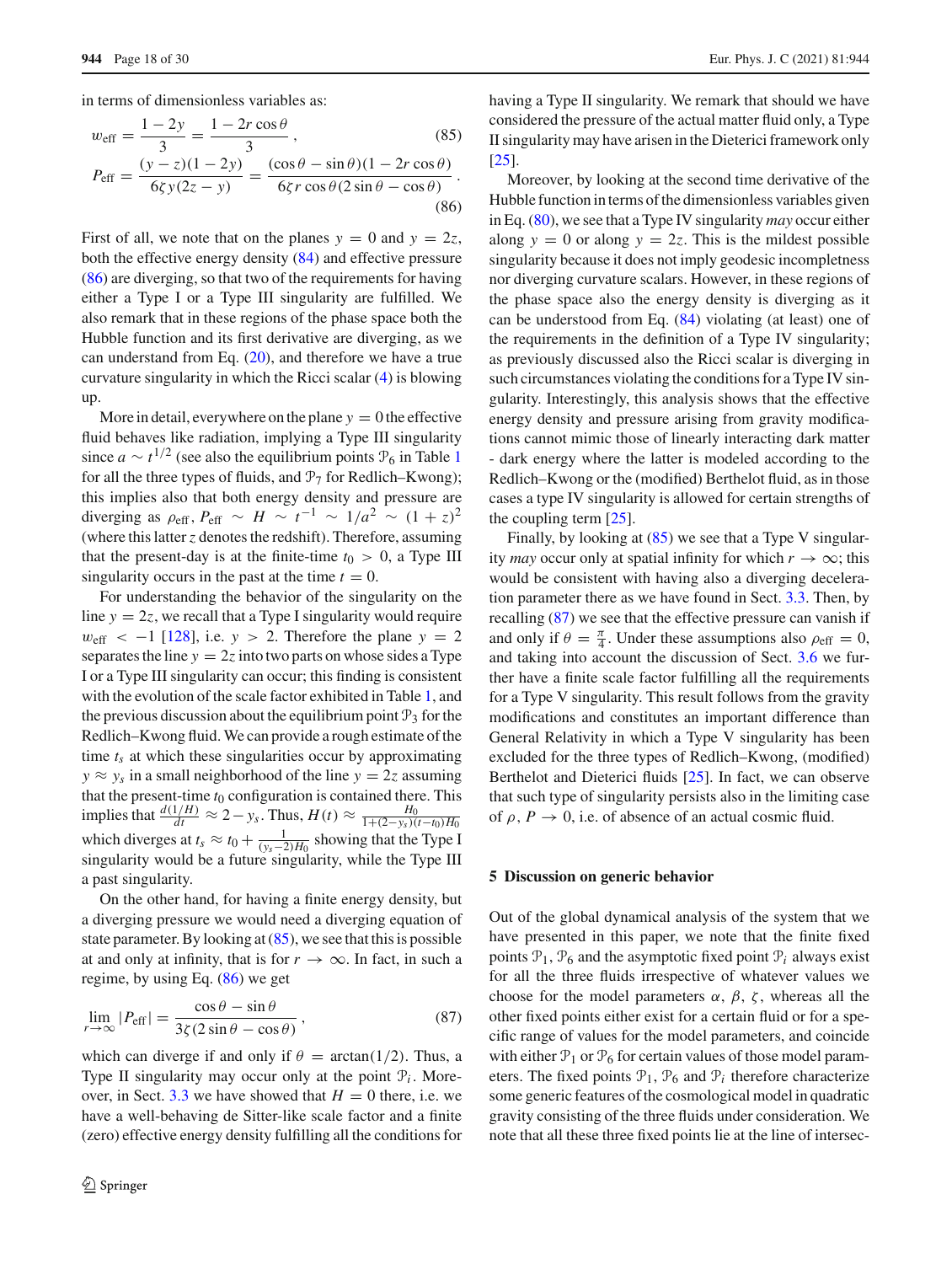tion of the planes  $\Omega = 0$  and  $y = 2z$ . We stress that  $\Omega = 0$ does *not* necessarily imply a vacuum solution if either  $r = 0$ or  $y = 2z$ , so that these three fixed points, although lying on the  $\Omega = 0$  plane, should *not* necessarily correspond to vacuum solutions of the  $R + \zeta R^2$  gravity theory. Another point to note is that, as we had discussed before, the plane  $y = 2z$  corresponds to the limit  $\zeta \to \infty$ , so that the points lying on this plane can be interpreted to be the solutions of  $f(R) = R^2$  theory of gravity. As shown in [\[36](#page-26-13)], irrespective of the fluid under consideration, the phase space of *R<sup>n</sup>*  $(n > 2)$  gravity is always 2-dimensional, which is consistent with our interpretation.

Below we explicitly point out the generic dynamical features of the scenario that we have considered.

- $\mathcal{P}_1$  is a De-Sitter solution that lies on the line of intersection of the planes  $\Omega = 0$  and  $y = 2z$ . This point represents the exact De-Sitter solution of  $R^2$  gravity, which is the basis of Starobinski's inflationary scenario [\[78](#page-27-9)]. Since it is always a non-hyperbolic fixed point one needs to do a center manifold analysis to determine the stability, which is done in Appendix C. From Eq.  $(C_5)$  we see that two of the eigenvectors of the Jacobian at that point lie *on* the  $\Omega = 0$  plane. The eigenvector corresponding to the negative eigenvalue is along the line ( $y = 2z$ ,  $\Omega = 0$ ), which implies that the De-Sitter solution in  $R^2$  gravity is an attractor. The eigenvector corresponding to the zero eigenvalue is along the line  $y + z = 3$ , and the center manifold analysis reveals that the dynamics is always away from the fixed point along this direction. In the complete  $R + \zeta R^2$  theory, this corresponds to an exit from the De-Sitter phase.
- $\mathcal{P}_i$  is a nonsingular bouncing solution ( $H = 0$ ,  $\dot{H} > 0$ ) as discussed in Sect. [3.3.](#page-8-0) As demonstrated in Appendix E, this point is a saddle: repelling in the direction normal to the surface  $\mathcal{R} \rightarrow 1$  and attracting in the directions normal to the planes  $\Omega = 0$  and  $y = 2z$ . The trajectories flowing from  $P_i$  to  $P_1$  can be interpreted as early universe solutions with an inflationary phase following a nonsin-gular bounce.<sup>[8](#page-18-0)</sup> The flow at  $\mathcal{P}_1$  away from it along the line  $y + z = 3$  in this case corresponds to the "graceful" exit". This is consistent with the well known result that Starobinski's inflationary scenario is a transient attractor in  $R + \zeta R^2$  gravity [\[24](#page-25-17)].
- $P_6$  is an "effective" radiation dominated phase ( $w_{\text{eff}}$  =  $\frac{1}{3}$ ). The trajectories flowing from  $\mathcal{P}_6$  to  $\mathcal{P}_1$  can be interpreted as late time solutions with a transition from a radiation dominated epoch to a late time accelerating epoch corresponding to dark energy domination. The flow at  $\mathcal{P}_1$ away from it along the line  $y + z = 3$  in this case implies

an end to the accelerated phase of expansion, which, in GR, is possible only if the cosmological constant changes sign.

Apart from these generic features, there are some other interesting points worthwhile for explicitly commenting upon:

- An interesting thing to note is that the same fixed point  $P_1$  can be interpreted as either an inflationary epoch or a late time acceleration epoch, depending on which of the phase trajectories we choose to consider.
- It is also worth mentioning here that we do not get any fixed point corresponding to a matter dominated epoch because we have *not* considered any dust fluid that may correspond to the CDM. A matter dominated epoch requires  $w_{\text{eff}} = 0$  or equivalently  $y = \frac{1}{2}$ . We note that although any trajectory flowing from  $P_6$  to  $P_1$  crosses the plane  $y = \frac{1}{2}$ , there is no actual fixed point with  $y = \frac{1}{2}$ , and therefore no matter dominated "phase" in the picture. It is however interesting that an "effective" radiation-like epoch is arising even without explicitly including any ultra-relativistic fluid in the picture.
- As clear from Tables [2](#page-9-0)[-3,](#page-9-1) for specific ranges of the values of the model parameter  $\beta$ , the fixed points  $\mathcal{P}_2$  and/or  $\mathcal{P}_3$ can exist and can also be stable. In such cases there might be more than one De-Sitter phases in the complete evolution of certain cosmological solutions. The trajectories that encounter two De-Sitter fixed points  $(\mathcal{P}_1$  and  $\mathcal{P}_2$  *or*  $\mathcal{P}_3$ ), with  $\mathcal{P}_1$  being saddle and  $\mathcal{P}_2$  (*or*  $\mathcal{P}_3$ ) being stable, are particularly interesting. It should also be noted that  $\mathcal{P}_2$  (*or*  $\mathcal{P}_3$ ), when exists, can only be reached after  $\mathcal{P}_1$ . For such solutions  $P_1$  can represent Starobinski's curvature driven inflation, whereas  $\mathcal{P}_2$  (*or*  $\mathcal{P}_3$ ) can represent a future attractor corresponding to the late time acceleration.
- It is worthwhile to note that the other two model parameters, namely  $\alpha$  and  $\zeta$ , do not affect neither the existence nor the stability nature of the fixed points, as long as they are assumed to be positive. These two parameters quantify the deviations from ideal fluid and from GR respectively. Existence and stability of fixed points depend only on the model parameter  $\beta$ , which characterizes the equation of state parameter of the fluid in its ideal limit. The parameter  $\alpha$  however is crucial in relation to the bifurcation of the De-Sitter fixed points. It is precisely the non-ideal nature of the fluid ( $\alpha \neq 0$ ) that makes it possible to obtain two separate De-Sitter fixed points  $P_1$  and  $\mathcal{P}_2$ , hence providing a scope for describing the early and the late time De-Sitter epochs at one go.
- The only case in which a big-rip singularity can arise in finite future is for the Redlich–Kwong fluid with  $\beta > 1$ . In this case the De-Sitter fixed point  $\mathcal{P}_2$  is a saddle, implying that the late time De-Sitter phase is an intermediate cosmological phase and *not* an attractor. In this particu-

<span id="page-18-0"></span><sup>8</sup> Recent research has showed that astrophysical structures, whether they exist, can survive a bounce [\[129](#page-28-17)].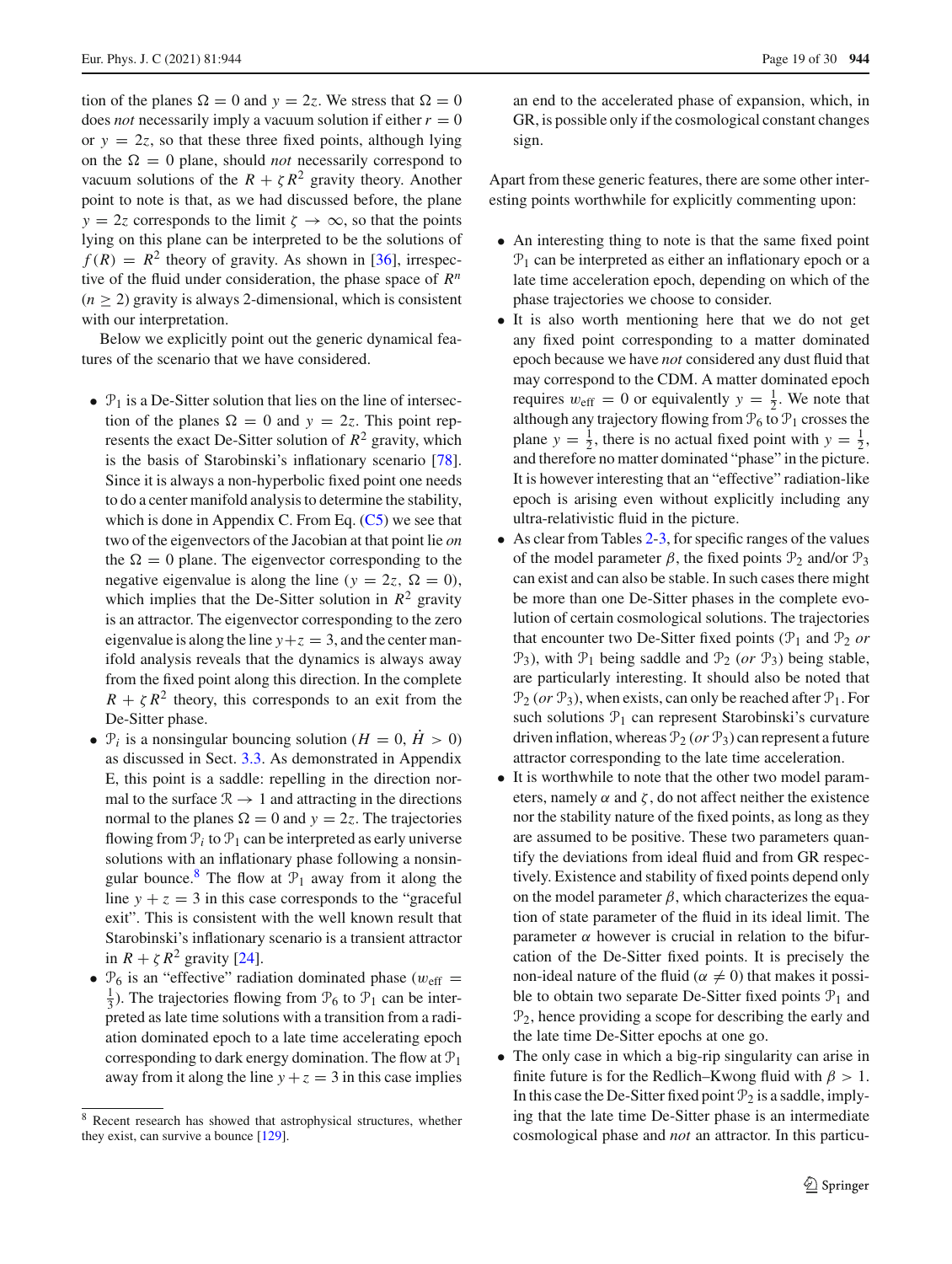lar case the true future attractor is  $\mathcal{P}_3$ , which is a big-rip singularity.

The generic features and other interesting points listed in this section are the take home messages from our present study.

# <span id="page-19-0"></span>**6 Conclusion**

In this paper, we have investigated some cosmological models governed by a modified Friedman and a modified Raychaudhuri equation [\(11\)](#page-4-5) equivalent to the following algebraic relations between the cosmographic parameters:<sup>9</sup>

$$
\rho = 3H^2\Omega[1 + 12\zeta H^2(q - 1)],
$$
  
\n
$$
\rho + P(\rho) = 12H^4[6 + q^2 + 8q
$$
  
\n
$$
+s + \zeta(j - q - 2q^2)] - 2H^2(q + 1),
$$
 (88)

which can be summarized into the a single expression in which the parameter  $\zeta$  does not enter directly:

$$
3\Omega(q-1)[\rho + P(\rho)]
$$
  
= 36H<sup>2</sup> [(q-1)(q<sup>2</sup> + 8q + s + 6)H<sup>2</sup> +  $\frac{2+q-j}{12}$ ] $\Omega$   
+ $\rho(j-q-2q2)$ . (89)

Whether this evolution of the rate of expansion can tame some of the problems related to the Hubble tension [\[131](#page-28-18)[–133](#page-28-19)] is beyond the purpose of the present paper, but already at this stage we have demonstrated that these models come with many desirable features: they exhibit an inflationary epoch admitting a graceful exit, a radiation dominated epoch in which light elements may form [\[134](#page-28-20)], and a late-time De Sitter epoch consistent with supernovae observations [\[135](#page-28-21)[,136](#page-28-22)]. Furthermore, more than one De Sitter epoch in the cosmological history can also be predicted from thermodynamical arguments [\[137](#page-28-23)].

We have obtained these results by applying dynamical system techniques making use of both the linear stability analysis and of center manifold analysis to a Friedman universe filled with three different non-ideal fluids separately in  $f(R) = R + \zeta R^2$  gravity. We have adopted a set of dimensionless variables proposed in [\[33](#page-26-2)] on which we have derived the physical restrictions [\(33\)](#page-6-3) for preserving the theory from ghost and tachyonic instabilities, obtaining nevertheless a model with a rich variety of cosmological behaviors as previously mentioned. It is also interesting to note that the dif-

ference between the curvature energy density and the actual matter content energy density, which can be computed from  $(20)$ , reads as:

$$
\rho_C - \rho = 3H^2 - 2\rho = \frac{(y - z)(2z - y - 2y\Omega)}{2\zeta y(2z - y)^2}.
$$
 (90)

Therefore, the two energy densities are equal on the line  $2z - y - 2y\Omega = 0$ , which describes a configuration that can actually arise within the physical range [\(33\)](#page-6-3). Whether this can tame some aspects of the coincidence problem [\[138\]](#page-28-25) will be explored in future publications, but we should remark that this result has not required to introduce any ad hoc interaction terms between the two fluids by modifying by hands the Bianchi identities unlike in [\[139](#page-28-26)[–141](#page-28-27)], and therefore we can appreciate already at this stage that this potential solution would not be affected by inconsistent directions of such energy flow. For example as mentioned in [\[138](#page-28-25)], the solar system has formed at the epoch in which the abundance of dark energy is of the same order of magnitude of the abundance of regular matter so that a local gravitational collapse can occur in a globally accelerated expanding universe, and in our picture the roles of those two fluids would be played by a gravitational effect and by an actual matter fluid separately.

We have as well derived a connection between the dynamical system variables we have adopted and the cosmographic deceleration, jerk and snap parameters. Two equilibria points  $P_1$  and  $P_2$  come with the same values of these cosmographic parameters, and while one of them  $(\mathcal{P}_2)$  admits a well-defined energy density of the cosmic fluid, in the case of the other  $(\mathcal{P}_1)$  it exhibits the indefinite form 0/0. Thus, in future we will investigate whether the same dimensionless variables used here can be connected as well to the positions of the CMBR peaks for removing this ambiguity. We have extended the dynamical system analysis up to infinity by introducing an appropriate compactification of the phase space. As far as the Redlich–Kwong, (modified) Berthelot, and Dieterici fluids are considered, the region at infinity of the phase space does not carry only an abstract geometrical interpretation, but it corresponds to a regime in which the equation of state for the cosmic fluid reduces to  $P \simeq \beta \rho$ , as it can be seen from [\(44\)](#page-10-1). Thermodynamically, this means that the interactions between the fluid constituents are suppressed as it would happen in the limit  $\alpha \to 0$ . This transition to the ideal behavior of  $P = w(\rho)\rho$  fluids has already been met in cosmology [\[8](#page-25-7),[9,](#page-25-8)[142\]](#page-28-28), and it has been interpreted as a form of *asymptotic freedom* analogue to the one which characterizes the quarkgluon plasma [\[143](#page-28-29),[144\]](#page-28-30), although in this case is occurring at low rather then high energy densities.

<span id="page-19-1"></span><sup>&</sup>lt;sup>9</sup> For the relationship between the Ricci scalar and its time derivatives and the cosmographic parameters see [\[130](#page-28-24), Eq. (15)].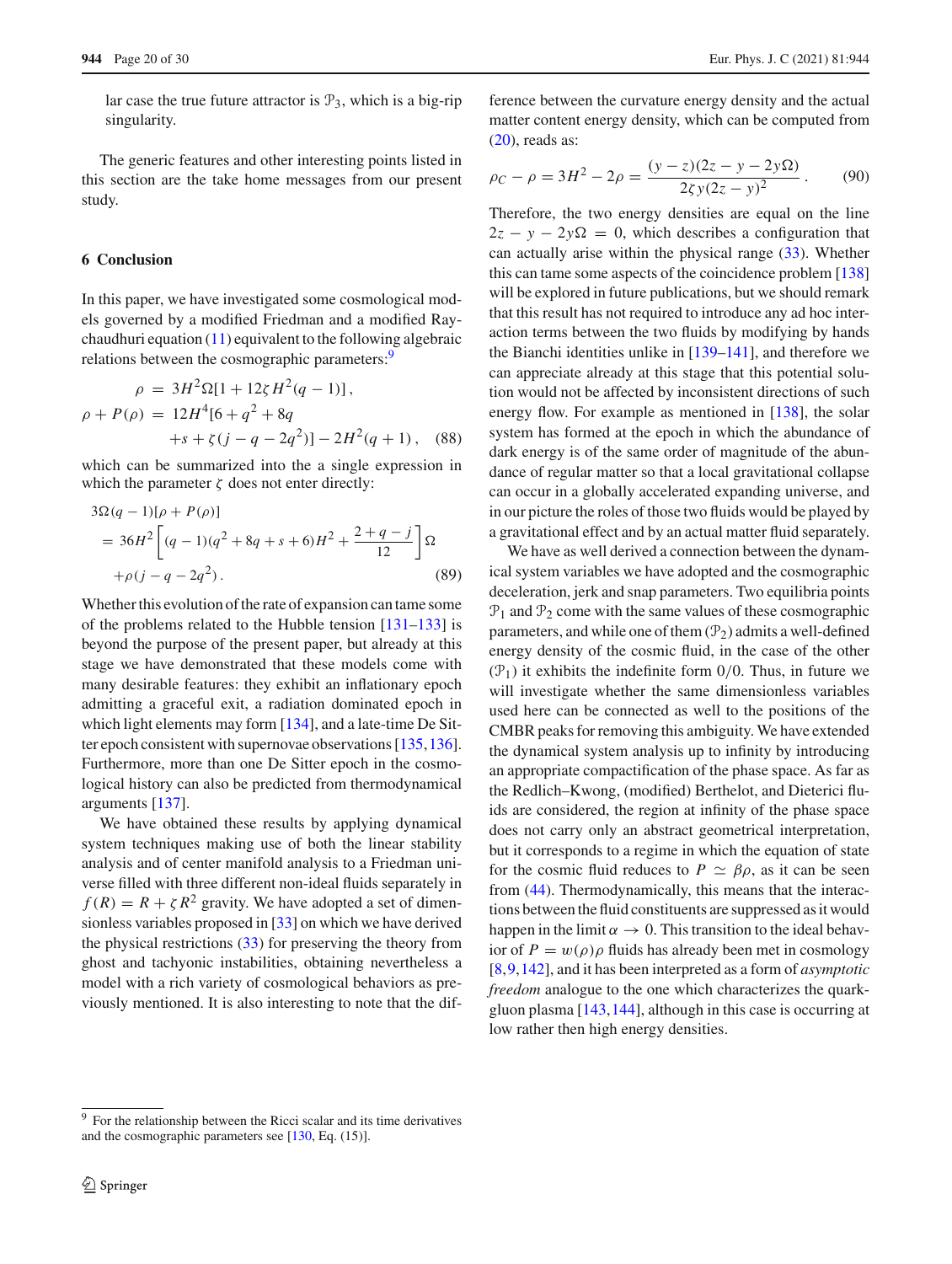Finally, the dynamical system approach has given us the opportunity of identifying the regions of the phase space which are free from any of the known five finite-time cosmological singularity. In our cosmological models Type II and Type V singularities can occur in the past only in correspondence of the nonsingular bounce at the infinity of the phase space, the latter being a direct consequence of the modifications to the gravity sector. A Type I singularity can occur in the future along the line  $y = 2z$ , while a Type III in the past in correspondence of the radiation dominated epochs. Our cosmological models are not affected by a Type IV singularity. Our analysis was completely classical and whether quantum gravity corrections á la Wheeler-DeWitt affect this picture will be clarified in a future project, as for example done in [\[145](#page-28-31)]. Other interesting future projects may consist in analyzing the astrophysical data about recombination epoch, 21-cm line excess at cosmic dawn, and Lyman  $\alpha$  forest by exploiting the existence of a radiation-dominated epoch in our models; this can tame the previously mentioned disagreement between the thermodynamical Le Chatelier-Braun principle and the fact that a dark matter epoch should have come before the dark energy one [\[67](#page-27-3)[,68](#page-27-4)] since those phenomena are usually addressed via interacting scenarios [\[146](#page-28-32)[–148](#page-29-0)].

**Acknowledgements** DG is a member of the GNFM working group of the Italian INDAM.

**Data Availability Statement** This manuscript has no associated data or the data will not be deposited. [Authors' comment: This is a purely theoretical work and not an experimental work (which involves data), nor it involves simulations.]

**Open Access** This article is licensed under a Creative Commons Attribution 4.0 International License, which permits use, sharing, adaptation, distribution and reproduction in any medium or format, as long as you give appropriate credit to the original author(s) and the source, provide a link to the Creative Commons licence, and indicate if changes were made. The images or other third party material in this article are included in the article's Creative Commons licence, unless indicated otherwise in a credit line to the material. If material is not included in the article's Creative Commons licence and your intended use is not permitted by statutory regulation or exceeds the permitted use, you will need to obtain permission directly from the copyright holder. To view a copy of this licence, visit [http://creativecomm](http://creativecommons.org/licenses/by/4.0/) [ons.org/licenses/by/4.0/.](http://creativecommons.org/licenses/by/4.0/) Funded by SCOAP3.

# **Appendix A: Foundation and applicability of the Redlich– Kwong, Berthelot and Dieterici fluid models**

The first attempt of accounting for physical properties of real gases beyond their ideal behavior has been performed by the van der Waals equation of state which implements information about the finite size of the molecules and their mutual interactions assumed to be attractive at large distances and repulsive at short ones via a Lennard-Jones type of potential.

Although this proposal came with many desirable features because it can reproduce ideal gas isotherms at high temperature and it exhibits a liquid-gas coexistence phase, the experimental collections of more and more precise data about chemical substances has called for some improved models, as for example the Redlich–Kwong, Berthelot and Dieterici formulations. These models are still based on just two free parameters which are the critical temperature and critical pressure at the coexistence of two phases. Van der Waals' idea of combining the two contributions for the pressure due to the volume occupied by the molecules (which sets a limit on the fluid compressibility), and their internal energy (in the ideal picture molecules only have kinetic energy) simply as an algebraic sum  $P = P_{\text{att.}} + P_{\text{rep.}}$  has been assumed also in the Berthelot and Redlich–Kwong equations of state. They have been proposed as more realistic models for accounting for datasets about the fugacity of hydrocarbons at low (close to the ambient pressure) and high pressure respectively. Intuitively the fugacity quantifies the fleeting properties of a material, while rigorously it is the effective pressure of an ideal gas at the same temperature and with the same molar Gibbs free energy as the real gas; its value for a certain substance is determined from measurements of volume as a function of pressure at constant temperature. The success of the Berthelot and Redlich–Kwong formalisms is grounded in being consistent with experimental data of different substances (methane, ethane, propane, isobutane, etc...) belonging to the family of hydrocarbons just by changing the values of the two free parameters  $\alpha$  and  $\beta$  for each of them; before it was necessary to consider a temperature-dependent coefficient in the second-order virial expansion to be empirically reconstructed in each case separately. Thus, this has constituted a great advantage in epochs at which computer simulations were still not widely available. The Redlich–Kwong equation of state has then been further improved by introducing a third parameter known as the acentric factor taking into account non-spherical shapes of the molecules as the Soave–Redlich–Kwong equation for a better description of nonpolar compounds [\[149\]](#page-29-1). For a modern treatment of such equations of state we refer to some textbooks as [\[150](#page-29-2),[151](#page-29-3)]. On the other hand, the Dieterici proposal still maintains the idea that two contributions should be included in the pressure (repulsive because molecules are assumed to be hard spheres which cannot penetrate each other, and attractive for having a bound system), but it combines them as  $P = P_{\text{rep.}}e^{-P_{\text{att.}}}$ improving the agreement with experimental data of the compressibility factor at high pressure than the van der Waals equation [\[150](#page-29-2)[,151](#page-29-3)]. In cosmology a similar way of thinking than in chemical thermodynamics has been followed by combining into a single formalism the attractive effects of regular matter and the repulsive one of dark energy: at first the van der Waals equation of state has been chosen for the cosmic fluid [\[154](#page-29-4)[–157](#page-29-5)], and then the Redlich–Kwong, Berthelot and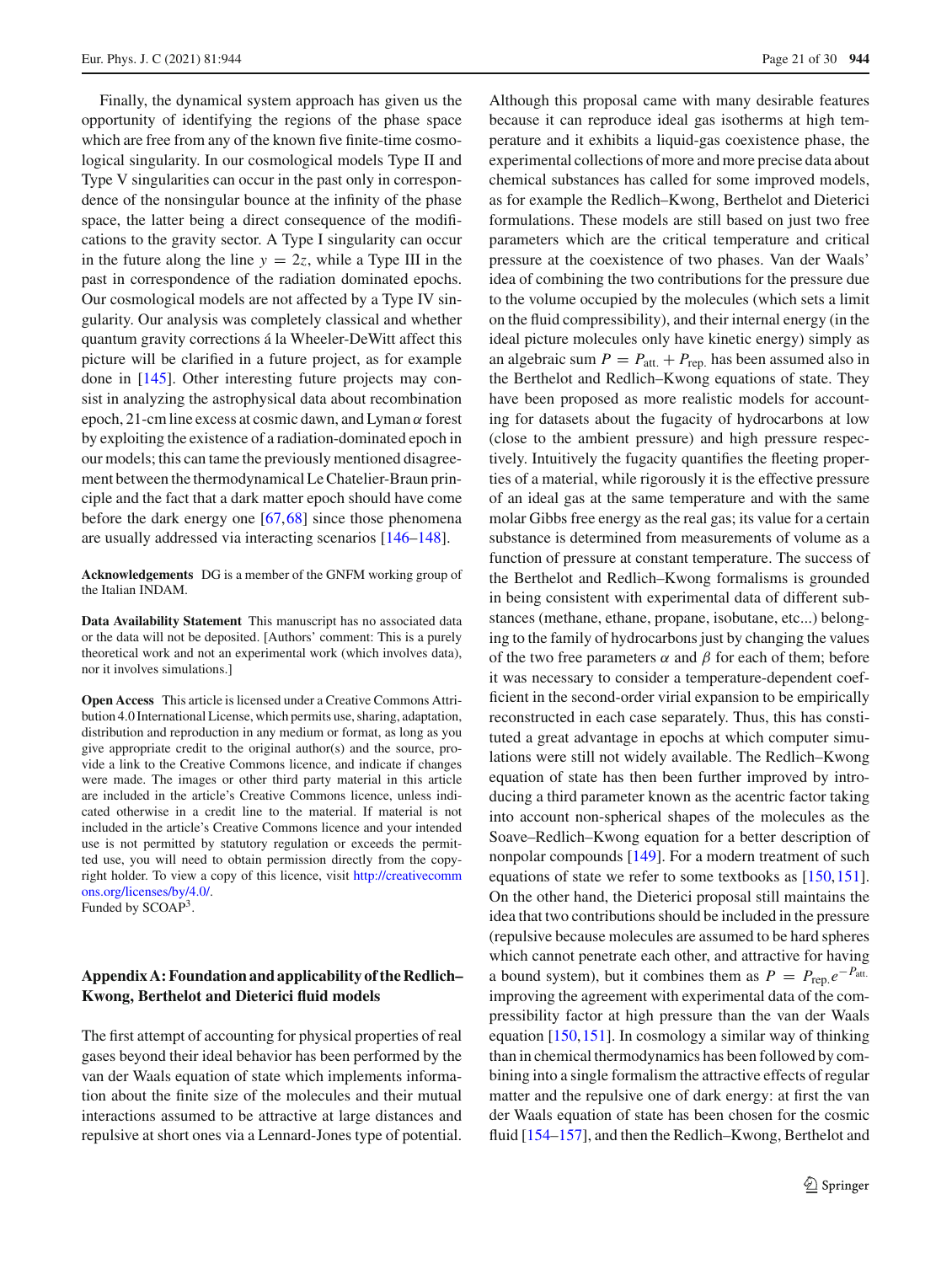Dieterici ones have been used for enlightening whether those different characteristics which have been observed in a laboratory setting come with specific signatures in cosmology [\[27](#page-25-13)].

# **Appendix B: Stability analysis of finite isolated fixed points**

In this Appendix we present in some details the calculations regarding the linear stability analysis for the cosmologically relevant isolated fixed points exhibited in Table [1.](#page-7-0) The stability nature of an isolated fixed point in the linear regime is completely determined by the eigenvalues of the Jacobian matrix evaluated at the fixed point, provided the fixed point is *hyperbolic*, *i.e.* none of the eigenvalues is zero. There are four distinct possibilities that may arise for a dynamical system (for the stability classification criteria see for example [\[88](#page-27-21)[–91](#page-27-22)]; for the physical significance of a certain type of stability see instead [\[158](#page-29-6)[,159](#page-29-7)]):

- If all the eigenvalues have positive real parts, then the fixed point is said to be *unstable*. An unstable fixed point represents a past attractor in cosmology *i.e.* an epoch which represents a possible initial state for a cosmological evolution.
- If some of the eigenvalues have positive real parts and some have negative real parts, then the fixed point is called a *saddle*. A saddle fixed point represents a possible intermediate epoch for a cosmological evolution.
- If all the eigenvalues have negative real parts, then the fixed point is said to be *stable*. A stable fixed point represents a future attractor in cosmology, *i.e.* an epoch which represents a possible final state for a cosmological evolution.
- If two of the eigenvalues are complex conjugate to each other with vanishing real parts, then the fixed point is unstable (stable) whether the third eigenvalue is positive (negative). This represents an oscillatory approach towards the past (future) attractor. The past (future) attractor itself represents an epoch around which the cosmological solution oscillates indefinitely.

If one or more of the eigenvalues of the Jacobian matrix are zero then the fixed point is said to be *non-hyperbolic*. For non-hyperbolic fixed points Jacobian eigenvalues cannot completely determine the linear stability nature, and center manifold analysis is required to determine the stability of non-hyperbolic fixed points.

In Table [5](#page-22-1) we list the eigenvalues of the Jacobian matrix for the cosmologically relevant isolated fixed points presented in Table [1.](#page-7-0) The eigenvalues are functions of the model parameters, and therefore to determine their signs one must keep in mind that  $\alpha$ ,  $\zeta > 0$ , and the existence conditions for the various fixed points from Table [2.](#page-9-0)

It appears that the linear stability analysis fails for the following cases:

- $P_1$  for all the three fluids;
- $\mathcal{P}_2$  with  $\beta = 1$  for the Redlich–Kwong fluid;
- $\mathcal{P}_3$  with  $\beta = 1$  for the Redlich–Kwong fluid;
- $\mathcal{P}_6$  with  $\beta = \frac{2}{3}$  for the Redlich–Kwong and (modified) Berthelot fluids, with  $\beta = \frac{4}{3e^2}$  for the Dieterici fluid;
- $\mathcal{P}_7$  for  $\beta = -\frac{2}{3}$  for the Redlich–Kwong fluid.

For case of Redlich–Kwong fluid with  $\beta = -\frac{2}{3}$ , we note however that the fixed point  $\mathcal{P}_7$  coincides with  $\mathcal{P}_6$ . The fixed point  $\mathcal{P}_6$  exists for all values of  $\beta$ , and for  $\beta = -\frac{2}{3}$  it is unstable. Therefore one can conclude that the fixed point  $\mathcal{P}_7$ with  $\beta = -\frac{2}{3}$  for Redlich–Kwong fluid is unstable. Stability analysis in the other cases requires the application of a center manifold analysis. Also we note that for the Redlich–Kwong fluid with  $\beta = 1$ , the fixed points  $\mathcal{P}_2$  and  $\mathcal{P}_3$  coincide with  $\mathcal{P}_1$ , implying that a center manifold analysis for  $\mathcal{P}_1$  also allows us to complete the stability analysis of  $\mathcal{P}_2$  and  $\mathcal{P}_3$ .

## **Appendix C: Center manifold analysis for P<sup>1</sup>**

Center manifold analysis is significantly mathematically rigorous [\[95](#page-27-26)[,160](#page-29-8)], and it has been applied in cosmology in [\[34](#page-26-18),[39,](#page-26-16)[161](#page-29-9)[–164\]](#page-29-10), just to mention a few examples. We carry out this analysis only for the fixed point  $\mathcal{P}_1 \equiv (2, 1, 0),$ because the Jacobian at this point has a vanishing eigenvalue irrespective of the model parameters for all the three fluids. Firstly we note that in the cases of Redlich–Kwong and (modified) Berthelot fluids with  $\beta < -1$  and in the case of Dietrici fluid with  $\beta < -\frac{2}{e^2}$ ,  $\mathcal{P}_1$  is clearly a saddle and center manifold analysis is not required. In the cases of Redlich– Kwong and (modified) Berthelot fluids with  $\beta = -1$  and in the case of Dietrici fluid with  $\beta = -\frac{2}{e^2}$ , stability analysis of  $\mathcal{P}_1$  requires beyond center manifold analysis than presented here, as two of the eigenvalues vanish, and therefore here we investigate only the cases of Redlich–Kwong and (modified) Berthelot fluids with  $\beta$  > −1 and Dietrici fluid with  $\beta > -\frac{2}{e^2}$ . To perform a center manifold analysis we begin by shifting the fixed point to the origin by applying the coordinate translation

$$
Y = y - 2
$$
,  $Z = z - 1$ . (C1)

In terms of *Y*, *Z*,  $\Omega$  the system [\(23\)](#page-5-6) becomes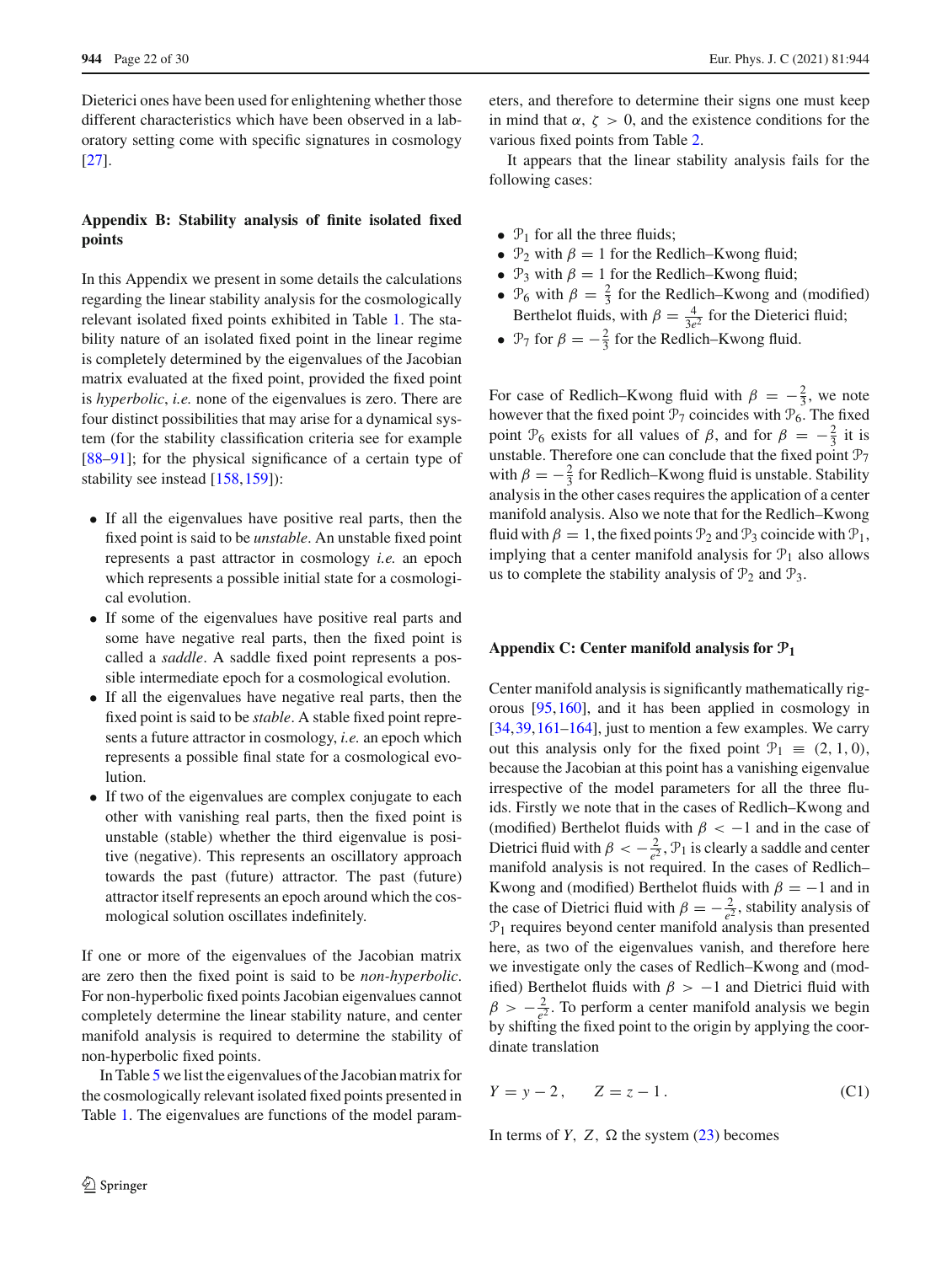<span id="page-22-1"></span>**Table 5** Eigenvalues of the Jacobian at the finite fixed points for the dynamical system [\(23\)](#page-5-6) and presented in Table [1.](#page-7-0) We remark that the correct physical interpretation of these results require  $\alpha$ ,  $\zeta > 0$ , whilst the restrictions on the parameters  $\beta$  can be found in Table [2](#page-9-0)

| Fixed points    | Redlich–Kwong                                                                                | (Modified) Berthelot                                                      | Dietrici                                                                                                           |
|-----------------|----------------------------------------------------------------------------------------------|---------------------------------------------------------------------------|--------------------------------------------------------------------------------------------------------------------|
| $\mathcal{P}_1$ | $-3, 0, -3(\beta + 1)$                                                                       | $-3, 0, -3(\beta + 1)$                                                    | $-3, 0, -3\left(1+\frac{e^2\beta}{2}\right)$                                                                       |
| $\mathcal{P}_2$ | $\frac{3(\beta^2-1)}{2\beta}$                                                                | $-\frac{3(1+\beta)}{8},$                                                  | $-3W\left(\frac{2\beta}{e^2}\right)-\frac{12}{W\left(\frac{2\beta}{2}\right)}-15,$                                 |
|                 | $-\frac{3}{2}\left(1\pm\sqrt{1-\frac{2(\sqrt{2}-1)\alpha(\beta-1)}{9\zeta(\beta+1)}}\right)$ | $-\frac{3}{2}\left(1 \pm \sqrt{1+\frac{2\alpha}{9(1+\beta)\zeta}}\right)$ | $-\frac{3}{2}\left(1\pm\sqrt{1-\frac{4\alpha}{9\zeta\left(W\left(\frac{2\beta}{\sigma^2}\right)+4\right)}}\right)$ |
| $\mathcal{P}_3$ | $-\frac{3}{2}(\beta - 1)$                                                                    |                                                                           |                                                                                                                    |
|                 | $-\frac{3}{8}(3\beta+1\pm\sqrt{41-5\beta(3\beta+2)})$                                        |                                                                           |                                                                                                                    |
| $\mathcal{P}_6$ | $2-3\beta$ , $4\pm\frac{1}{\sqrt{2}}$                                                        | $2-3\beta$ , $4\pm\frac{1}{\sqrt{2}}$                                     | $2-\frac{3}{2}e^2\beta$ , $4\pm\frac{1}{\sqrt{2}}$                                                                 |
| $\mathcal{P}_7$ | $-2-3\beta$ , $4\pm\frac{1+3\beta}{\sqrt{2}}$                                                |                                                                           |                                                                                                                    |

$$
\frac{dY}{dN} = \frac{(Y+2)(Y(-3Y+ \Omega + 3Z - 2) + 2\Omega - 2Z)}{2(Y-Z+1)},
$$
\n(C2a)\n
$$
\frac{dZ}{dN} = \frac{Y^3 + Y^2(\Omega - 7Z - 2) + 2Y(\Omega + 4Z^2 - (\Omega + 1)Z - 1) + 2(Z^2 + 1)(\Omega - Z)}{2(Y-Z+1)},
$$
\n(C2b)\n(C2c)

$$
\frac{d\Omega}{dN} = -\Omega(3w(Y, Z, \Omega) + 3Y + \Omega - Z + 3),\tag{C2c}
$$

with

$$
w(Y, Z, \Omega) = \frac{2\zeta(Y - 2Z)^2 - (\sqrt{2} - 1)\alpha\Omega(Y - Z + 1)}{2\zeta(Y - 2Z)^2 + (\sqrt{2} - 1)\alpha\Omega(Y - Z + 1)}\beta
$$
  
(Redlich-Kwong), (C3a)

$$
w(Y, Z, \Omega) = \frac{2\beta\zeta(Y - 2Z)^2}{\alpha\Omega(Y - Z + 1) + 2\zeta(Y - 2Z)^2}
$$
  
[(Modified) Berthelot)], (C3b)

$$
w(Y, Z, \Omega) = \frac{2\beta\zeta(Y - 2Z)^2}{\alpha\Omega(-Y + Z - 1) + 4\zeta(Y - 2Z)^2}
$$

$$
\times \exp\left[2 + \frac{\alpha\Omega(-Y + Z - 1)}{\zeta(Y - 2Z)^2}\right] \text{ (Dietrici).}
$$
(C3c)

The fixed point  $P_1$  corresponds to the origin in the new variables:  $\mathcal{P}_1 \equiv (Y, Z, \Omega) = (0, 0, 0)$ . Jacobian at the origin corresponding to the dynamical system [\(C2\)](#page-22-2) is:

$$
J(0,0,0) = \begin{pmatrix} -2 & -2 & 2 \\ -1 & -1 & 1 \\ 0 & 0 & -3(\tilde{\beta} + 1) \end{pmatrix}
$$
 (C4)

where  $\tilde{\beta} = \beta$  for the Redlich–Kwong and (modified) Berthelot fluids, while  $\tilde{\beta} = e^2 \beta / 2$  for the Dieterici fluid. We stress that in the ideal fluid regime  $\alpha \rightarrow 0$  for which  $P = w\rho$ , the 33-component of the matrix would be  $-3(1+w)$ . The eigenvalues remain the same as given in Table [5.](#page-22-1) The eigenvectors are

<span id="page-22-2"></span><span id="page-22-0"></span>
$$
\begin{pmatrix} 2 \\ 1 \\ 0 \end{pmatrix}, \quad \begin{pmatrix} -1 \\ 1 \\ 0 \end{pmatrix}, \quad \begin{pmatrix} -\frac{2}{3\overline{\beta}} \\ -\frac{1}{3\overline{\beta}} \\ 1 \end{pmatrix}.
$$
 (C5)

The matrix that diagonalizes the Jacobian  $J(0, 0, 0)$  is the matrix whose three columns are the three eigenvectors above:

$$
S = \begin{pmatrix} 2 & -1 & -\frac{2}{3\bar{\beta}} \\ 1 & 1 & -\frac{1}{3\bar{\beta}} \\ 0 & 0 & 1 \end{pmatrix} .
$$
 (C6)

One can indeed verify by direct multiplication that

$$
S^{-1}J(0,0,0)S = \begin{pmatrix} -3 & 0 & 0 \\ 0 & 0 & 0 \\ 0 & 0 & -3(\tilde{\beta} + 1) \end{pmatrix}.
$$
 (C7)

The eigenvectors of the Jacobian at a point form an orthogonal basis at that point. In the  $(Y, Z, \Omega)$  coordinates the basis vectors are

$$
\begin{pmatrix} 1 \\ 0 \\ 0 \end{pmatrix}, \qquad \begin{pmatrix} 0 \\ 1 \\ 0 \end{pmatrix}, \qquad \begin{pmatrix} 0 \\ 0 \\ 1 \end{pmatrix}
$$
 (C8)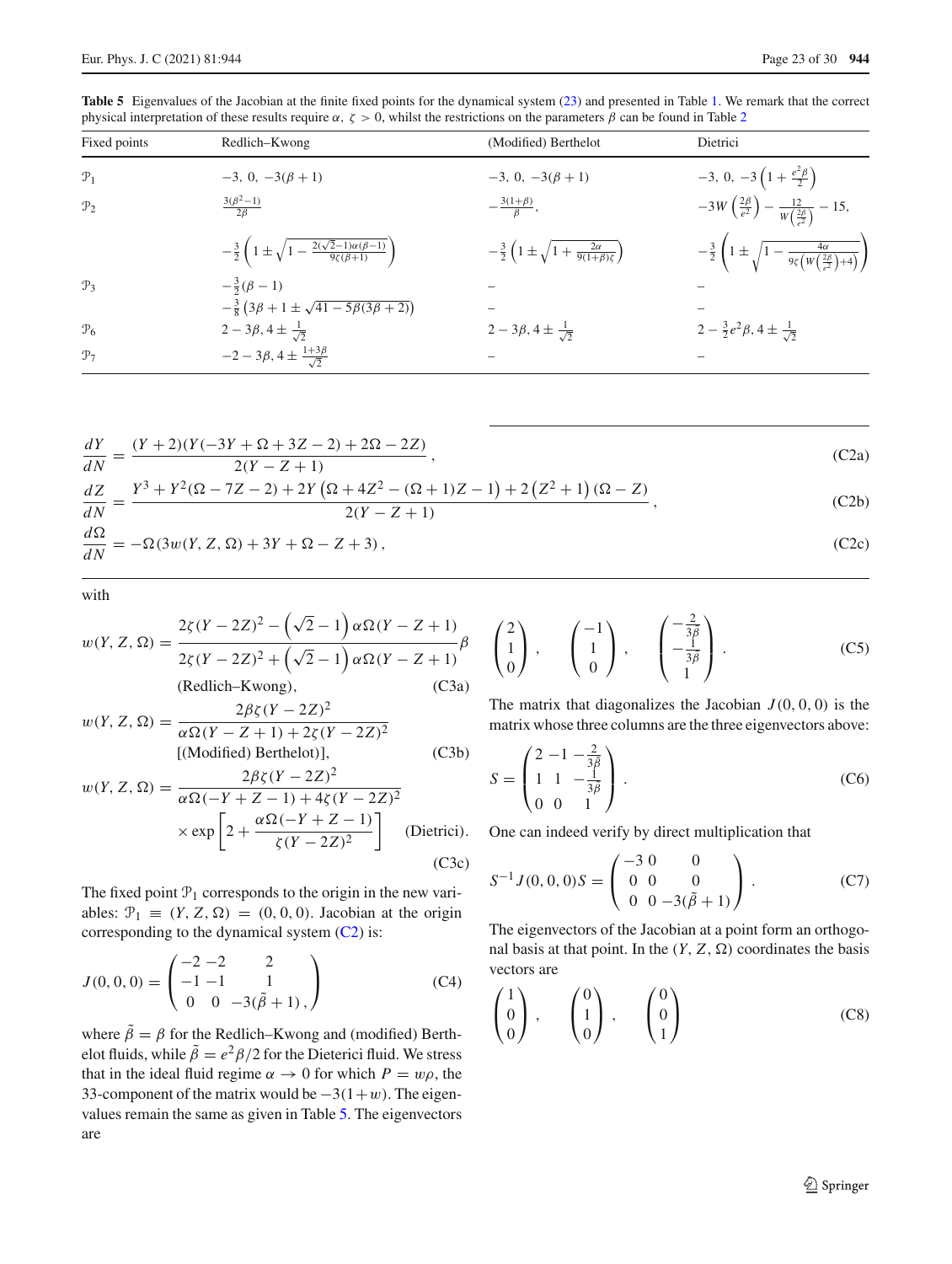everywhere in the  $Y - Z - \Omega$  space. The particular diagonalizing matrix *S* for the point  $(Y, Z, \Omega) = (0, 0, 0)$  represents a coordinate transformation  $(Y, Z, \Omega) \rightarrow (U, V, W)$  at that point such that the basis vectors are now along the Jacobian eigenvectors:

$$
\begin{pmatrix} U \\ V \\ W \end{pmatrix} = S^{-1} \begin{pmatrix} Y \\ Z \\ \Omega \end{pmatrix} = \begin{pmatrix} \frac{\Omega}{3\bar{\beta}} + \frac{Y}{3} + \frac{Z}{3} \\ \frac{2Z}{3} - \frac{Y}{3} \\ \Omega \end{pmatrix}
$$
 (C9)

<span id="page-23-0"></span>In terms of  $U$ ,  $V$ ,  $W$  the system  $(C2)$  becomes

- **944** Page 24 of 30 Eur. Phys. J. C (2021) 81:944
	- (Modified) Berthelot and Dietrici fluid:

<span id="page-23-2"></span>
$$
\frac{dV}{dU} \approx \frac{4V}{3\tilde{\beta}} \left[ 1 + 3(1 - \tilde{\beta}) \frac{U}{W} \right],
$$
 (C13a)

$$
\frac{dV}{dW} \approx -\frac{4V}{9\tilde{\beta}} \left[ 1 - 3\tilde{\beta} \frac{U}{W} \right],
$$
 (C13b)

$$
\frac{dW}{dU} \approx -3 \left[ 1 + \frac{3}{\frac{W}{U} - 3\tilde{\beta}} \right],
$$
 (C13c)

with 
$$
\tilde{\beta} = \beta
$$
,  $\frac{e^2 \beta}{2}$  for (modified) Berthelot and Dietrici

$$
\frac{dU}{d\tau} = \frac{A + B + C}{9\tilde{\beta}^2[-W + 3(1 + U - 2V)\beta]},
$$
\n
$$
A = -27[3U(1 + U)^2 - 7U(1 + U)V + (2 + U)V^2 + 2V^3]\tilde{\beta}^3 + W^3(6\tilde{\beta} - 2),
$$
\n
$$
B = 3W^2\tilde{\beta}[2 + U - 7V + 3w(U, V, W) - 9(1 + U - V)\tilde{\beta}],
$$
\n
$$
C = 9W\tilde{\beta}^2[4U(1 + U) + 3V - 7V^2
$$
\n
$$
-3w(U, V, W)(1 + U - 2V) + 3((1 + U)^2 - (1 + U)V + V^2)\tilde{\beta}],
$$
\n
$$
\frac{dV}{d\tau} = -V\frac{8W^2 + 9[8U(1 + U) - (4 + 23U)V + 14V^2]\tilde{\beta}^2 - 3\tilde{\beta}W[8 + 16U + V(-23 + 9\tilde{\beta})]}{6\tilde{\beta}[3(1 + U - 2V)\tilde{\beta} - W]}
$$
\n
$$
\frac{dW}{d\tau} = -W\left[3 + 5U - 4V + 3w(U, V, W) + W\left(1 - \frac{5}{3\tilde{\beta}}\right)\right],
$$
\n(C10c)

with

$$
w(U, V, W) = \left(\frac{54\beta\zeta V^2 + (\sqrt{2} - 1)\alpha W(W - 3\beta(U - 2V + 1))}{54\beta\zeta V^2 - (\sqrt{2} - 1)\alpha W(W - 3\beta(U - 2V + 1))}\right)\beta
$$
 (Redlich-Kwong), (C11a)

$$
w(U, V, W) = \frac{54\beta^2 \zeta V^2}{54\beta \zeta V^2 - \alpha W(W - 3\beta(U - 2V + 1))}
$$
 ((modified) Berthelot), (C11b)

$$
w(U, V, W) = \frac{54\beta^2 \zeta V^2}{\alpha W[W - 3\beta (U - 2V + 1)] + 108\beta \zeta V^2} \exp\left(\frac{\alpha W[W - 3\beta (U - 2V + 1)]}{27\beta \zeta V^2} + 2\right) \quad \text{(Dietrici)}.
$$
 (C11c)

We note that there is no linear term in *V* in any of the equations in the system [\(C10\)](#page-23-0). This is because by construction the *V*-axis is along the eigenvector corresponding to the zero eigenvalue. Let us consider the phase trajectories in the neighbourhood of the fixed point  $\mathcal{P}_1 = (0, 0, 0)$ . Considering only the leading contributions at the vicinity of this point, from the system  $(C10)$  we can write the following

fluid respectively, and where we have used  $\frac{dW}{dU} \approx \frac{dV/dU}{dV/dW}$ .

• Redlich–Kwong fluid:

<span id="page-23-1"></span>
$$
\frac{dV}{dU} \approx \frac{2V}{3\beta} \left[ 1 + (1 - 2\beta) \frac{3U}{2W} \right],
$$
 (C12a)

$$
\frac{dV}{dW} \approx -\frac{4V}{9\beta(1-\beta)} \left[ 1 - 3\beta \frac{U}{W} \right],
$$
 (C12b)

$$
\frac{dW}{dU} \approx -\frac{3(1-\beta)}{2} \left[ 1 + \frac{3}{2\left(\frac{W}{U} - 3\beta\right)} \right].
$$
 (C12c)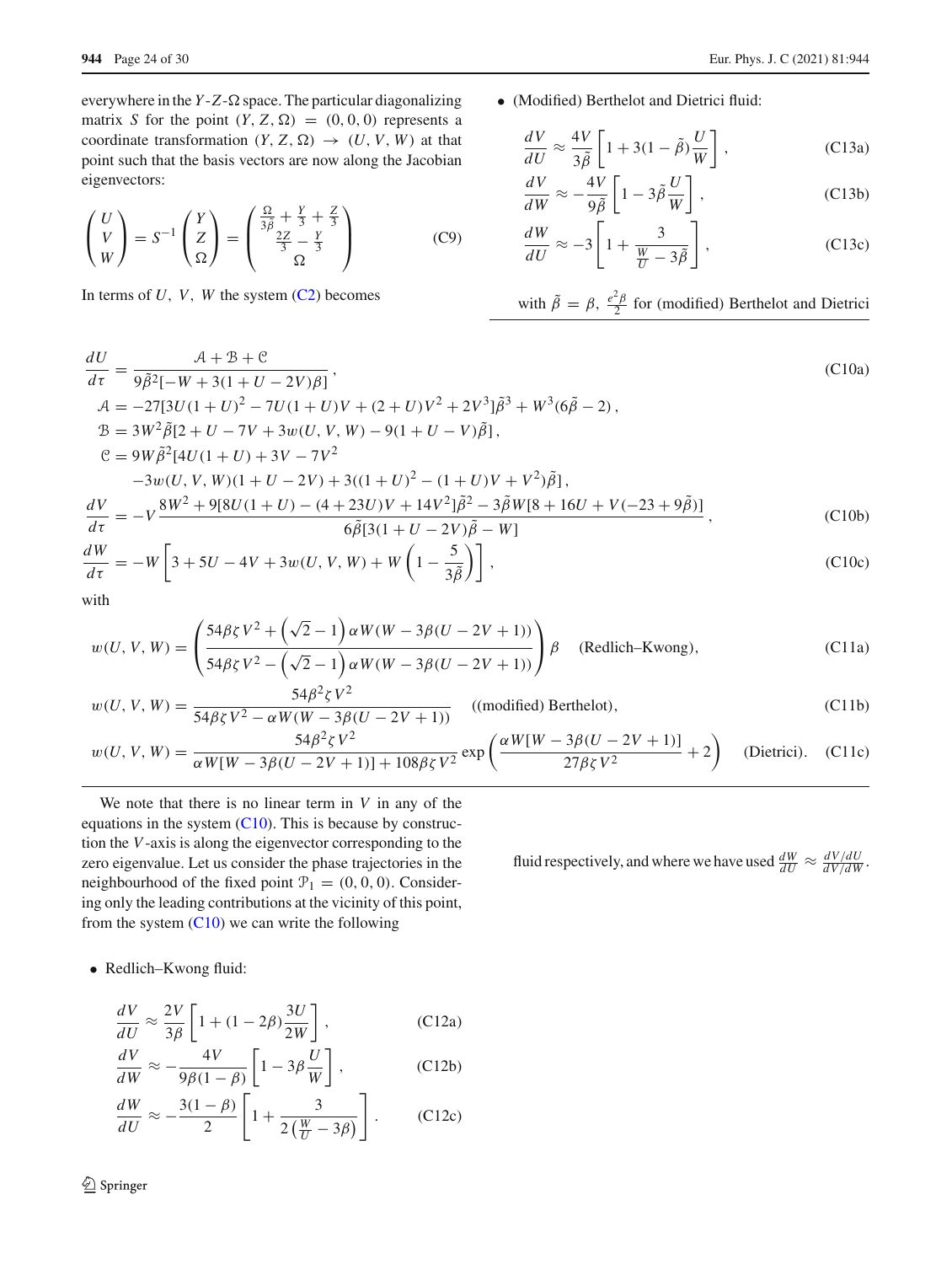Keeping in mind that  $\frac{W}{U} \simeq \frac{dW}{dU}$  as  $W, U \to 0, 0$ , we get from Eqs. [\(C12c\)](#page-23-1) and [\(C13c\)](#page-23-2) that

<span id="page-24-0"></span>
$$
\frac{W}{U} \simeq \frac{dW}{dU} \approx \begin{cases} \frac{3}{4}(-1+3\beta \pm \sqrt{\beta^2 + 6\beta - 3}), & (\text{Redlich-Kwong})\\ \frac{3}{2}(-1+\tilde{\beta} \pm \sqrt{\tilde{\beta}^2 + 2\tilde{\beta} - 3}), & ((\text{modified}) \text{ Berthelot and Dietrici}). \end{cases}
$$
(C14)

Considering the leading order contribution in the vicinity of  $\mathcal{P}_1 \equiv (0, 0, 0)$ , the *V* − equation from [\(C10\)](#page-23-0) can be written as

$$
\frac{d\ln|V|}{d\tau} = -4\left(U - \frac{W}{3\tilde{\beta}}\right),\tag{C15}
$$

with  $\beta = \beta$  for Redlich–Kwong, (modified) Berthelot fluid and  $\tilde{\beta} = \frac{e^2 \beta}{2}$  for Dietrici fluid in this case. Taking one more derivative we get

<span id="page-24-1"></span>
$$
\frac{d^2\ln|V|}{d\tau^2} = -4\frac{d\ln|V|}{d\tau}\frac{d}{d\ln|V|}\left(U - \frac{W}{3\tilde{\beta}}\right). \tag{C16}
$$

To the leading order approximation,  $\frac{dU}{d \ln |V|}$ ,  $\frac{dW}{d \ln |V|}$  are constants depending on  $\beta$ , whose value for different fluids can be calculated by substituting the values of  $\frac{W}{U}$  from Eq. [\(C14\)](#page-24-0) into Eqs. [\(C12a\)](#page-23-1), [\(C12b\)](#page-23-1), [\(C13a\)](#page-23-2), [\(C13b\)](#page-23-2). If we define

$$
\gamma = -4 \frac{d}{d \ln |V|} \left( U - \frac{W}{3\tilde{\beta}} \right), \tag{C17}
$$

then  $\gamma$  is a  $\beta$ -dependent constant, and the first integral of Eq.  $(C16)$  gives

$$
\frac{d\ln|V|}{d\tau} \sim e^{\gamma\tau} \,. \tag{C18}
$$

It is clear from the above result that irrespective of the sign of  $\gamma$ , evolution of  $V(\tau)$  is always away from the origin. The fixed point  $P_1$  is therefore always a saddle.

#### **Appendix D: Stability analysis of invariant submanifolds**

 $X_i = C$  is called an invariant submanifold of the dynamical system  $\dot{\mathbf{X}} = \mathbf{f}(\mathbf{X})$  if

$$
\dot{X}_i \bigg|_{X_i = \mathcal{C}} = f_i(\mathbf{X}) \bigg|_{X_i = \mathcal{C}} = 0. \tag{D1}
$$

Stability of an invariant submanifold is determined by the phase flow in its vicinity. If one considers a point in proximity of the submanifold with a coordinate  $C + \delta X_i$ , then the component of the flow normal to the submanifold at that point is determined by

$$
\delta \dot{X}_i = \frac{\partial f_i}{\partial X_i} \bigg|_{X_i = \mathcal{C}} \delta X_i \,. \tag{D2}
$$

If  $\frac{\partial f_i}{\partial X_i}$  $\Big|_{X_i=0}$ is negative (positive), then the phase flow at that point is towards (away from) the submanifold  $X_i = \mathcal{C}$ , and correspondingly the submanifold is attracting (repelling). If  $\frac{\partial f_i}{\partial X_i}$  $\bigg|_{X_i=\mathcal{C}}$  $= 0$ , further analysis is required.

Armed with this concept, we can determine the stability of the invariant submanifolds that arise in our dynamical system:

• The submanifold  $y = 2z$  can be better specified in the polar coordinate as  $\theta = \tan^{-1}(\frac{1}{2})$ . From [\(46\)](#page-10-3) one can compute that

$$
\frac{\partial}{\partial \theta} \left( \frac{d\theta}{d\tau^*} \right) \Big|_{\theta = \tan^{-1} \frac{1}{2}} = -\frac{1}{5} \left[ r + \sqrt{5} (\Omega - 1) \right]. \tag{D3}
$$

Therefore the submanifold  $\theta = \tan^{-1}(\frac{1}{2})$  is attracting (repelling) for  $r > \sqrt{5}(1 - \Omega)$  ( $r < \sqrt{5}(1 - \Omega)$ ). In Cartesian coordinates one can state that the submanifold *y* = 2*z* is attracting (repelling) for  $y^2 + z^2 > 5(1 - \Omega)^2$  $(y^2+z^2 < 5(1-\Omega)^2)$  respectively. The line  $r = \sqrt{5}(1-\Omega)^2$  $\Omega$ ) ( $y^2 + z^2 = 5(1 - \Omega)^2$ ) separates the two regions of the submanifold with opposite dynamical characteristics.

• Regarding the invariant submanifold  $\Omega = 0$ , one can compute from [\(23c\)](#page-5-9) that

$$
\frac{\partial}{\partial \Omega} \left( \frac{d\Omega}{dN} \right) \Big|_{\Omega = 0} = 2 - 3w(\Omega \to 0) - 3y + z. \quad (D4)
$$

Using the expressions in Eq. [\(21\)](#page-5-3) to calculate  $w(\Omega \to 0)$ . one can conclude that the invariant submanifold  $\Omega = 0$ is attracting (repelling) according to  $2-3\beta-3\gamma+z<0$ (> 0) for the Redlich–Kwong and (modified) Berthelot fluids and  $2-3e^2\frac{\beta}{2}-3y+z < 0$  (> 0) for the Dietrici fluid.

• The submanifold  $\mathcal{R} = 1$  is an invariant submanifold at the infinity of the phase space. Stability of this submanifold can be determined from  $(51a)$  by calculating

$$
\frac{\partial}{\partial \mathcal{R}} \left( \frac{d\mathcal{R}}{d\eta} \right) \Big|_{\mathcal{R} \to 1}
$$
  
=  $\frac{1}{4} (3 - \cos(2\theta))(2 - 2\sin(2\theta) + \cos(2\theta))$ . (D5)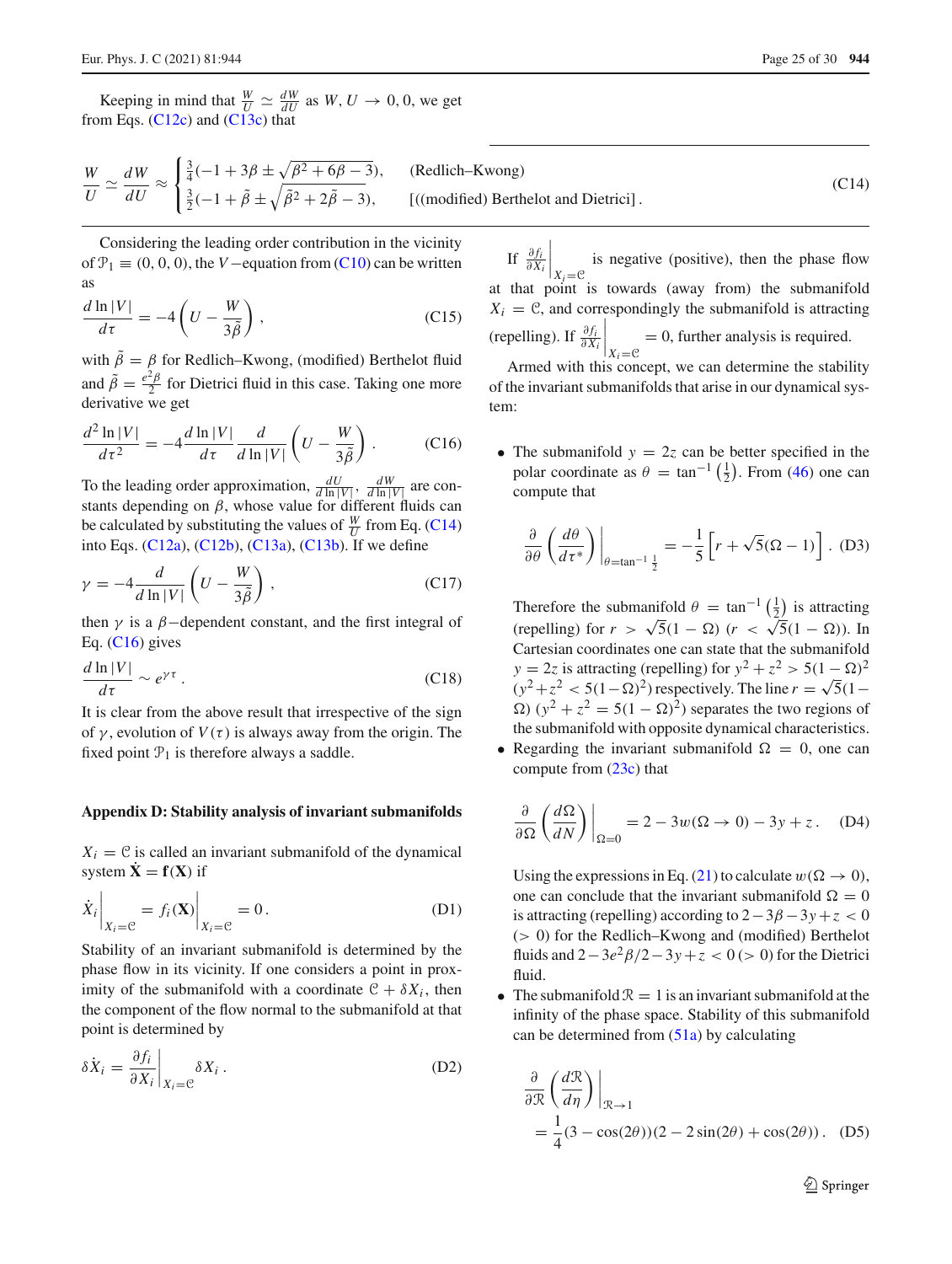The expression on the right hand side is positive within the range  $\tan^{-1}\left(\frac{1}{2}\right) \leq \theta < \frac{\pi}{4}$  ( $z < y \leq 2z$ ). Therefore the invariant submanifold at infinity  $\mathcal{R} = 1$  is everywhere repelling.

## **Appendix E: Stability analysis of fixed points at infinity**

The isolated fixed point at infinity  $\mathcal{P}_i \equiv (1, \tan^{-1} \frac{1}{2}, 0)$  lies at the intersection of three invariant submanifolds, namely  $\Omega = 0$ ,  $\theta = \tan^{-1}(\frac{1}{2})$  and  $\mathcal{R} = 1$ . This observation completely determines the stability nature of this fixed point. The submanifold  $\mathcal{R} = 1$  is everywhere repelling. The submanifold  $\theta = \tan^{-1}(\frac{1}{2})$  is attracting at  $\mathcal{P}_i$  (since  $\Omega = 0$  and  $r \to \infty$  at  $\mathcal{P}_i$ ). The submanifold  $\Omega = 0$  is also attracting at  $\mathcal{P}_i$  (since  $-3y + z = -2y - (y - z) \rightarrow -\infty$  at  $\mathcal{P}_i$ , assuming  $β$  to be finite). Therefore the fixed point  $P_i$  is a saddle point in the cases under consideration in this section.

#### **References**

- <span id="page-25-0"></span>1. E.J. Copeland, M. Sami, S. Tsujikawa, Dynamics of dark energy. Int. J. Mod. Phys. D **15**, 1753 (2006). [https://doi.org/10.1142/](https://doi.org/10.1142/S021827180600942X) [S021827180600942X.](https://doi.org/10.1142/S021827180600942X) [arXiv:hep-th/0603057](http://arxiv.org/abs/hep-th/0603057)
- <span id="page-25-1"></span>2. K. Bamba, S. Capozziello, S. Nojiri, S.D. Odintsov, Dark energy cosmology: the equivalent description via different theoretical models and cosmography tests. Astrophys. Space Sci. **342**, 155 (2012). [https://doi.org/10.1007/s10509-012-1181-8.](https://doi.org/10.1007/s10509-012-1181-8) [arXiv:1205.3421](http://arxiv.org/abs/1205.3421) [gr-qc]
- <span id="page-25-2"></span>3. M.C. Bento, O. Bertolami, A.A. Sen, Generalized Chaplygin gas, accelerated expansion and dark energy matter unification. Phys. Rev. D **66**, 043507 (2002). [https://doi.org/10.1103/PhysRevD.66.](https://doi.org/10.1103/PhysRevD.66.043507) [043507.](https://doi.org/10.1103/PhysRevD.66.043507) [arXiv:gr-qc/0202064](http://arxiv.org/abs/gr-qc/0202064)
- <span id="page-25-3"></span>4. A.Y. Kamenshchik, U. Moschella, V. Pasquier, An Alternative to quintessence. Phys. Lett. B **511**, 265 (2001). [https://doi.org/10.](https://doi.org/10.1016/S0370-2693(01)00571-8) [1016/S0370-2693\(01\)00571-8.](https://doi.org/10.1016/S0370-2693(01)00571-8) [arXiv:gr-qc/0103004](http://arxiv.org/abs/gr-qc/0103004)
- <span id="page-25-4"></span>5. S. Capozziello, R. D'Agostino, R. Giambó, O. Luongo, Effective field description of the Anton-Schmidt cosmic fluid. Phys. Rev. D **99**, 023532 (2019). [https://doi.org/10.1103/PhysRevD.99.](https://doi.org/10.1103/PhysRevD.99.023532) [023532.](https://doi.org/10.1103/PhysRevD.99.023532) [arXiv:1810.05844](http://arxiv.org/abs/1810.05844) [gr-qc]
- <span id="page-25-5"></span>6. S. Capozziello, R. D'Agostino, O. Luongo, Cosmic acceleration from a single fluid description. Phys. Dark Univ. **20**, 1 (2018). [arXiv:1712.04317](http://arxiv.org/abs/1712.04317) [gr-qc]
- <span id="page-25-6"></span>7. M. Aljaf, D. Gregoris, M. Khurshudyan, No evidence of beyondsoft-corrections to the Born–Infeld paradigm in the cosmic history (2021). [arXiv:2010.05278](http://arxiv.org/abs/2010.05278) [gr-qc]
- <span id="page-25-7"></span>8. D. Bini, A. Geralico, D. Gregoris, S. Succi, Dark energy from cosmological fluids obeying a Shan–Chen nonideal equation of state. Phys. Rev. D **88**, 063007 (2013). [https://doi.org/10.1103/](https://doi.org/10.1103/PhysRevD.88.063007) [PhysRevD.88.063007.](https://doi.org/10.1103/PhysRevD.88.063007) [arXiv:1408.5483](http://arxiv.org/abs/1408.5483) [gr-qc]
- <span id="page-25-8"></span>9. D. Bini, A. Geralico, D. Gregoris, S. Succi, Scalar field inflation and Shan–Chen fluid models. Phys. Rev. D **90**, 044021 (2014). [https://doi.org/10.1103/PhysRevD.90.044021.](https://doi.org/10.1103/PhysRevD.90.044021) [arXiv:1401.4846](http://arxiv.org/abs/1401.4846) [gr-qc]
- <span id="page-25-9"></span>10. T.P. Sotiriou, V. Faraoni, f(R) Theories of gravity. Rev. Mod. Phys. **82**, 451 (2010). [https://doi.org/10.1103/RevModPhys.82.](https://doi.org/10.1103/RevModPhys.82.451) [451.](https://doi.org/10.1103/RevModPhys.82.451) [arXiv:0805.1726](http://arxiv.org/abs/0805.1726) [gr-qc]
- 11. S. Capozziello, M.F. De Laurentis, Extended theories of gravity. Phys. Rept. **509**, 167 (2011). [arXiv:1108.6266](http://arxiv.org/abs/1108.6266) [gr-qc]
- <span id="page-25-18"></span>12. A. De Felice, S. Tsujikawa, *f* (*R*) theories. Liv. Rev. Relatv. **13**, 3 (2010). [https://doi.org/10.12942/lrr-2010-3.](https://doi.org/10.12942/lrr-2010-3) [arXiv:1002.4928](http://arxiv.org/abs/1002.4928) [gr-qc]
- <span id="page-25-19"></span>13. S. Nojiri, S.D. Odintsov, Unified cosmic history in modified gravity: from F(R) theory to Lorentz non-invariant models. Phys. Rept. **505**, 59 (2011). [arXiv:1011.0544](http://arxiv.org/abs/1011.0544) [gr-qc]
- 14. S. Nojiri, S.D. Odintsov, Introduction to Modified Gravity and Gravitational Alternative for Dark Energy. Int. J. Geom. Meth. Mod. Phys. **4**, 115 (2007). [https://doi.org/10.1142/](https://doi.org/10.1142/S0219887807001928) [S0219887807001928.](https://doi.org/10.1142/S0219887807001928) [arXiv:hep-th/06012134](http://arxiv.org/abs/hep-th/06012134)
- 15. S. Capozziello, M. Francaviglia, Extended theories of gravity and their cosmological and astrophysical applications. Gen. Relativ. Gravit. **40**, 357 (2008). [https://doi.org/10.1007/](https://doi.org/10.1007/s10714-007-0551-y) [s10714-007-0551-y.](https://doi.org/10.1007/s10714-007-0551-y) [arXiv:0706.1146](http://arxiv.org/abs/0706.1146) [astro-ph]
- <span id="page-25-10"></span>16. S. Nojiri, S.D. Odintsov, V.K. Oikonomou, Modified gravity theories on a Nutshell: Inflation, bounce and late-time evolution. Phys. Rept. **692**, 1 (2017). [arXiv:1705.11098](http://arxiv.org/abs/1705.11098) [gr-qc]
- <span id="page-25-11"></span>17. S. Capozziello, S. Nojiri, S.D. Odintsov, Dark Energy: the equation of state description versus scalar-tensor or modified gravity. Phys. Lett. B **634**, 93 (2006). [arXiv:0512118](http://arxiv.org/abs/0512118) [hep-th]
- <span id="page-25-12"></span>18. S. Cotsakis, J. Demaret, Y. De Rop, L. Querella, Mixmaster universe in fourth-order gravity theories. Phys. Rev. D **48**, 4595 (1993). <https://doi.org/10.1103/PhysRevD.48.4595>
- 19. A. Vilenkin, Classical and quantum cosmology of the Starobinsky inflationary model. Phys. Rev. D **32**, 2511 (1985). [https://doi.org/](https://doi.org/10.1103/PhysRevD.32.2511) [10.1103/PhysRevD.32.2511](https://doi.org/10.1103/PhysRevD.32.2511)
- 20. G. Magnano, M. Ferraris, M. Francaviglia, Nonlinear gravitational Lagrangians. Gen. Relativ. Gravit. **19**, 465 (1987). [https://](https://doi.org/10.1007/BF00760651) [doi.org/10.1007/BF00760651](https://doi.org/10.1007/BF00760651)
- 21. J.P. Duruisseau, R. Kerner, The effective gravitational Lagrangian and the energy-momentum tensor in the inflationary Universe. Class. Quantum Gravity **3**, 817 (1986). [https://doi.org/10.1088/](https://doi.org/10.1088/0264-9381/3/5/012) [0264-9381/3/5/012](https://doi.org/10.1088/0264-9381/3/5/012)
- 22. R. Kerner, Cosmology without singularity and nonlinear gravitational Lagrangians. Gen. Relativ. Gravit. **14**, 453 (1982). [https://](https://doi.org/10.1007/BF00756329) [doi.org/10.1007/BF00756329](https://doi.org/10.1007/BF00756329)
- 23. A.A. Starobinsky, H.J. Schmidt, On a general vacuum solution of fourth-order gravity. Class. Quantum Gravit. **4**, 695 (1987). <https://doi.org/10.1088/0264-9381/4/3/026>
- <span id="page-25-17"></span>24. K. Maeda, Inflation as a transient attractor in *R*<sup>2</sup> cosmology. Phys. Rev. D **37**, 858 (1988). <https://doi.org/10.1103/PhysRevD.37.858>
- <span id="page-25-16"></span>25. M. Aljaf, D. Gregoris, M. Khurshudyan, Phase space analysis and singularity classification for linearly interacting dark energy models. Eur. Phys. J. C **80**, 112 (2020). [https://doi.org/10.1140/](https://doi.org/10.1140/epjc/s10052-020-7671-x) [epjc/s10052-020-7671-x.](https://doi.org/10.1140/epjc/s10052-020-7671-x) [arXiv:1911.00747](http://arxiv.org/abs/1911.00747) [gr-qc]
- 26. D. Gregoris, Y.C. Ong, B. Wang, The Horizon of the McVittie Black Hole: on the role of the cosmic fluid modeling. Eur. Phys. Jour. C **80**, 159 (2020). [https://doi.org/10.1140/epjc/](https://doi.org/10.1140/epjc/s10052-020-7707-2) [s10052-020-7707-2.](https://doi.org/10.1140/epjc/s10052-020-7707-2) [arXiv:1911.01809](http://arxiv.org/abs/1911.01809) [gr-qc]
- <span id="page-25-13"></span>27. V.F. Cardone, C. Tortora, A. Troisi, S. Capozziello, Beyond the perfect fluid hypothesis for the dark energy equation of state. Phys. Rev. D **73**, 043508 (2006). [https://doi.org/10.1103/PhysRevD.73.](https://doi.org/10.1103/PhysRevD.73.043508) [043508.](https://doi.org/10.1103/PhysRevD.73.043508) [arXiv:astro-ph/0511528](http://arxiv.org/abs/astro-ph/0511528)
- <span id="page-25-14"></span>28. S. Nojiri, S.D. Odintsov, Modified gravity with negative and positive powers of the curvature: Unification of the inflation and of the cosmic acceleration. Phys. Rev. D **68**, 123512 (2003). [https://](https://doi.org/10.1103/PhysRevD.68.123512) [doi.org/10.1103/PhysRevD.68.123512.](https://doi.org/10.1103/PhysRevD.68.123512) [arXiv:hep-th/0307288](http://arxiv.org/abs/hep-th/0307288)
- 29. G. Cognola, E. Elizalde, S. Nojiri, S.D. Odintsov, L. Sebastiani, S. Zerbini, A Class of viable modified f(R) gravities describing inflation and the onset of accelerated expansion. Phys. Rev. D **77**, 046009 (2008). [https://doi.org/10.1103/PhysRevD.77.](https://doi.org/10.1103/PhysRevD.77.046009) [046009.](https://doi.org/10.1103/PhysRevD.77.046009) [arXiv:0712.4017](http://arxiv.org/abs/0712.4017) [hep-th]
- <span id="page-25-15"></span>30. S. Nojiri, S.D. Odintsov, Modified *f* (*R*) gravity unifying *R<sup>m</sup>* inflation with Lambda CDM epoch. Phys. Rev. D **77**, 026007 (2008). [https://doi.org/10.1103/PhysRevD.77.026007.](https://doi.org/10.1103/PhysRevD.77.026007) [arXiv:0710.1738](http://arxiv.org/abs/0710.1738) [hep-th]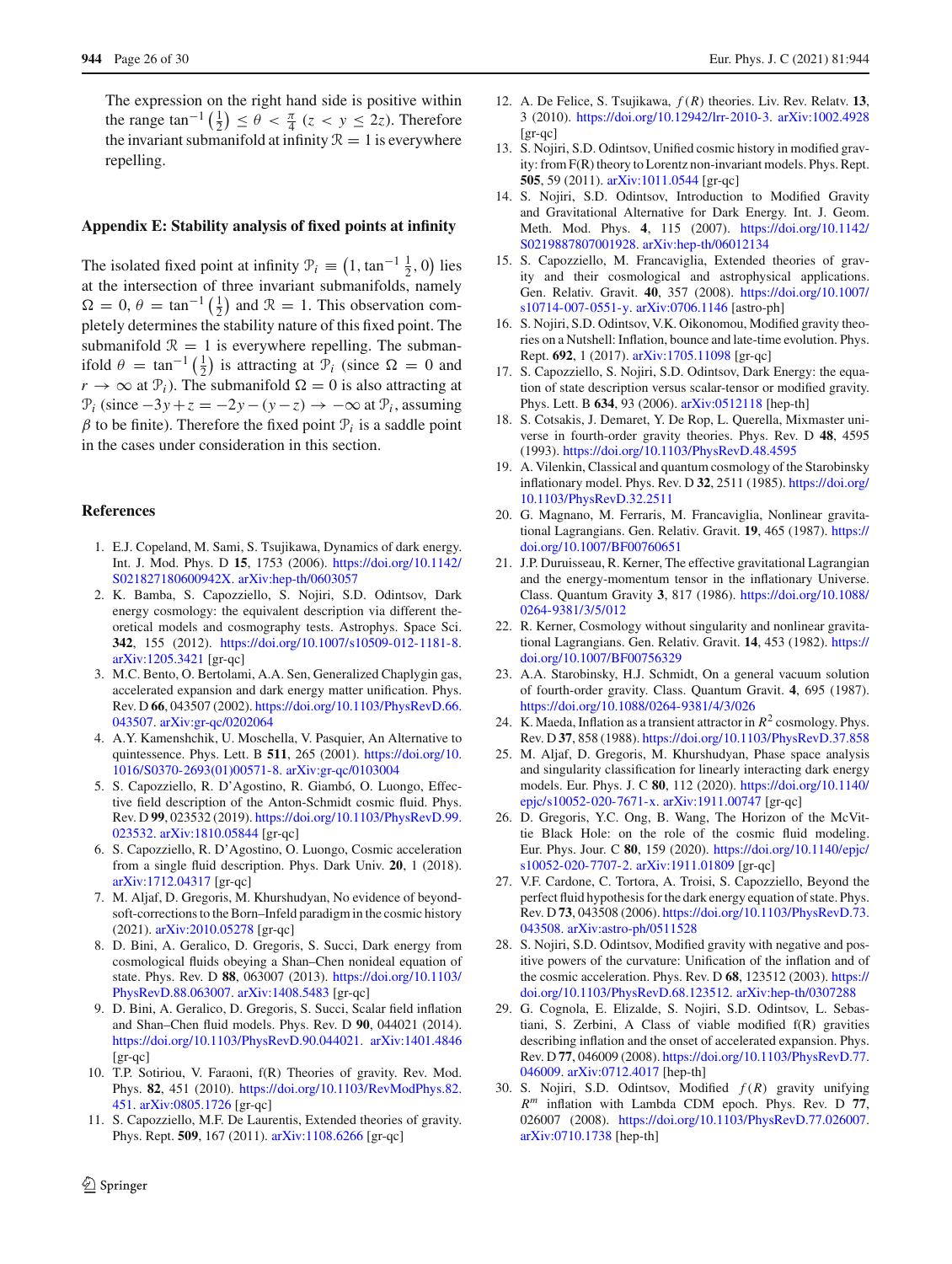- <span id="page-26-0"></span>31. R. Utiyama, B.S. DeWitt, Renormalization of a classical gravitational field interacting with quantized matter fields. J. Math. Phys. **3**, 608 (1962). <https://doi.org/10.1063/1.1724264>
- <span id="page-26-1"></span>32. K.S. Stelle, Renormalization of higher derivative quantum gravity. Phys. Rev. D **16**, 953 (1977). [https://doi.org/10.1103/PhysRevD.](https://doi.org/10.1103/PhysRevD.16.953) [16.953](https://doi.org/10.1103/PhysRevD.16.953)
- <span id="page-26-2"></span>33. S. Carloni, A. Troisi, P.K.S. Dunsby, Some remarks on the dynamical systems approach to fourth order gravity. Gen. Relativ. Gravit. **41**, 1757 (2009). [https://doi.org/10.1007/s10714-008-0747-9.](https://doi.org/10.1007/s10714-008-0747-9) [arXiv:0706.0452](http://arxiv.org/abs/0706.0452) [gr-qc]
- <span id="page-26-18"></span>34. S. Bahamonde, C.G. Boehmer, S. Carloni, E.J. Copeland, W. Fang, N. Tamanini, Dynamical systems applied to cosmology: dark energy and modified gravity. Phys. Rep. **775**, 1 (2018). [arXiv:1712.03107](http://arxiv.org/abs/1712.03107) [gr-qc]
- 35. S. Chakraborty, K. Bamba, A. Saa, Dynamical properties of Bianchi-I spacetimes in *f* (*R*) gravity. Phys. Rev. D **99**, 064048 (2019). [https://doi.org/10.1103/PhysRevD.99.064048.](https://doi.org/10.1103/PhysRevD.99.064048) [arXiv:1805.03237](http://arxiv.org/abs/1805.03237) [gr-qc]
- <span id="page-26-13"></span>36. S. Carloni, P.K.S. Dunsby, S. Capozziello, A. Troisi, Cosmological dynamics of *R<sup>n</sup>* gravity. Class. Quantum Gravit. **22**, 4839 (2005). [https://doi.org/10.1088/0264-9381/22/22/011.](https://doi.org/10.1088/0264-9381/22/22/011) [arXiv:gr-qc/0410046](http://arxiv.org/abs/gr-qc/0410046)
- <span id="page-26-14"></span>37. M. Abdelwahab, R. Goswami, P.K.S. Dunsby, Cosmological dynamics of fourth order gravity: a compact view. Phys. Rev. D **85**, 083511 (2012). [https://doi.org/10.1103/PhysRevD.85.](https://doi.org/10.1103/PhysRevD.85.083511) [083511.](https://doi.org/10.1103/PhysRevD.85.083511) [arXiv:1111.0171](http://arxiv.org/abs/1111.0171) [gr-qc]
- <span id="page-26-15"></span>38. N. Goheer, J.A. Leach, P.K.S. Dunsby, Compactifying the state space for alternative theories of gravity. Class. Quantum Gravit. **25**, 035013 (2008). [https://doi.org/10.1088/0264-9381/](https://doi.org/10.1088/0264-9381/25/3/035013) [25/3/035013.](https://doi.org/10.1088/0264-9381/25/3/035013) [arXiv:0710.081](http://arxiv.org/abs/0710.081) [gr-qc]
- <span id="page-26-16"></span>39. M. Abdelwahab, S. Carloni, P.K.S. Dunsby, Cosmological dynamics of exponential gravity. Class. Quantum Gravit. **25**, 135002 (2008). [https://doi.org/10.1088/0264-9381/25/13/](https://doi.org/10.1088/0264-9381/25/13/135002) [135002.](https://doi.org/10.1088/0264-9381/25/13/135002) [arXiv:0706.1375](http://arxiv.org/abs/0706.1375) [gr-qc]
- <span id="page-26-17"></span>40. S. Carloni, E. Elizalde, P.J. Silva, An analysis of the phase space of Horava–Lifshitz cosmologies. Class. Quantum Gravit. **27**, 045004 (2010). [https://doi.org/10.1088/0264-9381/27/4/](https://doi.org/10.1088/0264-9381/27/4/045004) [045004.](https://doi.org/10.1088/0264-9381/27/4/045004) [arXiv:0909.2219](http://arxiv.org/abs/0909.2219) [hep-th]
- 41. S. Bhattacharya, P. Mukherjee, A. Singha Roy, A. Saha, Nonminimally coupled quintessence dark energy model with a cubic galileon term: a dynamical system analysis. Eur. Phys. J. C **78**, 201 (2018). [https://doi.org/10.1140/epjc/s10052-018-5644-0.](https://doi.org/10.1140/epjc/s10052-018-5644-0) [arXiv:1512.03902](http://arxiv.org/abs/1512.03902) [gr-qc]
- 42. G. Leon, E.N. Saridakis, Phase-space analysis of Horava– Lifshitz cosmology. J. Cosmol. Astropart. Phys. **0911**, 006 (2009). [https://doi.org/10.1088/1475-7516/2009/11/006.](https://doi.org/10.1088/1475-7516/2009/11/006) [arXiv:0909.3571](http://arxiv.org/abs/0909.3571) [hep-th]
- <span id="page-26-3"></span>43. W. Khyllep, J. Dutta, Cosmological dynamics and bifurcation analysis of the general non-minimally coupled scalar field models (2021). [arXiv:2102.04744](http://arxiv.org/abs/2102.04744) [gr-qc]
- <span id="page-26-4"></span>44. C.G. Boehmer, G. Caldera-Cabral, R. Lazkoz, R. Maartens, Dynamics of dark energy with a coupling to dark matter. Phys. Rev. D **78**, 023505 (2008). [https://doi.org/10.1103/PhysRevD.78.](https://doi.org/10.1103/PhysRevD.78.023505) [023505.](https://doi.org/10.1103/PhysRevD.78.023505) [arXiv:0801.1565](http://arxiv.org/abs/0801.1565) [gr-qc]
- 45. M. Quartin, M.O. Calvao, S.E. Joras, R.R.R. Reis, I. Waga, Dark interactions and cosmological fine-tuning. J. Cosmol. Astropart. Phys. **05**, 007 (2008). [https://doi.org/10.1088/1475-7516/2008/](https://doi.org/10.1088/1475-7516/2008/05/007) [05/007.](https://doi.org/10.1088/1475-7516/2008/05/007) [arXiv:0802.0546](http://arxiv.org/abs/0802.0546) [astro-ph]
- 46. M. Khurshudyan, A varying polytropic gas universe and phase space analysis. Mod. Phys. Lett. A **31**, 1650097 (2016). [https://](https://doi.org/10.1142/S0217732316500978) [doi.org/10.1142/S0217732316500978](https://doi.org/10.1142/S0217732316500978)
- 47. M. Khurshudyan, R. Myrzakulov, Phase space analysis of some interacting Chaplygin gas models. Eur. Phys. J. C **77**, 65 (2017). [https://doi.org/10.1140/epjc/s10052-017-4634-y.](https://doi.org/10.1140/epjc/s10052-017-4634-y) [arXiv:1509.02263](http://arxiv.org/abs/1509.02263) [gr-qc]
- 48. J. Sadeghi, A. Movsisyan, M. Khurshudyan, H.M. Farahani, Interacting ghost dark energy models with variable  $G$  and  $\Lambda$ . J. Cosmol. Astropart. Phys. **12**, 031 (2013). [https://doi.org/10.1088/](https://doi.org/10.1088/1475-7516/2013/12/031) [1475-7516/2013/12/031.](https://doi.org/10.1088/1475-7516/2013/12/031) [arXiv:1308.3450](http://arxiv.org/abs/1308.3450) [gr-qc]
- 49. S.D. Odintsov, V.K. Oikonomou, P.V. Tretyakov, Phase space analysis of the accelerating multifluid Universe. Phys. Rev. D **96**, 044022 (2017). [https://doi.org/10.1103/PhysRevD.96.](https://doi.org/10.1103/PhysRevD.96.044022) [044022.](https://doi.org/10.1103/PhysRevD.96.044022) [arXiv:1707.08661](http://arxiv.org/abs/1707.08661) [gr-qc]
- 50. J.B. Jimenez, D. Rubiera-Garcia, D. Saez-Gomez, V. Salzano, Cosmological future singularities in interacting dark energy models. Phys. Rev. D **94**, 123520 (2016). [https://doi.org/10.1103/](https://doi.org/10.1103/PhysRevD.94.123520) [PhysRevD.94.123520.](https://doi.org/10.1103/PhysRevD.94.123520) [arXiv:1607.06389](http://arxiv.org/abs/1607.06389) [gr-qc]
- <span id="page-26-5"></span>51. S.K. Biswas, W. Khyllep, J. Dutta, S. Chakraborty, Dynamical analysis of an interacting dark energy model in the framework of a particle creation mechanism. Phys. Rev. D **95**, 103009 (2017). [https://doi.org/10.1103/PhysRevD.95.103009.](https://doi.org/10.1103/PhysRevD.95.103009) [arXiv:1604.07636](http://arxiv.org/abs/1604.07636) [gr-qc]
- <span id="page-26-6"></span>52. X. Roy, T. Buchert, S. Carloni, N. Obadia, Global gravitational instability of FLRW backgrounds – interpreting the dark sectors. Class. Quantum Gravit. **28**, 165004 (2011). [https://doi.org/10.](https://doi.org/10.1088/0264-9381/28/16/165004) [1088/0264-9381/28/16/165004.](https://doi.org/10.1088/0264-9381/28/16/165004) [arXiv:1103.1146](http://arxiv.org/abs/1103.1146) [gr-qc]
- <span id="page-26-12"></span>53. R.J. Van Den Hoogen, A. Coley, B. Alhulaimi, S. Mohandas, E. Knighton, S. O'Neil, Kantowski–Sachs Einstein–Aether scalar field cosmological models. J. Cosmol. Astropart. Phys. **11**, 017 (2018). [https://doi.org/10.1088/1475-7516/2018/11/017.](https://doi.org/10.1088/1475-7516/2018/11/017) [arXiv:1809.01458](http://arxiv.org/abs/1809.01458) [gr-qc]
- 54. R.A. Sussman, A dynamical system approach to inhomogeneous dust solutions. Class. Quantum Gravity. **25**, 015012 (2007). [https://doi.org/10.1088/0264-9381/25/1/015012.](https://doi.org/10.1088/0264-9381/25/1/015012) [arXiv:0709.1005](http://arxiv.org/abs/0709.1005) [gr-qc]
- 55. R.A. Sussman, G. Izquierdo, A dynamical systems study of the inhomogeneous ACDM model. Class. Quantum Gravit. **28**, 045006 (2011). [https://doi.org/10.1088/0264-9381/28/4/](https://doi.org/10.1088/0264-9381/28/4/045006) [045006.](https://doi.org/10.1088/0264-9381/28/4/045006) [arXiv:1004.0773](http://arxiv.org/abs/1004.0773) [gr-qc]
- 56. S. Basilakos, G. Leon, G. Papagiannopoulos, E.N. Saridakis, Dynamical system analysis at background and perturbation levels: Quintessence in severe disadvantage comparing to  $\Lambda$ CDM. Phys. Rev. D **100**, 043524 (2019). [https://doi.org/10.1103/PhysRevD.](https://doi.org/10.1103/PhysRevD.100.043524) [100.043524.](https://doi.org/10.1103/PhysRevD.100.043524) [arXiv:1904.01563](http://arxiv.org/abs/1904.01563) [gr-qc]
- 57. J. Carot, M.M. Collinge, Scalar field cosmologies: a dynamical systems study. Class. Quantum Gravit. **20**, 707 (2003). [https://](https://doi.org/10.1088/0264-9381/20/4/307) [doi.org/10.1088/0264-9381/20/4/307](https://doi.org/10.1088/0264-9381/20/4/307)
- <span id="page-26-7"></span>58. H. Barzegar, Future attractors of Bianchi types II and V cosmologies with massless Vlasov matter. Class Quantum Gravit. **38**, 065019 (2021). [https://doi.org/10.1088/1361-6382/abe49a.](https://doi.org/10.1088/1361-6382/abe49a) [arXiv:2012.14306](http://arxiv.org/abs/2012.14306) [gr-qc]
- <span id="page-26-8"></span>59. S. Cotsakis, J.D. Barrow, The dominant balance at cosmological singularities. J. Phys. Conf. Ser. **68**, 012004 (2007). [https://doi.](https://doi.org/10.1088/1742-6596/68/1/012004) [org/10.1088/1742-6596/68/1/012004.](https://doi.org/10.1088/1742-6596/68/1/012004) [arXiv:gr-qc/0608137](http://arxiv.org/abs/gr-qc/0608137)
- <span id="page-26-9"></span>60. E. Calabrese, A. Slosar, A. Melchiorri, G.F. Smoot, O. Zahn, Cosmic Microwave Weak lensing data as a test for the dark universe. Phys. Rev. D **77**, 123531 (2008). [https://doi.org/10.1103/](https://doi.org/10.1103/PhysRevD.77.123531) [PhysRevD.77.123531.](https://doi.org/10.1103/PhysRevD.77.123531) [arXiv:0803.2309](http://arxiv.org/abs/0803.2309) [astro-ph]
- <span id="page-26-10"></span>61. A.G. Riess et al., A 2.4% determination of the local value of the Hubble constant. Astrophys. J. **826**, 56 (2016). [https://doi.org/10.](https://doi.org/10.3847/0004-637X/826/1/56) [3847/0004-637X/826/1/56.](https://doi.org/10.3847/0004-637X/826/1/56) [arXiv:1604.01424](http://arxiv.org/abs/1604.01424) [astro-ph.CO]
- 62. A.G. Riess et al., New Parallaxes of Galactic Cepheids from Spatially Scanning the Hubble Space Telescope: Implications for the Hubble constant. Astrophys. J. **855**, 136 (2018). [https://doi.org/](https://doi.org/10.3847/1538-4357/aaadb7) [10.3847/1538-4357/aaadb7.](https://doi.org/10.3847/1538-4357/aaadb7) [arXiv:1801.01120](http://arxiv.org/abs/1801.01120) [astro-ph.SR]
- <span id="page-26-11"></span>63. A.G. Riess, S. Casertano, W. Yuan, L.M. Macri, D. Scolnic, Large Magellanic Cloud Cepheid Standards Provide a 1% Foundation for the Determination of the Hubble constant and stronger evidence for physics beyond LambdaCDM. Astrophys. J. **876**, 85 (2019). [https://doi.org/10.3847/1538-4357/ab1422.](https://doi.org/10.3847/1538-4357/ab1422) [arXiv:1903.07603](http://arxiv.org/abs/1903.07603) [astro-ph.CO]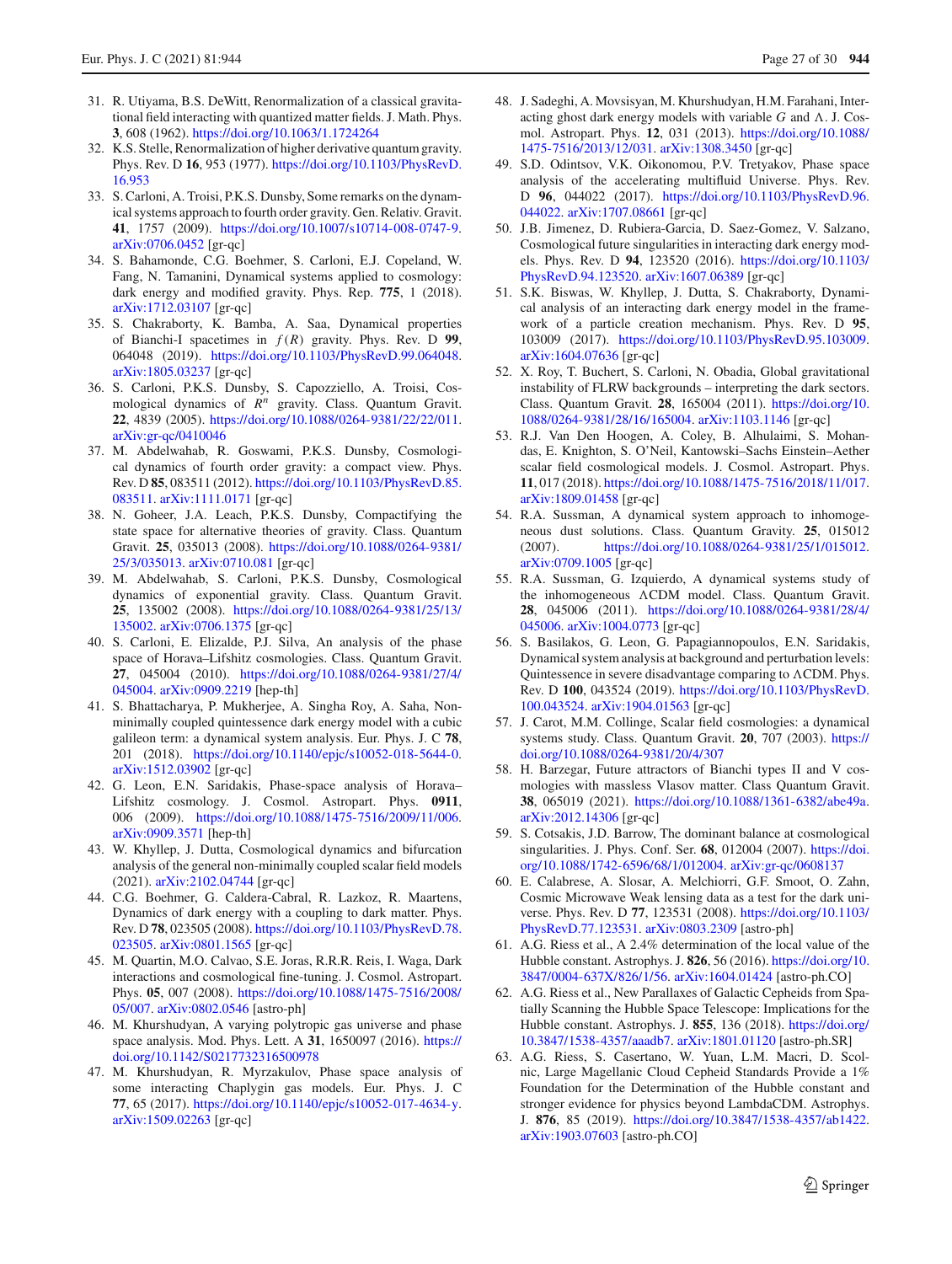- <span id="page-27-0"></span>64. A. De Felice, C.-Q. Geng, M.C. Pookkillath, L. Yin, Reducing the *H*<sup>0</sup> tension with generalized Proca theory. JCAP **08**, 038 (2020). [https://doi.org/10.1088/1475-7516/2020/08/038.](https://doi.org/10.1088/1475-7516/2020/08/038) [arXiv:2002.06782](http://arxiv.org/abs/2002.06782) [astro-ph.CO]
- <span id="page-27-1"></span>65. J.D. Jackson,*Classical Electrodynamics*(Wiley, New York, 1998)
- <span id="page-27-2"></span>66. S. Kumar, R.C. Nunes, S.K. Yadav, Dark sector interaction: a remedy of the tensions between CMB and LSS data. Eur. Phys. J. C **79**, 576 (2019). [https://doi.org/10.1140/epjc/](https://doi.org/10.1140/epjc/s10052-019-7087-7) [s10052-019-7087-7.](https://doi.org/10.1140/epjc/s10052-019-7087-7) [arXiv:1903.04865](http://arxiv.org/abs/1903.04865) [astro-ph.CO]
- <span id="page-27-3"></span>67. D. Pavon, B. Wang, Le Chatelier–Braun principle in cosmological physics. Gen. Relativ. Gravit. **41**, 1 (2009). [https://doi.org/10.](https://doi.org/10.1007/s10714-008-0656-y) [1007/s10714-008-0656-y.](https://doi.org/10.1007/s10714-008-0656-y) [arXiv:0712.0565](http://arxiv.org/abs/0712.0565) [gr-qc]
- <span id="page-27-4"></span>68. V. Salvatelli, N. Said, M. Bruni, A. Melchiorri, D. Wands, Indications of a late-time interaction in the dark sector. Phys. Rev. Lett. **113**, 181301 (2014). [https://doi.org/10.1103/PhysRevLett.](https://doi.org/10.1103/PhysRevLett.113.181301) [113.181301.](https://doi.org/10.1103/PhysRevLett.113.181301) [arXiv:1406.7297](http://arxiv.org/abs/1406.7297) [astro-ph.CO]
- <span id="page-27-5"></span>69. A.A. Coley, G. Leon, P. Sandin, J. Latta, Spherically symmetric Einstein-aether perfect fluid models. JCAP **12**, 010 (2015). [https://doi.org/10.1088/1475-7516/2015/12/010.](https://doi.org/10.1088/1475-7516/2015/12/010) [arXiv:1508.00276](http://arxiv.org/abs/1508.00276) [gr-qc]
- <span id="page-27-6"></span>70. R.J. van den Hoogen, A.A. Coley, Y. He, Bianchi IX Brane-world cosmologies. Phys. Rev. D **68**, 023502 (2003). [https://doi.org/10.](https://doi.org/10.1103/PhysRevD.68.023502) [1103/PhysRevD.68.023502.](https://doi.org/10.1103/PhysRevD.68.023502) [arXiv:0212094](http://arxiv.org/abs/0212094) [gr-qc]
- <span id="page-27-7"></span>71. R.A. Sussman, L.G. Jaime, Lemaitre–Tolman–Bondi dust solutions in *f* (*R*) gravity. Class. Quantum Gravit. **34**, 245004 (2017). [https://doi.org/10.1088/1361-6382/aa91f5.](https://doi.org/10.1088/1361-6382/aa91f5) [arXiv:1707.00191](http://arxiv.org/abs/1707.00191) [gr-qc]
- <span id="page-27-8"></span>72. S.-F. Yan, P. Zhang, J.-W. Chen, X.-Z. Zhang, Y.-F. Cai, E.N. Saridakis, Interpreting cosmological tensions from the effective field theory of torsional gravity. Phys. Rev. D **101**, 121301 (2020). [https://doi.org/10.1103/PhysRevD.101.121301.](https://doi.org/10.1103/PhysRevD.101.121301) [arXiv:1909.06388](http://arxiv.org/abs/1909.06388) [astro-ph.CO]
- <span id="page-27-10"></span>73. Y.F. Cai, S. Capozziello, M. De Laurentis, E.N. Saridakis, f(T) teleparallel gravity and cosmology. Rept. Prog. Phys. **79**, 106901 (2016). [https://doi.org/10.1088/0034-4885/79/10/](https://doi.org/10.1088/0034-4885/79/10/106901) [106901.](https://doi.org/10.1088/0034-4885/79/10/106901) [arXiv:1511.07586](http://arxiv.org/abs/1511.07586) [gr-qc]
- <span id="page-27-11"></span>74. J. Beltrán Jiménez, L. Heisenberg, T. Koivisto, Coincident general relativity. Phys. Rev. D **98**, 044048 (2018). [https://doi.org/](https://doi.org/10.1103/PhysRevD.98.044048) [10.1103/PhysRevD.98.044048.](https://doi.org/10.1103/PhysRevD.98.044048) [arXiv:1710.03116](http://arxiv.org/abs/1710.03116) [gr-qc]
- <span id="page-27-12"></span>75. S. Nojiri, S.D. Odintsov, Modified Gauss–Bonnet theory as gravitational alternative for dark energy. Phys. Lett. B **631**, 1 (2005). [arXiv:hep-th/0508049](http://arxiv.org/abs/hep-th/0508049)
- <span id="page-27-13"></span>76. J.D. Barrow, S. Hervik, Evolution of universes in quadratic theories of gravity. Phys. Rev. D **74**, 124017 (2006). [https://doi.org/](https://doi.org/10.1103/PhysRevD.74.124017) [10.1103/PhysRevD.74.124017.](https://doi.org/10.1103/PhysRevD.74.124017) [arXiv:gr-qc/0610013](http://arxiv.org/abs/gr-qc/0610013)
- <span id="page-27-14"></span>77. A.V. Toporensky, P.V. Tretyakov, De Sitter stability in qudratic gravity. Int. J. Mod. Phys. D **16**, 1075 (2007). [https://doi.org/10.](https://doi.org/10.1142/S0218271807010572) [1142/S0218271807010572.](https://doi.org/10.1142/S0218271807010572) [arXiv:gr-qc/0611068](http://arxiv.org/abs/gr-qc/0611068)
- <span id="page-27-9"></span>78. A.A. Starobinsky, A New Type of Isotropic Cosmological Models Without Singularity. Phys. Lett. B **91**, 99 (1980)
- 79. O. Redlich, J.N.S. Kwong, On the thermodynamics of solutions. V. An equation of state. Fugacities of Gaseous solutions. Chem. Rev. **44**, 233 (1949). <https://doi.org/10.1021/cr60137a013>
- 80. D. Berthelot, *In Travaux et Memoires Du Bureau International Des Poids et Mesures Tome XIII* (Gauthier-Villars, Paris, 1907)
- 81. C. Dieterici, Ueber den kritischen Zustand. Ann. Phys. **305**, 11 (1899)
- <span id="page-27-15"></span>82. Planck Collaboration: P.A.R. Ade et al., Planck 2015 results. XIII. Cosmological parameters. Astron. Astrophys. **594**, A13 (2016). [arXiv:1502.01589](http://arxiv.org/abs/1502.01589) [astro-ph.CO]
- <span id="page-27-16"></span>83. M. Chevallier, D. Polarski, Accelerating Universes with Scaling Dark Matter. Int. J. Mod. Phys. D **10**, 213 (2001). [https://doi.org/](https://doi.org/10.1142/S0218271801000822) [10.1142/S0218271801000822.](https://doi.org/10.1142/S0218271801000822) [arXiv:gr-qc/0009008](http://arxiv.org/abs/gr-qc/0009008)
- <span id="page-27-17"></span>84. E.V. Linder, Exploring the expansion history of the universe. Phys. Rev. Lett. **90**, 091301 (2003). [https://doi.org/10.1103/](https://doi.org/10.1103/PhysRevLett.90.091301) [PhysRevLett.90.091301.](https://doi.org/10.1103/PhysRevLett.90.091301) [arXiv:astro-ph/0208512](http://arxiv.org/abs/astro-ph/0208512)
- <span id="page-27-18"></span>85. E.M. Barboza Jr., J.S. Alcaniz, A parametric model for dark energy. Phys. Lett. B **666**, 415 (2008). [arXiv:0805.1713](http://arxiv.org/abs/0805.1713) [astroph]
- <span id="page-27-19"></span>86. J. Khoury, A. Weltman, Chameleon fields: awaiting surprises for tests of gravity in space. Phys. Rev. Lett. **93**, 171104 (2004). [https://doi.org/10.1103/PhysRevLett.93.171104.](https://doi.org/10.1103/PhysRevLett.93.171104) [arXiv:astro-ph/0309300](http://arxiv.org/abs/astro-ph/0309300)
- <span id="page-27-20"></span>87. J. Khoury, A. Weltman, Chameleon cosmology. Phys. Rev. D **69**, 044026 (2004). [https://doi.org/10.1103/PhysRevD.69.](https://doi.org/10.1103/PhysRevD.69.044026) [044026.](https://doi.org/10.1103/PhysRevD.69.044026) [arXiv:astro-ph/0309411](http://arxiv.org/abs/astro-ph/0309411)
- <span id="page-27-21"></span>88. S. Strogatz, *Nonlinear Dynamics and Chaos: With Applications in to Physics, Chemistry and Engineering Biology* (CRC Press, Boca Raton, 1994)
- 89. A. Katok, B. Hasselblatt, *Introduction to the Modern Theory of Dynamical Systems* (Cambridge University Press, Cambridge, 1995)
- 90. M.W. Hirsch, R.L. Devaney, S. Smale, *Differential Equations, Dynamical Systems, and Linear Algebra* (Academic Press, London, 1974)
- <span id="page-27-22"></span>91. P. Hartman, *Ordinary Differential Equations*(Birkhauser, Boston, Basel, Stuttgart, 1982)
- <span id="page-27-24"></span>92. N. Paul, S.N. Chakrabarty, K. Bhattacharya, Cosmological bounces in spatially flat FRW spacetimes in metric  $f(R)$  gravity. JCAP **10**, 009 (2014). [https://doi.org/10.1088/1475-7516/2014/](https://doi.org/10.1088/1475-7516/2014/10/009) [10/009.](https://doi.org/10.1088/1475-7516/2014/10/009) [arXiv:1405.0139](http://arxiv.org/abs/1405.0139) [gr-qc]
- <span id="page-27-23"></span>93. A. Linde, Particle physics and Inflationary Cosmology (Harwood, Chur, 1990). Contemp. Concepts Phys. **5**, 1 (2005). [arXiv:hep-th/0503203](http://arxiv.org/abs/hep-th/0503203)
- <span id="page-27-25"></span>94. A.A. Starobinsky, Disappearing cosmological constant in  $f(R)$ gravity. JETP Lett. **86**, 157 (2007). [https://doi.org/10.1134/](https://doi.org/10.1134/S0021364007150027) [S0021364007150027](https://doi.org/10.1134/S0021364007150027)
- <span id="page-27-26"></span>95. S. Wiggins, *Introduction to Applied Nonlinear Dynamical Systems and Chaos* (Springer, New York, 1990)
- <span id="page-27-27"></span>96. S. Nojiri, S.D. Odintsov, S. Tsujikawa, Properties of singularities in (phantom) dark energy universe. Phys. Rev. D **71**, 063004 (2005). [https://doi.org/10.1103/PhysRevD.71.063004.](https://doi.org/10.1103/PhysRevD.71.063004) [arXiv:hep-th/0501025](http://arxiv.org/abs/hep-th/0501025)
- <span id="page-27-36"></span>97. A. Starobinsky, Future and origin of our universe: modern view. Gravit. Cosmol. **6**, 157 (2000). [arXiv:astro-ph/9912054](http://arxiv.org/abs/astro-ph/9912054)
- <span id="page-27-37"></span>98. R.R. Caldwell, M. Kamionkowski, N.N. Weinberg, Phantom energy and cosmic doomsday. Phys. Rev. Lett. **91**, 071301 (2003). [https://doi.org/10.1103/PhysRevLett.91.071301.](https://doi.org/10.1103/PhysRevLett.91.071301) [arXiv:astro-ph/0302506](http://arxiv.org/abs/astro-ph/0302506)
- <span id="page-27-28"></span>99. L. Fernández-Jambrina, R. Lazko, Classification of cosmological milestones. Phys. Rev. D **74**, 064030 (2006). [https://doi.org/10.](https://doi.org/10.1103/PhysRevD.74.064030) [1103/PhysRevD.74.064030.](https://doi.org/10.1103/PhysRevD.74.064030) [arXiv:gr-qc/0607073](http://arxiv.org/abs/gr-qc/0607073)
- <span id="page-27-29"></span>100. A. Coley, W.C. Lim, Spikes and matter inhomogeneities in massless scalar field models. Class. Quantum Gravit. **33**, 015009 (2016). [https://doi.org/10.1088/0264-9381/33/1/](https://doi.org/10.1088/0264-9381/33/1/015009) [015009.](https://doi.org/10.1088/0264-9381/33/1/015009) [arXiv:1511.07095](http://arxiv.org/abs/1511.07095) [gr-qc]
- <span id="page-27-30"></span>101. J.B. Zel'dovic, A hypothesis, unifying the structure and the entropy of the Universe. Mont. Not. R. Astron. Soc. **160**, 1 (1972)
- <span id="page-27-31"></span>102. P.H. Chavanis, Cosmology with a stiff matter era. Phys. Rev. D **92**, 103004 (2015). [https://doi.org/10.1103/PhysRevD.92.](https://doi.org/10.1103/PhysRevD.92.103004) [103004.](https://doi.org/10.1103/PhysRevD.92.103004) [arXiv:1412.0743](http://arxiv.org/abs/1412.0743) [gr-qc]
- <span id="page-27-32"></span>103. A. Vilenkin, Cosmic strings and domain walls. Phys. Rept. **121**, 263 (1985)
- <span id="page-27-33"></span>104. M. Visser, Jerk, snap, and the cosmological equation of state. Class. Quantum Gravit. **21**, 2603 (2004). [https://doi.org/10.1088/](https://doi.org/10.1088/0264-9381/21/11/006) [0264-9381/21/11/006.](https://doi.org/10.1088/0264-9381/21/11/006) [arXiv:gr-qc/0309109](http://arxiv.org/abs/gr-qc/0309109)
- <span id="page-27-34"></span>105. M. Dunajski, G. Gibbons, Cosmic Jerk, Snap and Beyond. Class. Quantum Gravit. **25**, 235012 (2008). [https://doi.org/10.1088/](https://doi.org/10.1088/0264-9381/25/23/235012) [0264-9381/25/23/235012.](https://doi.org/10.1088/0264-9381/25/23/235012) [arXiv:0807.0207](http://arxiv.org/abs/0807.0207) [gr-qc]
- <span id="page-27-35"></span>106. N.J. Poplawski, The Cosmic jerk parameter in f(R) gravity. Phys. Lett. B **640**, 135 (2006). [arXiv:gr-qc/0607021](http://arxiv.org/abs/gr-qc/0607021)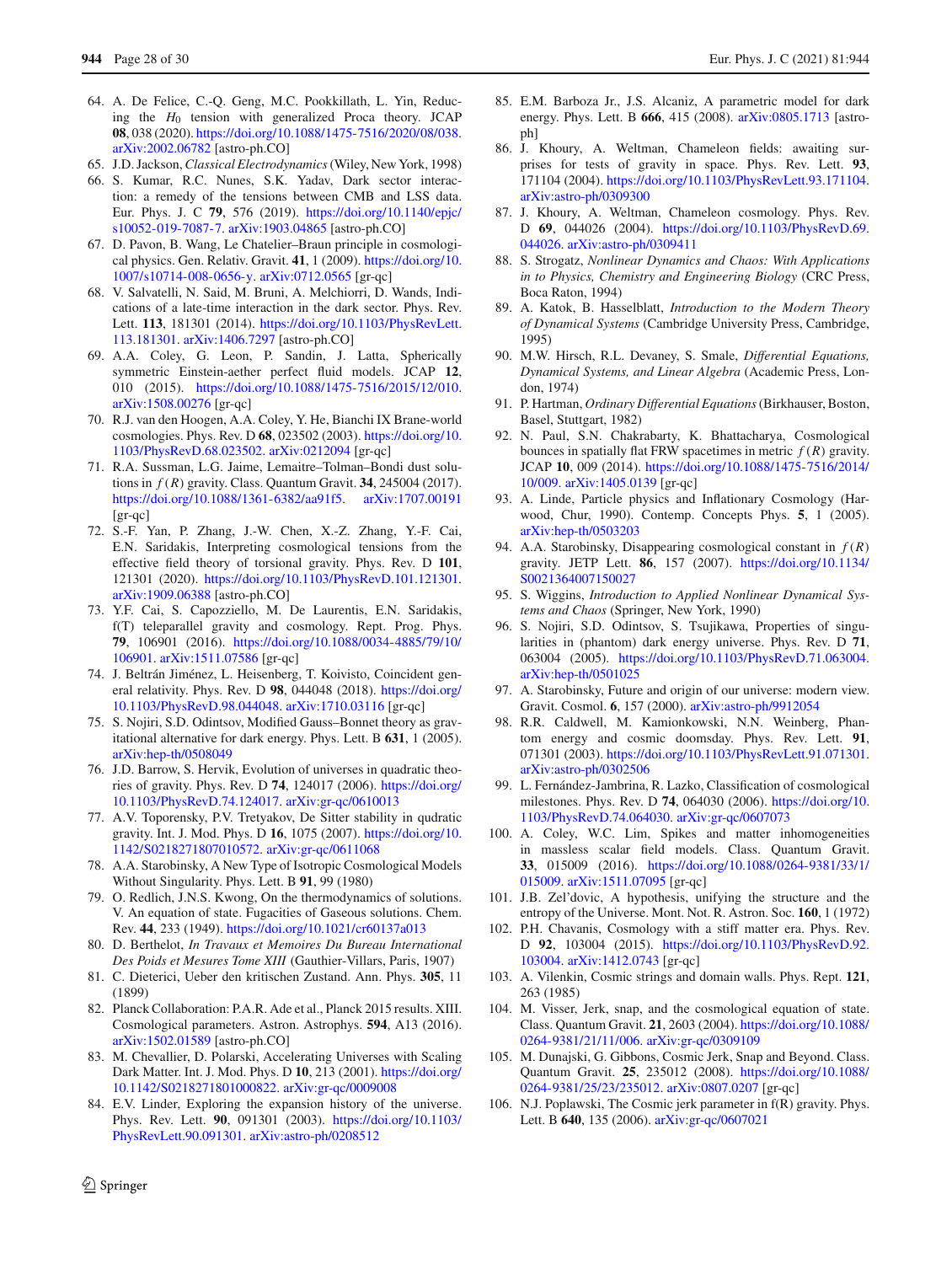- <span id="page-28-0"></span>107. N.J. Poplawski, The cosmic snap parameter in *f* (*R*) gravity. Class. Quantum Gravit. **24**, 3013 (2007). [https://doi.org/10.1088/](https://doi.org/10.1088/0264-9381/24/11/014) [0264-9381/24/11/014.](https://doi.org/10.1088/0264-9381/24/11/014) [arXiv:gr-qc/0610133](http://arxiv.org/abs/gr-qc/0610133)
- <span id="page-28-1"></span>108. T. Chiba, T. Nakamura, The luminosity distance, the equation of state, and the geometry of the universe. Prog. Theor. Phys. **100**, 1077 (1998). [arXiv:astro-ph/9808022](http://arxiv.org/abs/astro-ph/9808022)
- 109. V. Sahni, T.D. Saini, A. Starobinsky, U. Alam, Statefinder a new geometrical diagnostic of dark energy. J. Exp. Theo. Phys. Lett. **77**, 201 (2003). [https://doi.org/10.1134/1.1574831.](https://doi.org/10.1134/1.1574831) [arXiv:astro-ph/0201498](http://arxiv.org/abs/astro-ph/0201498)
- 110. U. Alam, V. Sahni, T.D. Saini, A. Starobinsky, Exploring the expanding universe and dark energy using the Statefinder diagnostic. Mon. Not. R. Astron. Soc. **344**, 1057 (2003). [arXiv:astro-ph/0303009](http://arxiv.org/abs/astro-ph/0303009)
- <span id="page-28-2"></span>111. S. Capozziello, R. D'Agostino, O. Luongo, "Extended gravity cosmo. Int. J. Mod. Phys. D **28**, 1930016 (2018). [https://doi.org/](https://doi.org/10.1142/S0218271819300167) [10.1142/S0218271819300167.](https://doi.org/10.1142/S0218271819300167) [arXiv:1904.01427](http://arxiv.org/abs/1904.01427) [gr-qc]
- <span id="page-28-3"></span>112. S. Capozziello, V.F. Cardone, V. Salzano, Cosmography of *f* (*R*) gravity. Phys. Rev. D **78**, 063504 (2008). [https://doi.org/10.1103/](https://doi.org/10.1103/PhysRevD.78.063504) [PhysRevD.78.063504.](https://doi.org/10.1103/PhysRevD.78.063504) [arXiv:0802.1583](http://arxiv.org/abs/0802.1583) [astro-ph]
- <span id="page-28-4"></span>113. M.V. John, Cosmography, decelerating past, and cosmological models: learning the Bayesian way. Astrophys. Jour. **630**, 667 (2005). [https://doi.org/10.1086/432111.](https://doi.org/10.1086/432111) [arXiv:astro-ph/0506284](http://arxiv.org/abs/astro-ph/0506284)
- <span id="page-28-5"></span>114. M.V. John, Cosmographic evaluation of deceleration parameter using SNe Ia data. Astrophys. J. **614**, 1 (2004). [https://doi.org/10.](https://doi.org/10.1086/423365) [1086/423365.](https://doi.org/10.1086/423365) [arXiv:astro-ph/0406444](http://arxiv.org/abs/astro-ph/0406444)
- <span id="page-28-6"></span>115. J.D. Barrow, G.J. Galloway, F.J. Tipler, The closed-universe recollapse conjecture. Mon. Not. R. Astron. Soc. **223**, 835 (1986)
- 116. S. Nojiri, S.D. Odintsov, Quantum escape of sudden future singularity. Phys. Lett. B **595**, 1 (2004). [arXiv:hep-th/0405078](http://arxiv.org/abs/hep-th/0405078)
- <span id="page-28-9"></span>117. J.D. Barrow, Sudden future singularities. Class. Quantum Gravit. **21**, L79 (2004). [https://doi.org/10.1088/0264-9381/21/11/L03.](https://doi.org/10.1088/0264-9381/21/11/L03) [arXiv:gr-qc/0403084](http://arxiv.org/abs/gr-qc/0403084)
- <span id="page-28-7"></span>118. J.D. Barrow, More general sudden singularities. Class. Quantum Gravit. **21**, 5619 (2004). [https://doi.org/10.1088/0264-9381/21/](https://doi.org/10.1088/0264-9381/21/23/020) [23/020.](https://doi.org/10.1088/0264-9381/21/23/020) [arXiv:gr-qc/0409062](http://arxiv.org/abs/gr-qc/0409062)
- <span id="page-28-8"></span>119. M. Bouhmadi-Lopez, P.F. Gonzalez-Diaz, P. Martin-Moruno, Worse than a big rip? Phys. Lett. B **659**, 1 (2008). [arXiv:gr-qc/0612135](http://arxiv.org/abs/gr-qc/0612135)
- <span id="page-28-10"></span>120. S. Nojiri, S.D. Odintsov, The Final state and thermodynamics of dark energy universe. Phys. Rev. D **70**, 103522 (2004). [https://](https://doi.org/10.1103/PhysRevD.70.103522) [doi.org/10.1103/PhysRevD.70.103522.](https://doi.org/10.1103/PhysRevD.70.103522) [arXiv:hep-th/0408170](http://arxiv.org/abs/hep-th/0408170)
- <span id="page-28-11"></span>121. M.P. Dąbrowski, K. Marosek, A. Balcerzak, Standard and exotic singularities regularized by varying constants. Mem. Soc. Ast. It. **85**, 44 (2014). [arXiv:1308.5462](http://arxiv.org/abs/1308.5462) [astro-ph.CO]
- <span id="page-28-12"></span>122. M.P. Dąbrowski, T. Denkiewicz, Barotropic index w-singularities in cosmology. Phys. Rev. D **79** (2009). [https://doi.org/10.1103/](https://doi.org/10.1103/PhysRevD.79.063521) [PhysRevD.79.063521.](https://doi.org/10.1103/PhysRevD.79.063521) [arXiv:0902.3107](http://arxiv.org/abs/0902.3107) [gr-qc]
- <span id="page-28-13"></span>123. L. Fernández-Jambrina, Hidden past of dark energy cosmological models. Phys. Lett. B **656**, 9 (2007). [arXiv:0704.3936](http://arxiv.org/abs/0704.3936) [gr-qc]
- <span id="page-28-14"></span>124. S. Bahamonde, S.D. Odintsov, V.K. Oikonomou, M. Wright, Correspondence of  $F(R)$  gravity singularities in Jordan and Einstein frames. Ann. Phys. **373**, 96 (2016). [arXiv:1603.05113](http://arxiv.org/abs/1603.05113) [gr-qc]
- 125. S.D. Odintsov, V.K. Oikonomou, Dynamical systems perspective of cosmological finite-time singularities in  $f(R)$  gravity and interacting multifluid cosmology. Phys. Rev. D **98**, 024013 (2018). [https://doi.org/10.1103/PhysRevD.98.024013.](https://doi.org/10.1103/PhysRevD.98.024013) [arXiv:1806.07295](http://arxiv.org/abs/1806.07295) [gr-qc]
- 126. K. Bamba, Finite-time future singularities in modified gravity. In *The Casimir Effect and Cosmology. Tomsk State Pedagogical University* (2008), pp. 142–152. [arXiv:0904.2655](http://arxiv.org/abs/0904.2655) [hep-th]
- <span id="page-28-15"></span>127. S. Nojiri, S.D. Odintsov, The dark universe future and singularities: the account of thermal and quantum effects. Phys. Dark Univ. **30**, 100695 (2020). [arXiv:2006.03946](http://arxiv.org/abs/2006.03946) [gr-qc]
- <span id="page-28-16"></span>128. R.R. Caldwell, A Phantom menace? Cosmological consequences of a dark energy component with super-negative equation of

state. Phys. Lett. B **545**, 23 (2002). [https://doi.org/10.1016/](https://doi.org/10.1016/S0370-2693(02)02589-3) [S0370-2693\(02\)02589-3.](https://doi.org/10.1016/S0370-2693(02)02589-3) [arXiv:astro-ph/9908168](http://arxiv.org/abs/astro-ph/9908168)

- <span id="page-28-17"></span>129. T. Clifton, B. Carr, A. Coley, Persistent Black Holes in bouncing cosmologies. Class. Quantum Gravit. **34**, 135005 (2017). [https://](https://doi.org/10.1088/1361-6382/aa6dbb) [doi.org/10.1088/1361-6382/aa6dbb.](https://doi.org/10.1088/1361-6382/aa6dbb) [arXiv:1701.05750](http://arxiv.org/abs/1701.05750) [gr-qc]
- <span id="page-28-24"></span>130. J. Santos, J.S. Alcaniz, M.J. Reboucas, F.C. Carvalho, Energy conditions in *f* (*R*)-gravity. Phys. Rev. D **76**, 083513 (2007). [https://](https://doi.org/10.1103/PhysRevD.76.083513) [doi.org/10.1103/PhysRevD.76.083513.](https://doi.org/10.1103/PhysRevD.76.083513) [arXiv:0708.0411](http://arxiv.org/abs/0708.0411) [astroph]
- <span id="page-28-18"></span>131. R.A. Battye, T. Charnock, A. Moss, Tension between the power spectrum of density perturbations measured on large and small scales. Phys. Rev. D **91**, 103508 (2015). [https://doi.org/10.1103/](https://doi.org/10.1103/PhysRevD.91.103508) [PhysRevD.91.103508.](https://doi.org/10.1103/PhysRevD.91.103508) [arXiv:1409.2769](http://arxiv.org/abs/1409.2769) [astro-ph.CO]
- 132. G.E. Addison, Y. Huang, D.J. Watts, C.L. Bennett, M. Halpern, G. Hinshaw, J.L. Weiland, Quantifying discordance in the 2015 Planck CMB spectrum. Astrophys. Jour. **818**, 132 (2016). [https://doi.org/10.3847/0004-637X/818/2/132.](https://doi.org/10.3847/0004-637X/818/2/132) [arXiv:1511.00055](http://arxiv.org/abs/1511.00055) [astro-ph.CO]
- <span id="page-28-19"></span>133. J.L. Bernal, L. Verde, A.G. Riess, The trouble with  $H_0$ . J. Cosmo. Astropart. Phys. **10**, 019 (2016). [https://doi.org/10.1088/](https://doi.org/10.1088/1475-7516/2016/10/019) [1475-7516/2016/10/019.](https://doi.org/10.1088/1475-7516/2016/10/019) [arXiv:1607.05617](http://arxiv.org/abs/1607.05617) [astro-ph.CO]
- <span id="page-28-20"></span>134. P.J.E. Peebles, *Principles of Physical Cosmology* (Princeton University Press, Princeton, 1993)
- <span id="page-28-21"></span>135. A.G. Riess et al., Observational Evidence from Supernovae for an Accelerating Universe and a Cosmological Constant. Astron. J. **116**, 1009 (1998). [https://doi.org/10.1086/300499/](https://doi.org/10.1086/300499/meta) [meta.](https://doi.org/10.1086/300499/meta) [arXiv:astro-ph/9805201](http://arxiv.org/abs/astro-ph/9805201)
- <span id="page-28-22"></span>136. S. Perlmutter et al., (The Supernova Cosmology Project), Measurements of *Omega* and *Lambda* from 42 High-Redshift Supernovae. Astrophys. J. **517**, 565 (1999). [https://doi.org/10.1086/](https://doi.org/10.1086/307221/meta) [307221/meta.](https://doi.org/10.1086/307221/meta) [arXiv:astro-ph/9812133](http://arxiv.org/abs/astro-ph/9812133)
- <span id="page-28-23"></span>137. J.P. Mimoso, D. Pavón, Entropy evolution of universes with initial and final de Sitter eras. Phys. Rev. D **87**, 047302 (2013). [https://](https://doi.org/10.1103/PhysRevD.87.047302) [doi.org/10.1103/PhysRevD.87.047302.](https://doi.org/10.1103/PhysRevD.87.047302) [arXiv:1302.1972](http://arxiv.org/abs/1302.1972) [gr-qc]
- <span id="page-28-25"></span>138. H.E.S. Velten, R. vom Marttens, W. Zimdahl, Aspects of the cosmological "coincidence problem. Eur. Phys. J. C **74**, 3160 (2014). [https://doi.org/10.1140/epjc/s10052-014-3160-4.](https://doi.org/10.1140/epjc/s10052-014-3160-4) [arXiv:1410.2509](http://arxiv.org/abs/1410.2509) [astro-ph.CO]
- <span id="page-28-26"></span>139. W. Zimdahl, D. Pavon, Statefinder parameters for interacting dark energy. Gen. Relativ. Gravit. **36**, 1483 (2004). [https://doi.org/10.](https://doi.org/10.1023/B:GERG.0000022584.54115.9e) [1023/B:GERG.0000022584.54115.9e.](https://doi.org/10.1023/B:GERG.0000022584.54115.9e) [arXiv:gr-qc/0311067](http://arxiv.org/abs/gr-qc/0311067)
- 140. W. Zimdahl, D. Pavon, Interacting holographic dark energy. Class. Quantum Gravit. **24**, 5461 (2007). [https://doi.org/10.1088/](https://doi.org/10.1088/0264-9381/24/22/011) [0264-9381/24/22/011.](https://doi.org/10.1088/0264-9381/24/22/011) [arXiv:astro-ph/0606555](http://arxiv.org/abs/astro-ph/0606555)
- <span id="page-28-27"></span>141. L.P. Chimento, A.S. Jakubi, D. Pavon, W. Zimdahl, Interacting quintessence solution to the coincidence problem. Phys. Rev. D **67**, 083513 (2003). [https://doi.org/10.1103/PhysRevD.67.](https://doi.org/10.1103/PhysRevD.67.083513) [083513.](https://doi.org/10.1103/PhysRevD.67.083513) [arXiv:astro-ph/03031452](http://arxiv.org/abs/astro-ph/03031452)
- <span id="page-28-28"></span>142. D. Gregoris, Y.C. Ong, B. Wang, Thermodynamics of shearing massless scalar field spacetimes is inconsistent with the Weyl curvature hypothesis. Phys. Rev. D **102**, 023539 (2020). [https://doi.](https://doi.org/10.1103/PhysRevD.102.023539) [org/10.1103/PhysRevD.102.023539.](https://doi.org/10.1103/PhysRevD.102.023539) [arXiv:2004.10222](http://arxiv.org/abs/2004.10222) [gr-qc]
- <span id="page-28-29"></span>143. D. Gross, F. Wilczek, Ultraviolet behavior of non Abelian gauge theories. Phys. Rev. Lett. **30**, 1343 (1973). [https://doi.org/10.](https://doi.org/10.1103/PhysRevLett.30.1343) [1103/PhysRevLett.30.1343](https://doi.org/10.1103/PhysRevLett.30.1343)
- <span id="page-28-30"></span>144. H.D. Politzer, Reliable perturbative results for strong interactions? Phys. Rev. Lett. **30**, 1346 (1973). [https://doi.org/10.1103/](https://doi.org/10.1103/PhysRevLett.30.1346) [PhysRevLett.30.1346](https://doi.org/10.1103/PhysRevLett.30.1346)
- <span id="page-28-31"></span>145. D. Bini, G. Esposito, A. Geralico, Late-time evolution of cosmological models with fluids obeying a Shan–Chen-like equation of state. Phys. Rev. D **93**, 023511 (2016). [https://doi.org/10.1103/](https://doi.org/10.1103/PhysRevD.93.023511) [PhysRevD.93.023511.](https://doi.org/10.1103/PhysRevD.93.023511) [arXiv:1601.04177](http://arxiv.org/abs/1601.04177) [gr-qc]
- <span id="page-28-32"></span>146. A.A. Costa, R.C.G. Landim, B. Wang, E. Abdalla, Interacting dark energy: possible explanation for 21-cm absorption at cosmic dawn. Eur. Phys. J. C **78**, 746 (2018). [https://doi.org/10.1140/](https://doi.org/10.1140/epjc/s10052-018-6237-7) [epjc/s10052-018-6237-7.](https://doi.org/10.1140/epjc/s10052-018-6237-7) [arXiv:1803.06944](http://arxiv.org/abs/1803.06944) [astro-ph.CO]